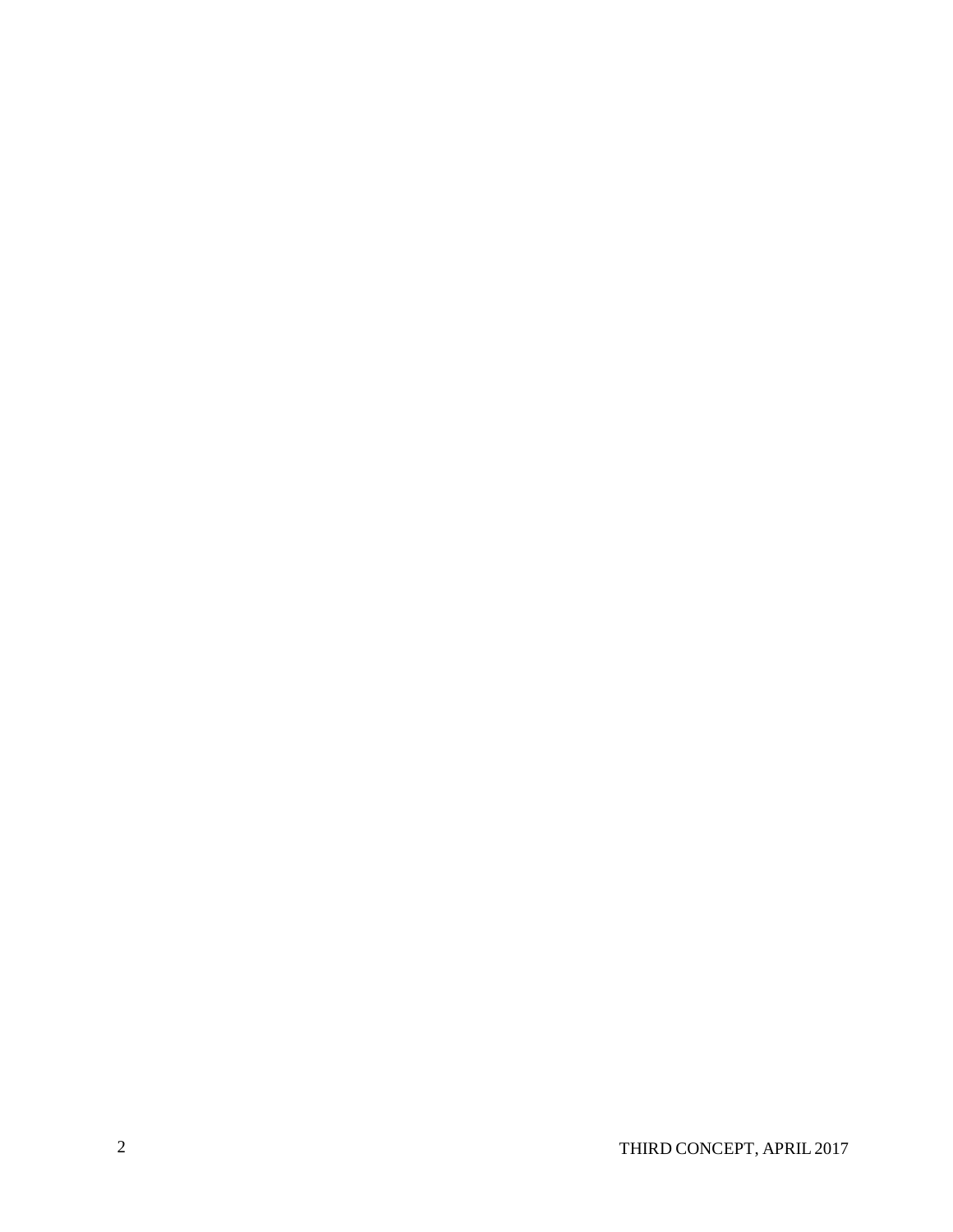

# **An International Journal of Ideas**

### **Vol. 31 No. 362 APRIL 2017 Rs. 20. 00**

**Third Concept** aims at providing a platform where a meaningful exchange of ideas can take place among the people of the Third World. The attempt will be to communicate, debate and disseminate information, ideas and alternatives for the resolution of the common problems facing humankind. We welcome contributions from academics, journalists and even from those who may never have published anything before. The only requirement is a concern for and desire to understand and take the issue of our time. Contributions may be descriptive, analytical or theoretical. They may be in the form of original articles, reactions to previous contributions, or even a comment on a prevailing situation. All contributions, neatly typed in double space, may be addressed to:

| Editor                    | <b>Consulting Editor</b>   |
|---------------------------|----------------------------|
| <b>Babuddin Khan</b>      | M. L. Sharma               |
| <b>Managing Editor</b>    | Art Director               |
| R. Prudhvi Raju           | Purba Roy                  |
| <b>Business Executive</b> | <b>Chief of Production</b> |
| <b>R.S.Rawat</b>          | N. P. Agarwal              |

While the Editor accepts responsibility for the selection of materials to be published, individual authors are responsible for the facts, figures, and views in their articles. However, the Editor reserves the right to edit the articles for reasons of space and clarity.

> **Published, Printed and Owned by** Babuddin Khan Third Concept LB - 39, Prakash Deep Building, 7, Tolstoy Marg, New Delhi-110 001. Phones : 23711092, 23712249 Fax No: 23711092. E-mail : [third.concept@rediffmail.com](mailto:third.concept@rediffmail.com) Website: [www.thirdconceptjournal.co.in](http://www.thirdconceptjournal.co.in)

**Designed by**: **Pt. Tejpal**

Editorial

| New Health Policy |  |  |
|-------------------|--|--|
|                   |  |  |

 *B.K*

| Saudi Arabian Dilemma of |  |
|--------------------------|--|
| Regional Leadership      |  |
| Ms. Elodie Pichon        |  |

Media and Society in Bosnia 9

 *Senadin Laviæ*

Paradigms of Women Empowerment in India 15

 *Arpon Sarki*

Development of Female Education in India 25

 *Dr. M. Tarique Anwer*

| Women's Participation in |    |
|--------------------------|----|
| Governance of J&K        | 31 |

 *Salfie Muzaffar*

Perspectives on Women Empowerment 34

 *Salagare M B*

NTFPs for Well-Being of the Rural Poor 37

 *Dr. K. Ganesh Babu*

Farmers' Perceptions of Globalization 44

 *S.Velanganni*

Annual Author Index:Vol. 28, 2014 To 2015, Vol.29, 2015 To 2016, Vol.30, 2016 To 2017 50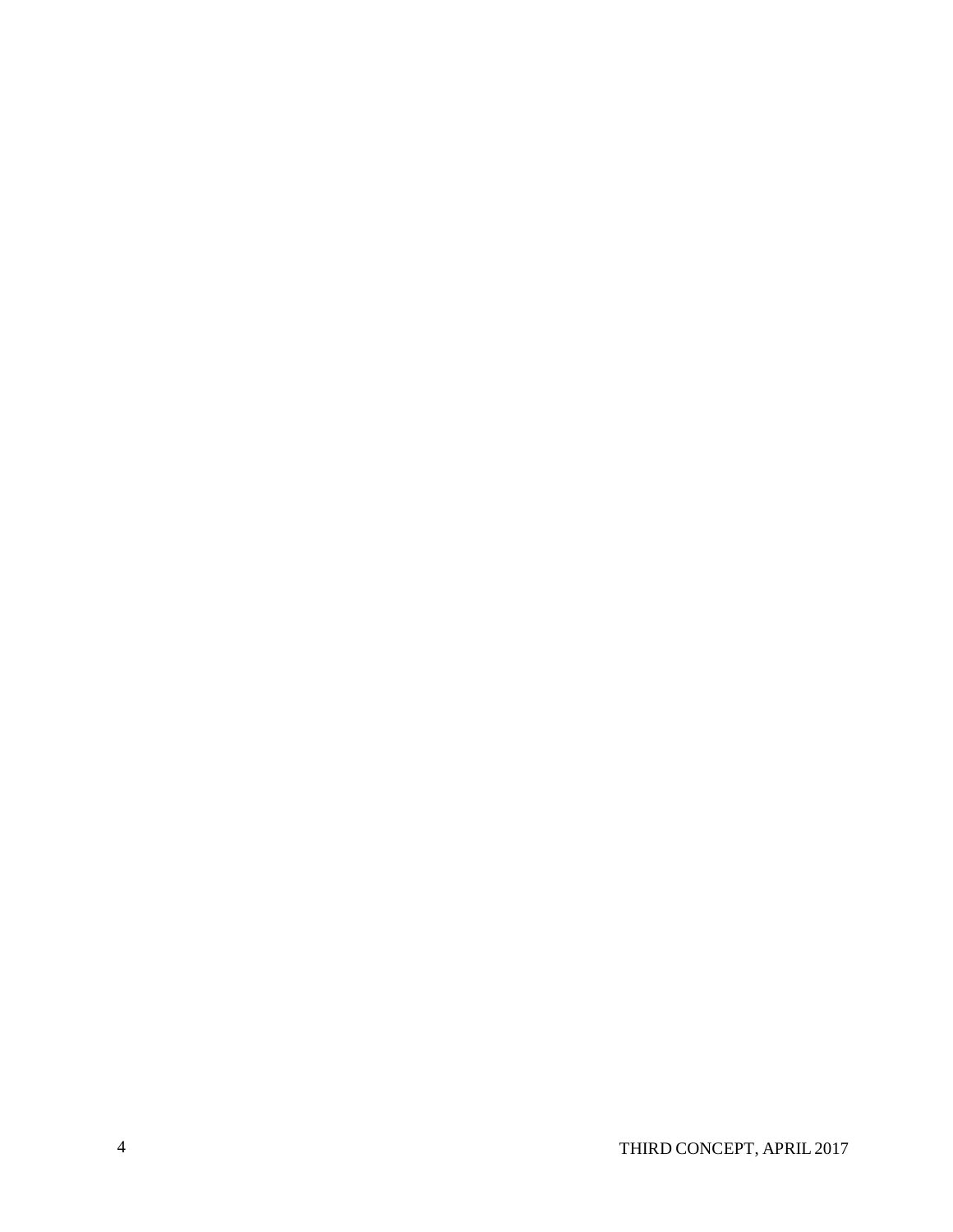# *Editorial*

# **New Health Policy**

Inion Government has unveiled New Health Policy 2017 (NHP 2017), which seems to be high on promises and it is to be seen whether it will be able to fulfill those promises or will remain low on delivery. Some of the tangibl nion Government has unveiled New Health Policy 2017 (NHP 2017), which seems to be high on promises and it is to be seen whether it will be able to fulfill those promises or will remain low on delivery. Some of the tangible promises envisaged in NHP 2017, *inter alia*, include: raising the paramedic education, strategic purchasing of private care for poor families/underserved areas through public-private-partnerships (PPPs), management of determinants, control/elimination of communicable and non-communicable diseases. The NHP also promises to address issues pertaining to mental health, tele-medicine, health information, medical research, control of quality and cost of drugs/implants and diagnostics, regulation of the health care sector, mainstreaming and enhancement of AYUSH, priority to good quality and accessible primary care (which gets two-thirds allocation of funds) more than secondary tertiary care. It also promises to strengthen public facilities and making them accountable for quality of care.

However, many experts opine that bulk of these promises constitute a part of wishful thinking on the part of the government. Government's declaration of increasing health spending from the current level of 1 per cent to 2.5 per cent of GDP from the by 2025 seems unattainable and is just postponing the problem. Under the existing situation, a 2 per cent allocation is required right now to fill empty posts (30 per cent to 60 per cent of posts of doctors are vacant) and ensure the payment of Seventh Central Pay Commission rates to the health-medical establishment. In view of the fact that India is already at the bottom of BRICS (Brazil, Russia, India, China and South Africa) in public funding on health, one wonders as to from where government will find the money to meet these targets. Undoubtedly, the plan to set up screening centres for hypertension, diabetes and oral, breast and cervical cancers in 1.5 lakh primary health centres that will henceforth be called by the catchier name of 'wellness centres' seem attractive; nevertheless, some experts point out that given the existing pitiable state of the public health delivery system, the government may have turned a blind eye to the cultural, technological and economic obstacles that will hobble this aim.

Generally speaking, the health policy is seemingly strong on intentions but falls short on embracing the tough options that accompany a shift from acute care to preventive health. These include changes in medical education curricula and research and intensive training in the science and practice of cost-effective health promotion. Healthcare system in India is already faced with major problem of declining quality and affordability of medical education and the paucity of trained nurses and paramedics. Issues about AYUSH doctors using modern medicine and ubiquitous quacks, especially in the northern and north-eastern states, are neglected issues. The health system is layered as primary, secondary and tertiary (specialty) care, but the latter is dominating the private sector, entailing high cost and deprivations.

Nevertheless, India is the global hub for low-cost pharmaceutical industry; however, drug prices are still exploitative. The neglect of 'health-determinants' of water safety, sanitation and waste management, pollution, occupational hazards, tobacco and addictions continue to increase ill-health etc have made affordable and quality healthcare for all an elusive dream. The proposed move for national medical commission envisaged in the NHP 2017 entails the potential of bringing more bureaucratic blocks and more centralization of human resource policies. Besides, new policy's silence on the rural doctors' course and emphasis on bridge courses and substitutes entails the likelihood of the human resource gaps haunting the people in most of northern and eastern parts of India. Apart from human resources gaps, especially in the rural areas, other key issues like under-utilization of resources, poor quality control and a patchy track record in scaling up experiments in public-private partnerships to meet challenges etc are missing from the new policy. In the wake of poor implementation of existing legislation, accountability and quality standards vary widely across India. On the whole, the NHP 2017 will remain hollow if it fails to make affordable and good healthcare as the guiding principle and lays down an appropriate ecosystem to come up to the people's expectations of an affordable, responsive and proactive healthcare system.

-BK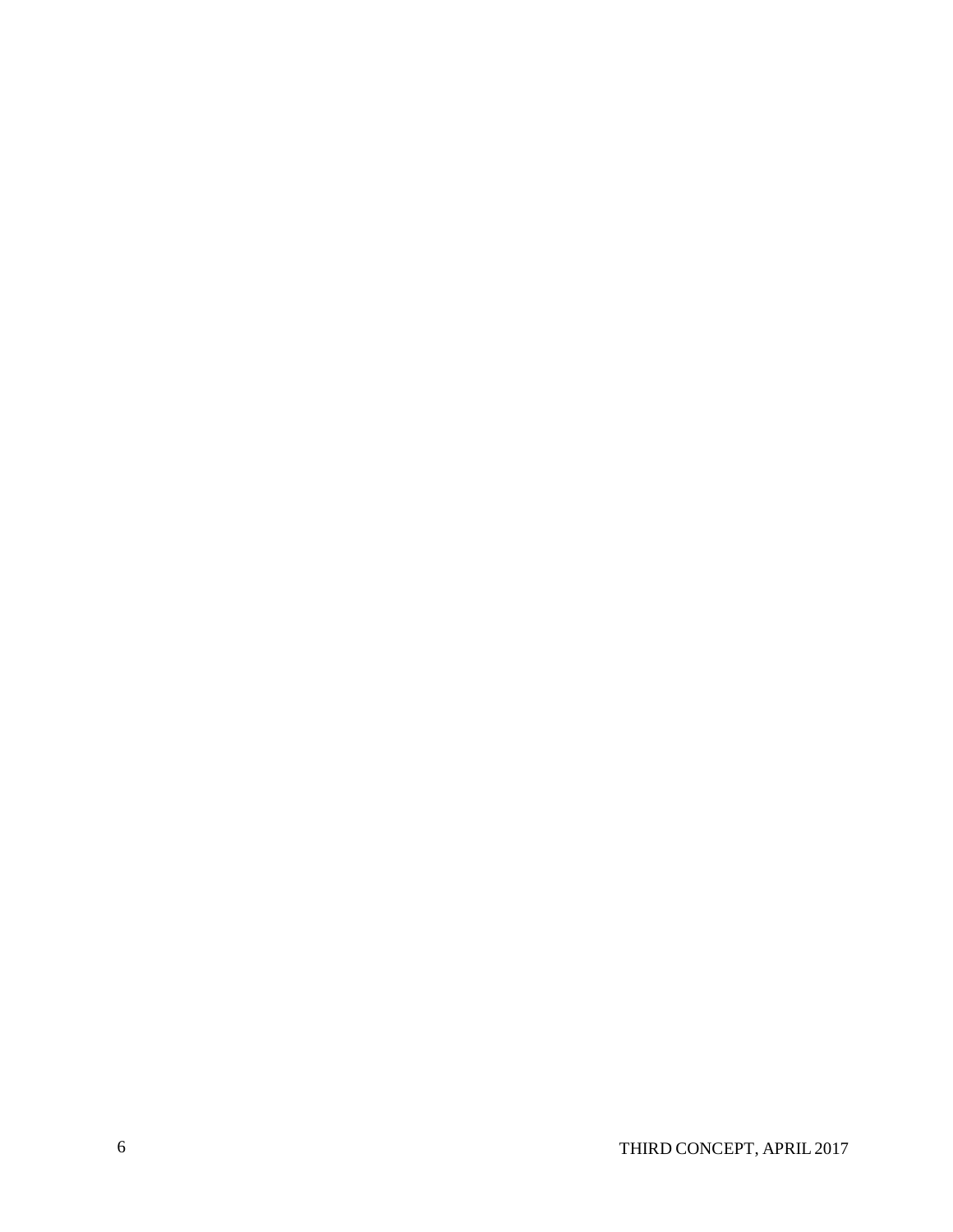# **Saudi Arabian Dilemma of Regional Leadership**

Ms. Elodie Pichon\*

*[2017 will be a challenging year for Saudi Arabia, which is losing its leadership in the Middle East and faces looming economic challenges stemming from low oil prices.]*

audi Arabia has been humiliated in Syria,<br>and embroiled itself in an endless and<br>costly conflict in Yemen. According to and embroiled itself in an endless and costly conflict in Yemen. According to Reuters, Saudi Arabia is spending \$175 million per month for bombings in Yemen and an additional \$500 million for ground incursions. The low oil prices and mounting military expenses have wielded unprecedented impact on Saudi foreign reserves, which depleted from \$732 billion to \$623 billion in 2015.

However, the main cost of these military failures is not a financial one, they have also dealt à fatal blow to the Saudi monarchy which used military nationalism to foster support, and implement a cult of the personality to King Salman. The Saudi propaganda relies on anti-Iranian rhetoric, and exaggerate Tehran's geopolitical role to justify its foreign policy. In Yemen, Saudi monarchy has mischaracterized the Houthis as Iranian proxies. They claim that Tehran provides the Houthis financial and logistical support, as well as military advisers (*Financial Times*, February 2014).

One of the arguments put forward is that the Houthis, who were isolated in the mountains in the North, would not have been able to gain such prominence without external support. However, their growth is primarily due to the support of the ex-president Saleh, who still has tribal and military allies. Thus, the extent of Iran support

in term of funding and supply of arms remains unknown. (Salisbury, P., 2015).

The war in Yemen embodies a military nationalism, which fired the Islamists imagination but could turn against King Salman. Indeed, Islamists in Saudi Arabia expected a quick victory against the Houthis, qualified as blasphemer puppet of Iran. Moreover, defeated militants in Syria could come back in their country and reunite to canalise their military effervescence in their country, accusing Saudi leaders for their defeat.

Saudi Arabia's difficulties pose a threat to its hegemony in the region, which reverberates on its allies' support. Indeed, Egypt pursues its own national interest when Saudi Arabia was expecting total cooperation, and unconditional support. There could be a backlash from Saudi Arabian population which expect the Kingdom to keep its leadership in the region.

Their lack of leadership in the region is aggravated by the deterioration of its relationship with the USA. The US is less and less dependent on Saudi oil and condemns its religious extremism, which has been worsened since the accession of King Salman in January 2015. Moreover, President Trump's financial approach to foreign affairs means that he will be tough toward Saudi Arabia if they face economic hardships.

<sup>\*</sup> Research Fellow, DeSSA Department, IFIMES Institute.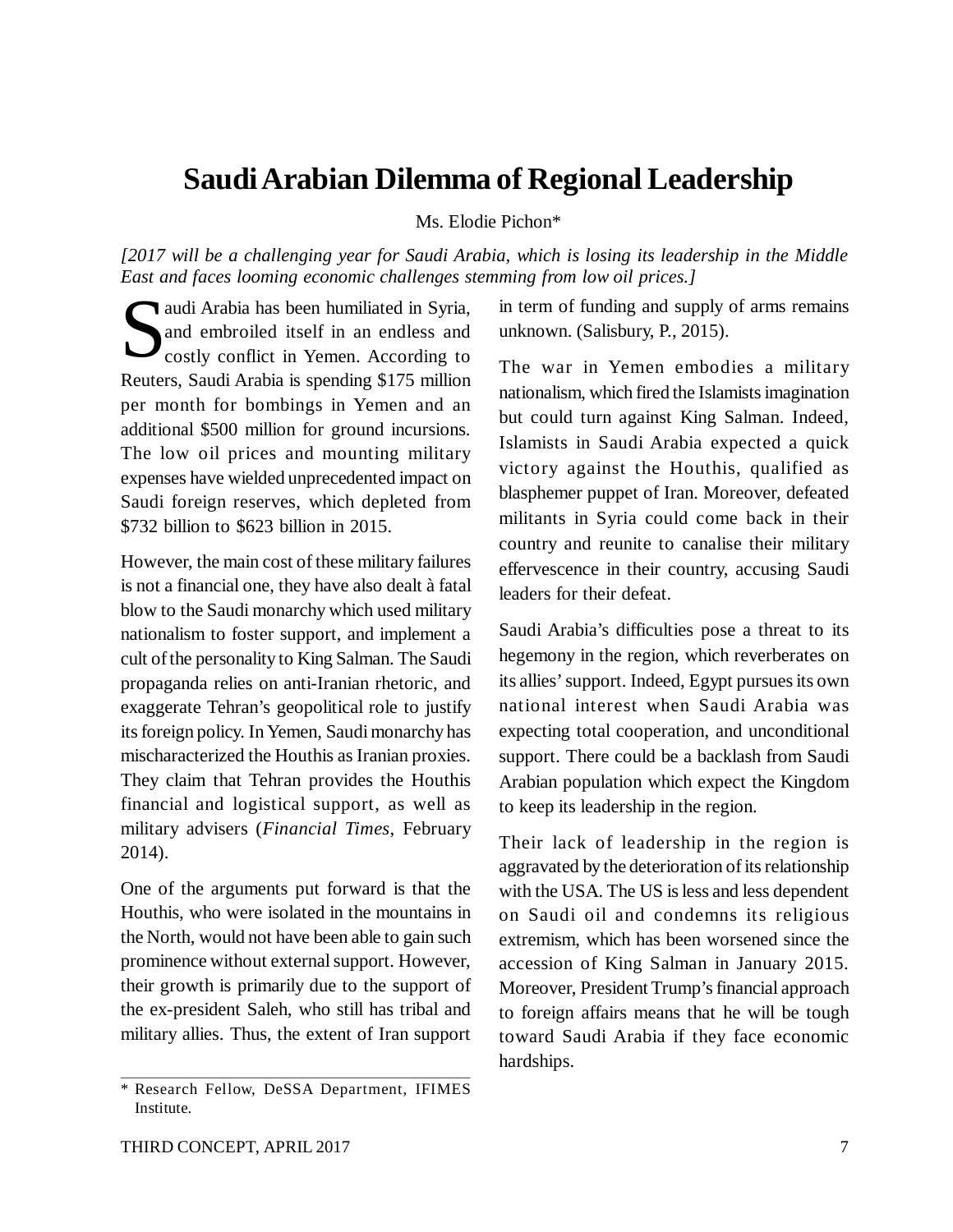Concerning the Saudis, the bone of contention is not only the Iranian nuclear agreement but also the absence of support for their ally Mubarak in February 2011, which has been perceived as a betrayal from the US. Despite the disagreements, Saudi Arabian government knows that they can't afford to break ties with the USA. They rely on the USA military presence in the region, and on American military equipment.

The economic difficulties only add pressure to the government, which can't afford to be present on all fronts. The collapse of oil prices cost Saudi government 75 billion of Euros, even though public spending increased to finance the war in Yemen. The country's foreign reserves have dropped by a quarter since oil prices started falling in 2014, and the budget deficit skyrocketed from 6.7% of the PIB in 2015 to 20% in 2016.

Consequently, Riyadh adopted a politic of austerity, and seized on every opportunity to squeeze costs: they cut construction projects, cut pay for ministers, freeze hiring, rise in fees for visas, increase fines for traffic violations. Overall, they cut off 80% subsidies on public goods and services. The price for basic goods such as water and electricity has skyrocketed and spurred dissatisfaction nationwide.

In addition to the cut of public spending, the government announced an ambitious plan to diversify the economy, which relies entirely on oil. If the plan is successful, non-oil revenue will triple by 2020. To do that, they want to expand the country's mining industry to exploit gold; phosphate and uranium deposit and build up the financial, technology and entertainment sectors.

The challenge is high for King Salman, who massed extraordinary domestic power, using a wave of Sunni-based Saudi nationalism. The lack of leadership in the region, the military failures, and the economic difficulties pose a threat to the monarchy. For too long, the monarchy has postponed the necessity to implement economic reforms, cut public spending and diversify the economy.

Indeed, the efforts put into place by Abdallah, who became a King in 2005, to implement reforms have been stopped when the fear of a contagion of the Arab Springs in 2011 led the King to spend 135 billions of dollars to buy social peace. With social and political tensions, the government tries to avoid economic reforms, which could spur dissatisfaction. But the situation is critical and the survival of the regime depends on the King's ability to reform the country, and assure Saudi Arabian leadership in the region.

### **PERSPECTIVES ON WOMEN Edited by Babuddin Khan**

**A compilation of Select Articles from 25 Years of THIRD CONCEPT**

**On Emancipation and Empowerment of Women across the world with special emphasis on Indian Women**

#### **Price: Rs 695**

**Special Discount of 25% for Third Concept subscribers**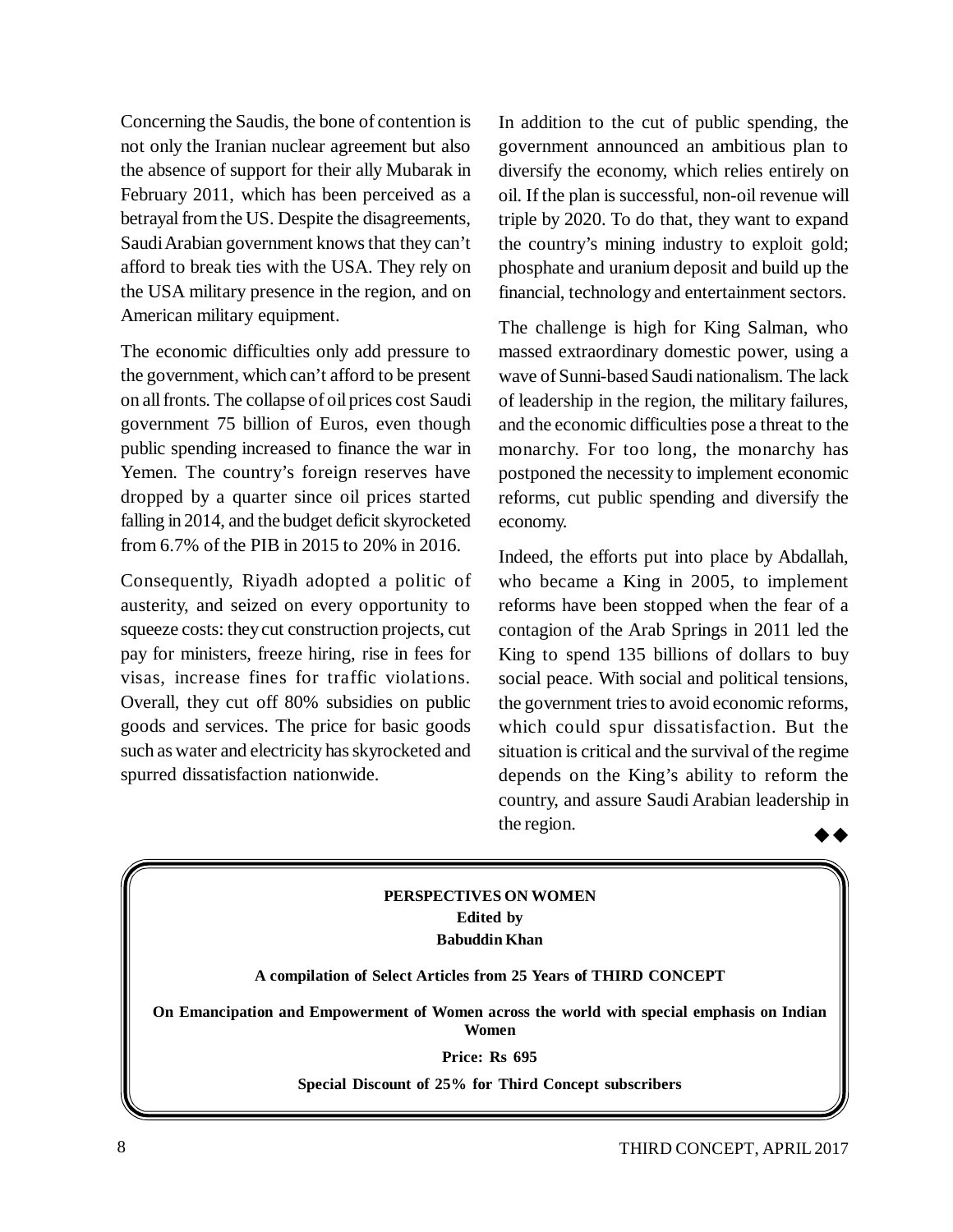# **Media and Society in Bosnia**

Senadin Laviæ\*

*[Fascism is in full sweep around us. Writing about the ruins that left behind it, is the task of our time. Maybe it is the most important task, because we must not remain silent! Disaster of (human) policy is in practice, but we are hardly surprised. Every statement around us which denies the possibility of existence of Bosnia, is essentially fascist howling of a monster that is trying to be covered up by diplomatic phrases about democracy of our next-door neighbours from Belgrade and Zagreb.]*

**Politicians, their followers and spokesmen,**<br>
media experts, semi-conscious girls in<br>
military uniforms with rifles in their hands,<br>
folk singers with microphones masses media experts, semi-conscious girls in military uniforms with rifles in their hands, folk singers with microphones, masses captivated by politicians who encourage them to hatred, the poor in shelters of demolished cities, dead children on the streets, big and small dictators, Muslims who try to take off from their faces the terrorists' label while they are bombarded by the aircrafts of civilized world they all together tempt again the evil of fascist destruction of the world, only today at a higher technical level.

Media lead us directly to the streets of Syrian cities that were bombed and destroyed by the Western Allies aviation, the Russian military and local forces. Not so long ago, almost yesterday, Serbian guns were destroying Sarajevo, Konica, Mortar, Bihar, Grazed, Olive, Srebrenica and killed civilians, innocent citizens. Serbian criminals turned the cities into military targets. The cities in which the Bosniaks were the majorities. In other cities they were exterminated and "humanely" moved out, for example, from Trebinje to Scandinavia.

In the large crime of Serbian politics, which is developed by SANU (Serbian Academy of Sciences and Arts) and supported by SPC (Serbian Orthodox Church), the cities in Bosnia became the target of Serbian criminals on the way of a large "Serbian state" building, where it is never existed. Serbian war strategy made the "legitimate targets" of the cities - because the Bosniaks live there! In that way, the half of Bosnia has been occupied. The cities have become battlefields. The urban culture and spirit have been destroyed. The destruction of urbanity is in practice. Media recorded the terrible images of death and human evil ... Media recorded ...

In the European tradition, the man is meant in different ways. The man is being determined as a *zoon logon echon*, as *animal rationale*, it is like a living being who has language and mind, being who as a social being lives in the community with his equal. For centuries we believed that rational being respects speech and intelligence, all those things that philosophers from Plato's *State* and Kratil to Wittgenstein's theory of meaning and *Sprachspiele* talked about.

But people have the ability to abandon all considerations and allow themselves to be infected by ephemerality, nastiness, ideologies. The idea of greed that defines our age is defined by the conservative view of the world. It helps the dominance of consumerism. It rejected every possible sense of the idea of equality among people and recognition of human characteristics. The greed is preferred in it, without mercy and compassion towards each other. It has all kinds of fundamentalism and exclusivity.

The capitalist greed for profit is in it. In it there is the power of insane generals and mighty armies that are driven by sick minds. The domination of the fascist forces has become normal in it. The hatred has become characteristic in it. From everywhere, they speak and order: "Stop thinking, stop thinking!" In all this the media has been involved.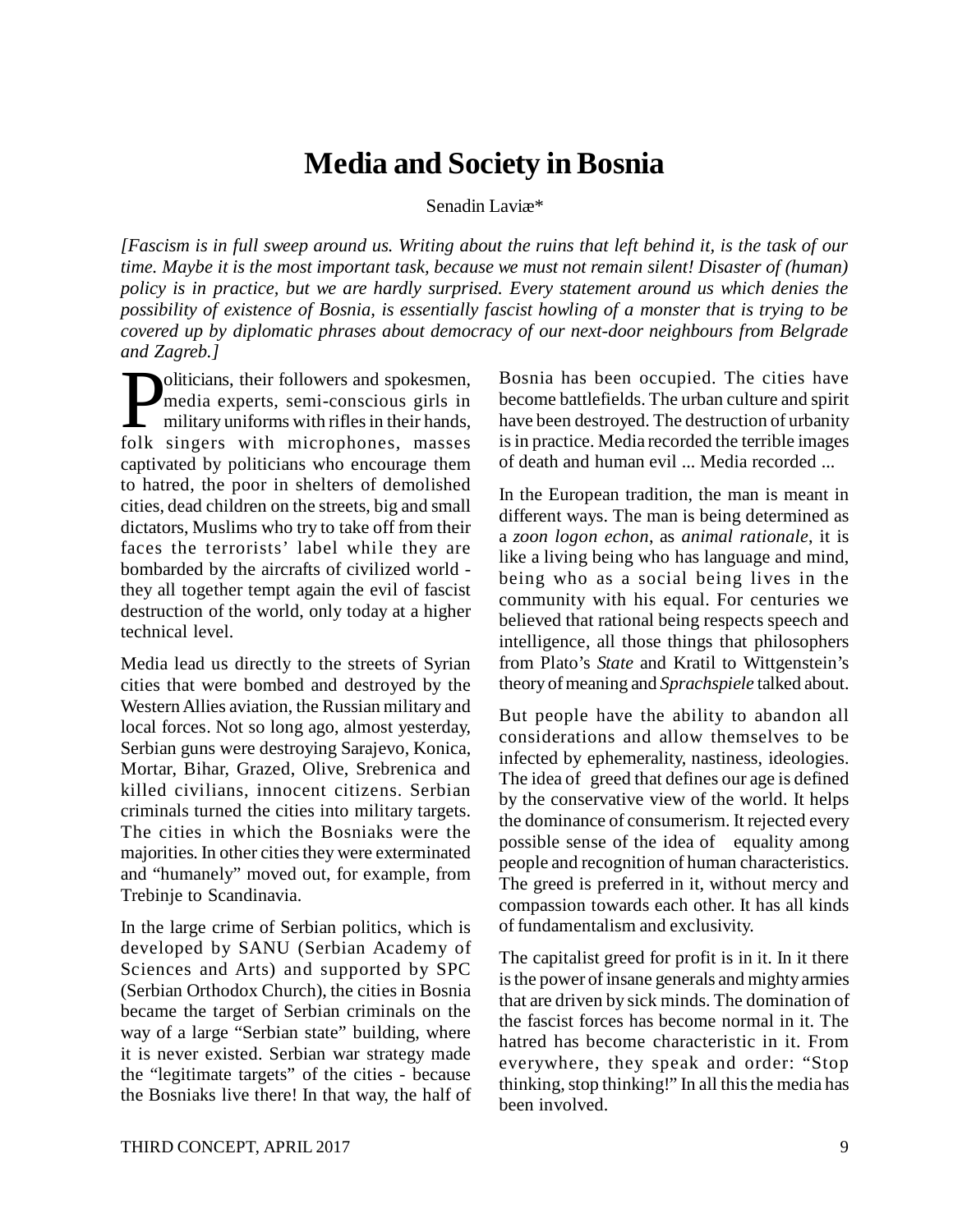Gone are the days when we have thought, deliberated. But, unfortunately, the time "when philosophers like Simone de Beauvoir and Jean-Paul Sartre, Michel Foucault or Jean-Franc'ois Lyotard said about contemporary events or suggestions that they would have done to improve things that were considered important belongs to the past.

Nowadays, even those who imitate the behaviour of the philosopher, who have pushed out the philosophers in the 1970s, they have compensated themselves by entertainers and models, football players and boxers "(A. Badiou / S. Žižek, *Philosophy in the Present*). It must be admitted that the models look better, and football players run 'faster' than philosophers! From those dangerous *displaced philosophers*.

We must not ignore it at all! The media have hidden critical intellectuals from the scene, pushed them, darken them and offered us manipulators who explain that we need to be serfs of capital, banks, financial funds, elite, leaders, generals... The corrupt deceivers every night mislead us by false claims that we need to be nobody and nothing. The media help to maintain the state of captivity in the ghetto, in the "closed society", in the cage. The media "help" us to forget Bosnia...

Hence, could we write about the ruins, about collapsed architecture of the world, refer to the right to think of our destiny while from all sides deny to us the sense of philosophical attitude in the present, manly courage in front of the world that the capitalists and fascists led before the abysses of the human. Alein Badiou is trying to write a *manifesto* for philosophy.

We are not aware that an attempt to kill Bosnia will define our life and thinking. Trying to delete Bosnia from the face of the world, is the question of sense of Europe. It has been clear long ago that this issue exceeds the Serbo-Croatian historiography performances, small rural constructions of frustrated tribes, their ridiculous myths, folk singing of mountain-dwellers, nebulous ideas about their own place in history... But they have not still confronted with their crimes as human beings. This confrontation is waiting for them till doomsday, to their beliefs, at the beginning of each new day when should be built some new human form.

This confrontation cannot be avoided or substituted by some form of art, a novel, something like Andric's novel *Bridge over the Drina River*, which can be used to escape into the false image of history in order to be pushed aside the crimes against Bosniaks in the Second World War, ignored them and forgotten them. And also, that the history of Bosnia can be forged and focused people's attention on the other side.

Literary, novelistic fiction, the work of contemplation, it is offered as a historical truth! However, it is escapism. Therefore, the panelwarning on the Town hall has a moral sense because it tells us that the criminals from the Serbian people have burned the house of knowledge and killed citizens from the surrounding hills. This is the truth that liberates. So, we have to pass through the ruins. After that, nothing will be the same for us. Let's make Bosnia free of primitive ethno-religious nationalism which the media serve to it.

After all, our confidence in mind has remained. We have fallen into the flow "from solid to liquid" (Z. Bauman) and lost orientation. Around us echoes the authoritarian cacophony - *EinVolk*, *ein Reich, ein Führer* - and we do not understand what this means! We disappear in fog.

### **Image for the public**

The undertaking to "shape the world in the image for the public" (M. Heidegger) through the media, books, proceedings, conferences, political manifesto, the party's programs, Nobel Prize winners' literary works and then, this image becomes obliging for all others, leads us to almost hopeless position that shows us the forgery, simplifying, reducing and destruction of the contents of the world that we live in.

Afterwards, it is shown that we already have available finished images, constructed images of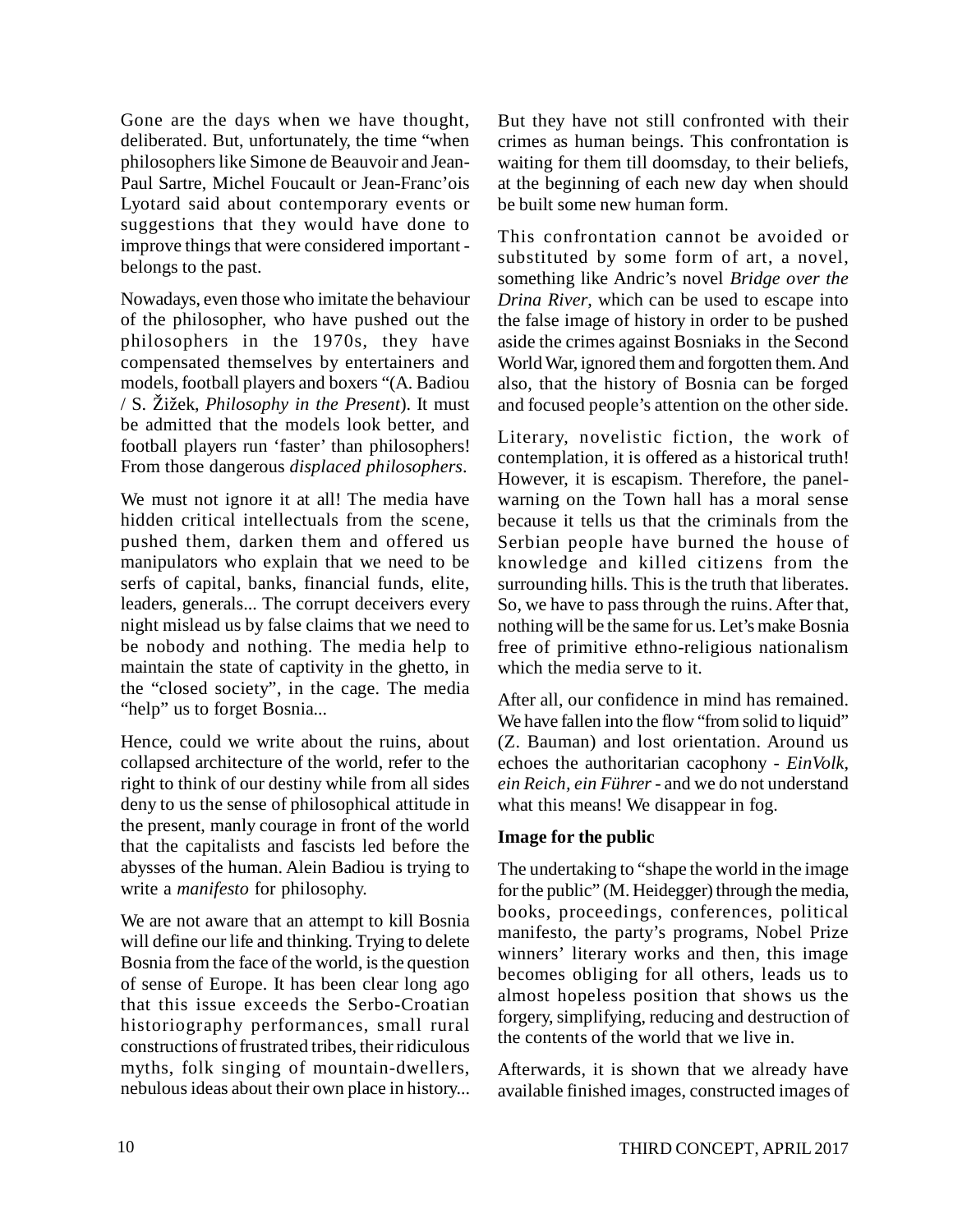the world and experiences, simulations and bad copies, but not our own opinion about the world that opens up the world to another dimension, in addition to simple performance on us as subjects who have mastered the world as a subject that we must subordinate and exploit for its untameable needs.

Modern-aged, Cartesian *image of the world as an object* which approaches the subject to it with its intellect and instruments, has suffered a dramatic criticism and transformations during the last hundred years, and it must continue to transform in the direction of love for the world in which we live. *Adaequatiorei et intellectus* goes with it, as well as the metaphysical realism of "appearance" of the spirit that we must overcome. The man is seen as a camera that "objectively" shoots the world... A man just constructs media image.

The media are emerging as a threat for our freedom. They dramatically widen cultural pessimism, xenophobia and policy of divergence. The fascist tendencies are pouring from them, ethno-foulism and impassioned sermons on life meaning. The boundaries between fiction and reality or fictional form and actuality disappear without explanation and levelled every form of rationality in the mud of fascism. It has been already seen by Adorno, Lowenthal, Horkheimer, Benjamin, Marcuse and others.

We have been splashed again by a wave of fascistoid infection, that monstrous that has appeared in the past that we have not overcome and ennobled as people (*unbewältigteVergangenheit* / *unmastered* past), the past which we could not obey to the man and his values.

Unbeaten ghosts of the past are trying to push us into migration again, into the new emigration, the escape into a hidden corner of the world where the fascists cannot reach us. They are trying to prepare for us a new genocide, murder, dehumanization. But there is no more space for migration and running away - finally we have to face with the Serbian Nazis and fascists! The crisis of capitalism and liberal democracy always opens the space to small then to large fascists around us. Usually, most people are not aware and do not notice when the fascists grab them and harness to the crazy circle of crimes. The media have real criminal role in it.

Our media are provincial. The media are the culmination of an enlightened false consciousness. Sloterdijk denounces them with special pleasure. Guillotine has survived in them. Media lynch as a "proof" of guilt of the accused is the means of prosecutors and conspiracy groups that do not have public responsibility. That is the main method of political disqualification of opponents. Media campaigns are the "evidence" of guilt. Manipulation of public spirit is shown as irresponsibility, incompetence, ignorance and danger for the system.

They asked Umberto Eco: "Do the journalists have the role in stopping of conspiracy ?, and he said: - *Journalists must help to prevent the rule of lies and manipulation*. *This should be one of their struggles, while preserving critical spirit alive, and avoiding standardization of thought* ". (Http://lupiga.com/intervjui/intervju-umbertoeco-velike-lazi-stvaraju-povijest)

The journalists have been transformed into "soldiers" of organized interest groups in the social structure. They behave as the loyal soldiers of leaders and their clique that rotate. The media, unfortunately, do not work for citizens around the world. The media, the secret police or the prosecution services often work together under one political hat against citizens. They manipulate the citizens from the position of financial interest groups dealing with top-grade transactions and serve to a few in society. The poor pays everything eventually. In Bosnia, Syria, or who knows where tomorrow?

The media has taken in hands the role of creator of our reality. With its superficial power of judgment, they formed millions of forms and contents of the people's minds that move into unconsciousness of their own existence, not knowing the meaning of their lives. They,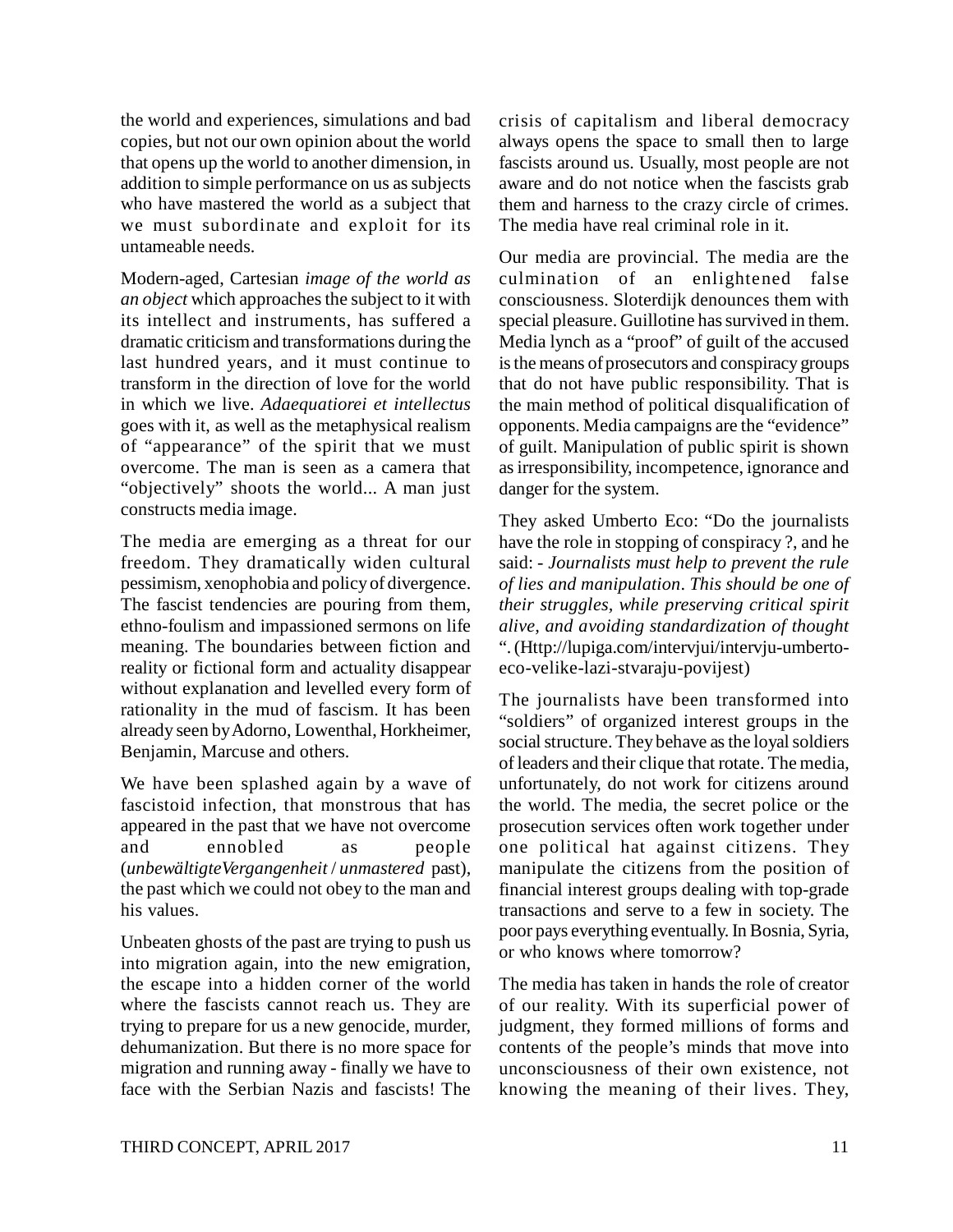almighty and all-shaping media, create confusion that cannot be treated or removed. They create terror more than it can be expressed by referencing to the word simulacrum and much more than that can be daily consumed. They can wage wars, rob the countries, exterminate the nations, they can make spectacle from crime, they can mislead as much as you please... And they think they are innocent!

In fact, the media are there to carry out the postwar rehabilitation of the area, subsidence of soil, levelling of horror, relativizing of evil, rehabilitation of war criminals... They are just the extended arm of the ruling policy. The media are there to deceive us and left dazed for the next day. The media give space to local fascists, neo-Nazis, nationalists, misanthropy, bums, primitives and similar creatures that infect the public. And that lasts for decades.

Media collaboration in spreading of hatred and evil among people, cannot be presented at all by rational means. Madmen present the criminal political programs, and the media follow and support them. They transmit their words, using them as exclusive news, scandalous insane appearances due to better viewers rating and profit. This is the simple essence of irresponsible media structures. The media teach us to "tuck tail under" and gather in our corner, to accept the "peremptory set" of systemic attitudes in which we are trapped. Media "teach" us that there is no rebellion...

### **Lies of the media (II)**

Meaningless populist campaigns sputter around us. Politicians scream from all sides and promise "golden spoons for common people". People have become phlegmatic, indifferent, tired from the promises. Citizens live passages as from Adorno's book *Minima moralia*. Logic disappears in speech. People are talking nonsense. Babble. Trash. They are frustrated and outraged. Only some of them still consider the moral issues of human endeavour. There is no reference to the *ethic of responsibility* and moral attitude in human matters. On the scene are the "priests" and politicians who are not able to keep like male and knight in front of serious things of life, but they escape into the empty "height" or "bottom", it does not matter.

Endlessly, the media provide the repetition of lies, they provide the duration of the controlled society and choking of critical consciousness. They have the truth that is transmitted by authorities. For decades, they hide questions and possible answers. They do not ask one of the most important questions initiated by Dervis Susic: *"Do you know anything about yourself? Let's say, who you are, i.e. we, Bosniaks? It must be known!"* Do we know who is Avdo Meðedoviæ, at all -"A singer who talks"? What means to us "Bosniak's Homer"?

If Husein Basic is right, then Avdo is too big for us or for our powers of understanding? How did we reach this condition? Where did we get from our vocabulary of undefined beings? What are the curricula in the education system? Moreover, the media teach us the emptiness, the silence, the worthlessness of their own existence.

The International Union for Conservation of Nature and Natural Resources (IUCN) warned at the end of 2016 that some species that were not on the list of endangered ones, have become the part of the list of endangered species. It happens in case of noticeable reduction of giraffes and African gray parrots in the wilderness. Horrible, indeed? Also, it is endangered the leopard, they assume that only 7100 leopards have remained in wilderness. The animal protectors have slogans: *I'd rather go naked than wear wool. Wear your own skin! Let animals keep theirs.* Let's protect animals if we cannot protect people. The slogans of fighters for animals protection peal everywhere, but in the same time, small people are eradicated because of their names, language or belief.

Where are Rohingya people who are Muslims? Does anybody think of them while the Nobel Peace Prize is given? Do entity "RS" on the ground of the Republic of Bosnia and Herzegovina is not a result of the crime of genocide? The "priests" of genocide and guards of its results are the ones who would continue the same "job", wouldn't they ?

Can the media and media cynicism make of that crime the humanist fairytale about the man's "will"? Immoral human figures tell us that the genocidal creation "RS" on the ground / territory of Bosnia and Herzegovina is "the result of the will of the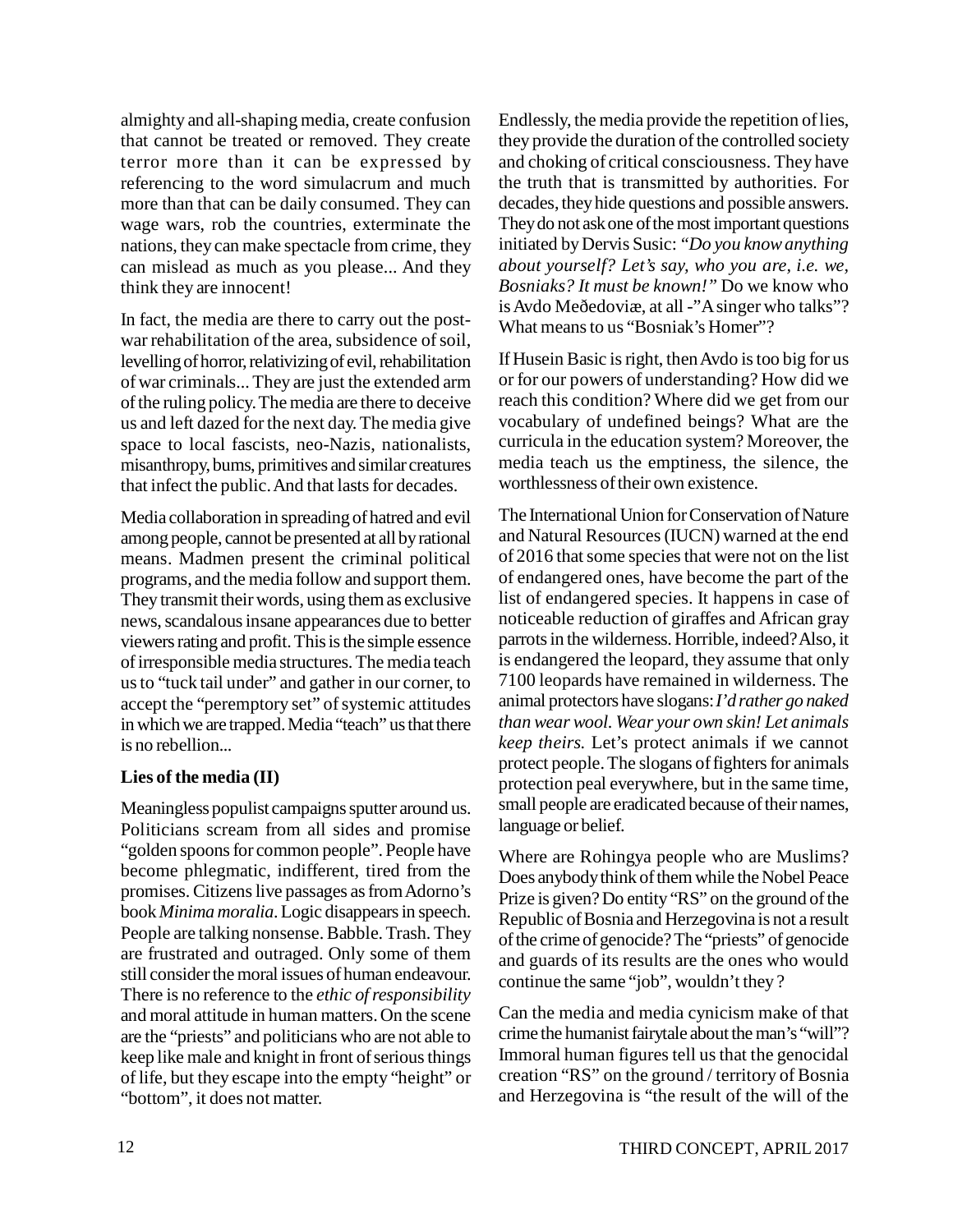Serbian people". What a juristic formulation?! The media help the rising of this "truth", especially media predators with their destructive content in which the public is experienced as an animal farm.

The media shamelessly deceive and contribute to decline of public morality into the mud of ethnicnationalist images of the world which can be best understood as Kaèavenda-shape idolatry in the heart of fascism. Media bravely return and lead us to the Middle Ages, in the empire of *crusade*, priests and local rulers, among dogmatized protocols of life and octroyed algorithms of truth, but we must not forget that they only serve to certain policies and have to implement it. Therefore, the media operation is turned into a mechanism that should objectify the possibility of civilizations' wars as a new spectacle - as if the army do not fight with political and economic interests behind them.

The media, unfortunately, are caught in the net of power and it is not hard to serve it, because they are the source of funds to maintain the system. In Bosnia, most of the media (public radio and television broadcasters) are paid by citizens - hence, citizens pay them to be oriented by the media. The media participate in the general moral degradation and education of the population that shower them with their information and programs.

Such as the industry of beauty maniacally exploits the sense of human beauty, just as well the cynicism of legal system perverts the meaning of law and justice among people. Corrupt prosecutors, police officers, judges, businessmen, at every step destroy the system and order in society. Nowadays, primitive aesthetics and law are the only reflexes of one horrible process in which the human existence is systemic destroyed on all sides of mankind.

It seems that the process is complementary in which modern technology destroys human life by shutting off a movement in it, action, thought, dynamics, resulting in autism, with processes ghettoisation and atomization that people for the purposes of capitalism and organized control. Burning Aleppo is in the media image, as if Sarajevo used to be, under the watchful eye of the UN and world forces. Graham Bamford shines in my Bosnian heart.

### **Lies in media reports**

The media in the hands of corporate capitalism pelt us by messages, information, products, offers. We are choking and losing support in everyday life. "*Children of the rich cannot play rock and roll*" the warning of officers' sons of failed army! We need to start thinking about a new definition of a man and the key terms of human life. The great transformation is in progress, an epochal turn of all that we have conceived as a people.

Eva Bartlett, an independent Canadian journalist and human rights fighter, all around the world, warned in her speech at the UN that *the sources from the ground* mislead mainstream media, i.e. these sources are compromised and are not credible at all. The image that comes through their reports to the public all around the world is a *false* image and not corresponds to the state of things on the ground.

Corporate media fabricate the reality, deceive the public, adapt their reports to the interests of the big players, fabricate "*fake news / story*", recycle the testimony, so that everything you read is the opposite to the reality. Bartlett warns that the Syrian Observatory for Human Rights (SOHR) is located in Coventry led by the authority of one man who "*receives*" information from so-called White helmets. Image from Syria, therefore, was under the control of corporate and compromised media.

We are led by financial institutions through debt for borrowed money. The rulers of the 21st century will be the semi-educated and uncultivated. barbarians without shame who take pride in their vulgar manners and ignorance, self-satisfied demimonde. They control the money flows and subordinate the debtors. And media serve to it... We will know all about this *today* when this is important to no one, when we wouldn't remember criminals and politicians from Belgrade no more, from that dark city.

The media will insidiously level Serbian chauvinists' crimes and patriotic struggle of the Bosnian people for their survival. As if we are stupid, they still sell us the Yugoslavianism, the old Serbian hegemony and narration, those old and empty speakers of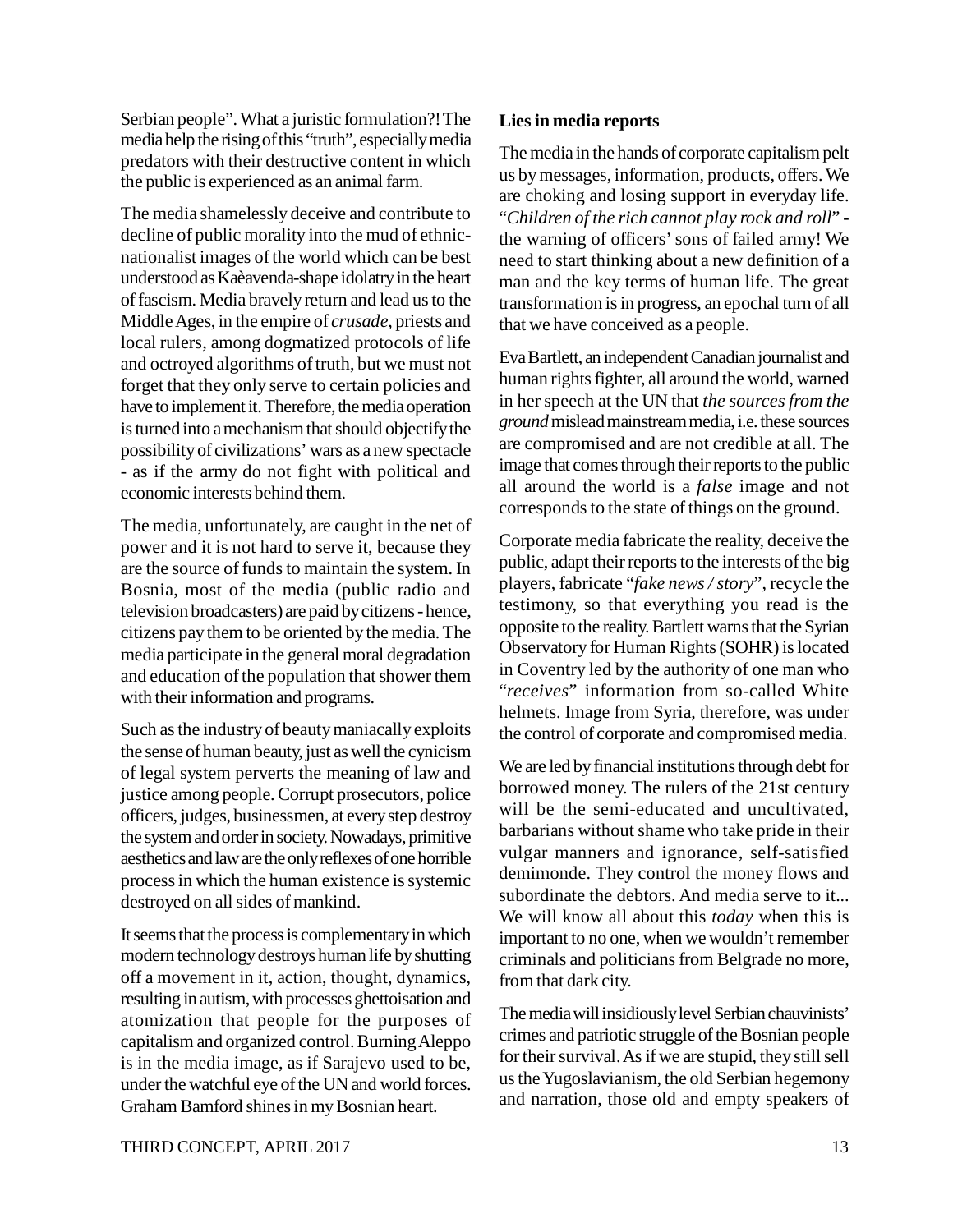existence without identity... Anti-Bosnian forces have strategically put people on positions in the system and they deliberately disintegrate the state. They attack all the points of the Bosnian state, which make them the resistance - or bribe them with money and escort-ladies or set them the "dance".

They have at the disposal the means and resources. They do it by means of the police and secret police services, the judiciary and prosecution, paid media and corrupt journalists, ministries of this and that, embassies and no one is trying to stop them.

Numerous media are in the service of destruction of Bosnia and Herzegovina. Genocidal creation on the territory of the Republic of Bosnia and Herzegovina is the work of the Milosevic's regime which is on the ruins of Yugoslavia tried to create a Greater Serbia. The identical plan had Tudjman's regime, but handle with velvet gloves. The evidence of it is in the top analysis by Cyril Ribièiæ about the project HZHB. The complicity of the media in the profanation of our social life is boundless, shameful and invaluable.

The media, of course, will never take this responsibility because they remind us to the children who go round like sparrows that tweet from the rooftops, but they are not able to learn the lessons given and do not like the lecture. They never feel the guilt and do not take responsibility.

Media show us that they are the heart of the simulacrum and ideological one-sidedness of the society with no choice. They are callously involved in people's liquidation that was aimed from the political opponents. The ignorance and indifference come out of them. Journalists repeat ideological matrix, they do not differentiate the meanings, they do not know the old definitions and do not want to learn the new ones, they speak language that conceals rather than reveals social processes, irresponsibly refer to the words, do not have time for language consolidation and clarification of terms, because they are connected to police, secret services, companies, party's secretaries and leaders. They must fulfil their requirements.

They have to satisfy divergent interests and that it all seems "logical" - and that certainly cannot be logical. But citizens? (Nota bene. The growing children need to know that the Army of the Republic in Bosnia Herzegovina was not "so-called" - it was legendary and the only legal military force of the Republic of Bosnia and Herzegovina that got up to save the state of a double aggression of Milosevic and Tudjman's regime. The media in B&H today transfer the deceits from Belgrade mediapropaganda and intelligence circles that someone who is legally defended their country "so-called." Such morbidity comes from the heart of fascism. The truth is not proved by means of revealing a lie of fascism or it is not true to prove a lie of fascism.) Citizens should be protected from forgery!

The right-wing hook has been raised against Bosnia as a unique state and began peddling morbid attitudes on "three of Bosnia", certainly ethnicreligious fragmentation. This is just a continuation of anti-Bosnian hegemonic criminal ideas that cause war and suffering. Still the media are at the service of the fascist attitude towards Bosnia of Great Croatian and the Great Serbian discriminatory arrangement. Thereby, the media openly advocate the right-wing hatred, exclusion, xenophobia, ethnofoulism, they are silent on the constitutional discrimination, support the society of ignoramus, they create the fake image.

The media deceive us and lead to the situation to leave rational behaviour and accept something that we have not yet understood, but the next moment we can see that it is disastrous for us. Meanwhile, the media have earned billions of dollars and their owners are rubbing their hands without thinking whether it is dangerous or good for people that have supported a sick fascist to come to power.

Therefore, there is no intellectuality in the media, the understanding or superior thinking, because their goal is the manipulation of mediocrity that dominates on the historical scene. Media deception is only the consequence of the old ideological deception of Bosnia that began at the end of the 19th century and continued until our time in many false narratives.

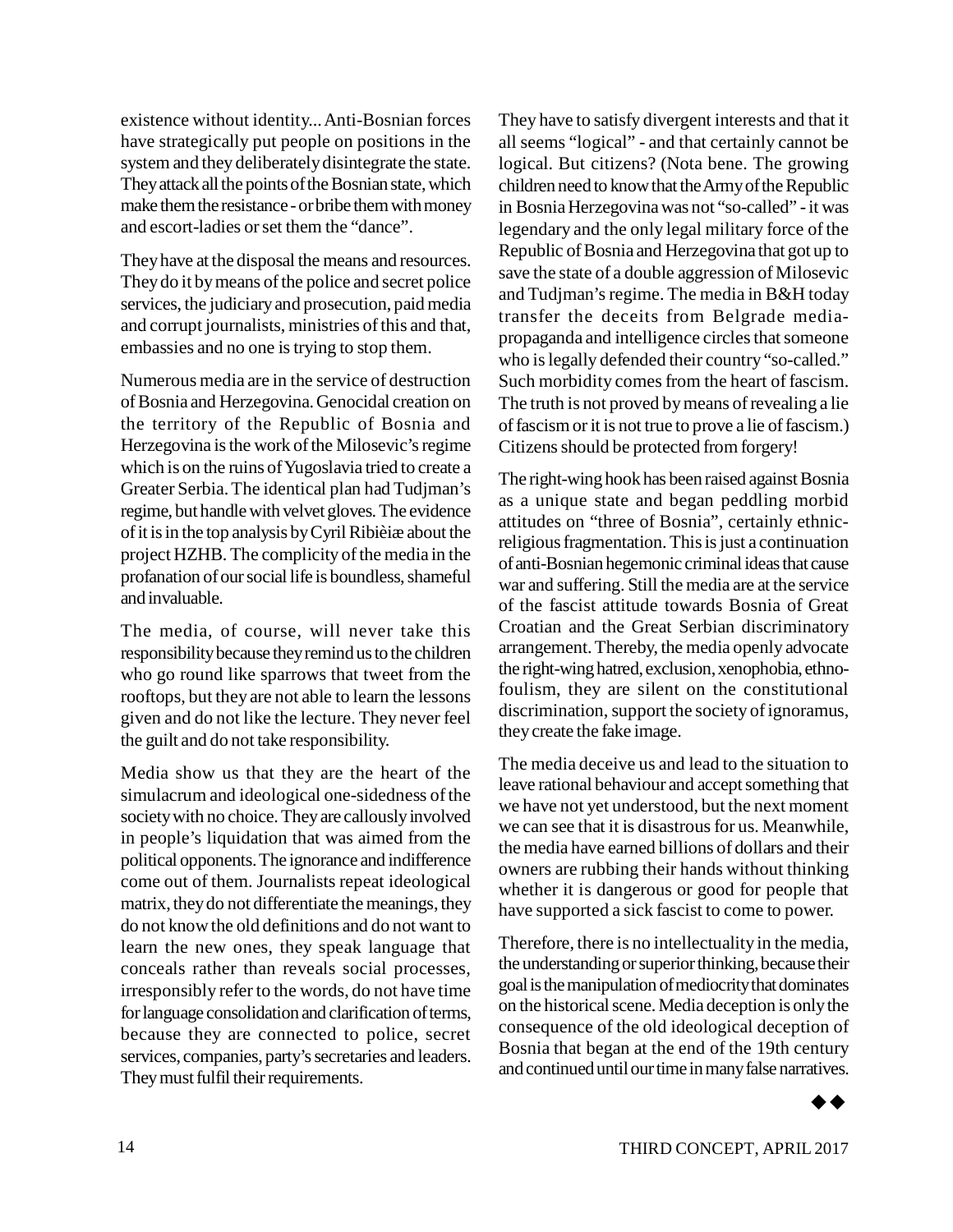# **Paradigms of Women Empowerment in India**

### Arpon Sarki\*

[*To strive for particular cause is not all novel in any way. But it can be a pathway as well as means of proceeding toward that cause through constructive deliberation and assertion of social affirmation. Women's survival and empowerment is critically important for this world. Inequality between man and woman became persistent in the history of social disparities in the world. Even though it has scales down to some extent, it still remains in one or another form and is a global phenomenon.]*

**Periodically wide range of discourses are carried out in several forums ranging from international to national and regional to local level with specific attention focused on the** carried out in several forums ranging from international to national and regional to local level with specific attention focused on the concept of inequalities – gender-led development and gender-led empowerment of women. Political philosophers, ranging from Plato, Aristotle, Hobbes to Rousseau, view women lacking rational quality that detaches them from doing and putting at par with the men's position. Hence it is beneficial for them to serve in the interest of their male counterpart.

Most these mainstream philosophers have either ignored or dismissed cursorily the position and status of women. They have reiterated, justified and defended women's subordination on the alleged natural and biological differences between the sexes and have also pointed to the inherent physical and mental superiority of the male. In doing so they have reinforced the stereotyped image of women as an emotional, irrational and sensual person in need of male guidance and domination.

However, many Feminists have challenged these male-centred claims, and voiced for reconstruction of societal norms, they speak against the earlier distribution of resources and rights and demand for the redistribution of the same to bring substantial equality in society.

Empowerment, which is used and talked about in common parlance, is hard to understand and to be grasped without proper assessment of its various dimensions and while understanding the same, it must not be divorced from people's lives and empowerment they enjoy. Oxford dictionary defines empowerment as authority or power given to someone to do something. One cannot define empowerment in vacuum, rather the term 'empowerment' is used in relation to any other objects or subject .Defining women empowerment is very much complex and simple at the same time.

While defining women empowerment, one needs to look on and critically analyze the factors that affect the very definition. Analysis of women empowerment basically starts with men empowerment and in between. At the same time, it also depends on other multi-dimensional features such as social character, social cohesion, family structure and units and other parameters, which are, in fact, interrelated and tend to influence each other. It is, therefore, very much essential and at the same time critical to take and consider adequately the broad as well as narrow view on women empowerment.

Empowerment of one kind tends to help, assist and complement directly as well as indirectly enlargement of other kind of women empowerment. Women since immemorial times have been subjected to several forms of societal bondage and subjugation and hence to evaluate with some degree of concreteness is always a matter of essentialness. The basic point in the discourse of women empowerment is that it will flourish and thrive only in an ambience of cordial

<sup>\*</sup> United Bank of India, Balarampur Sabang, West Midnapore, West Bengal.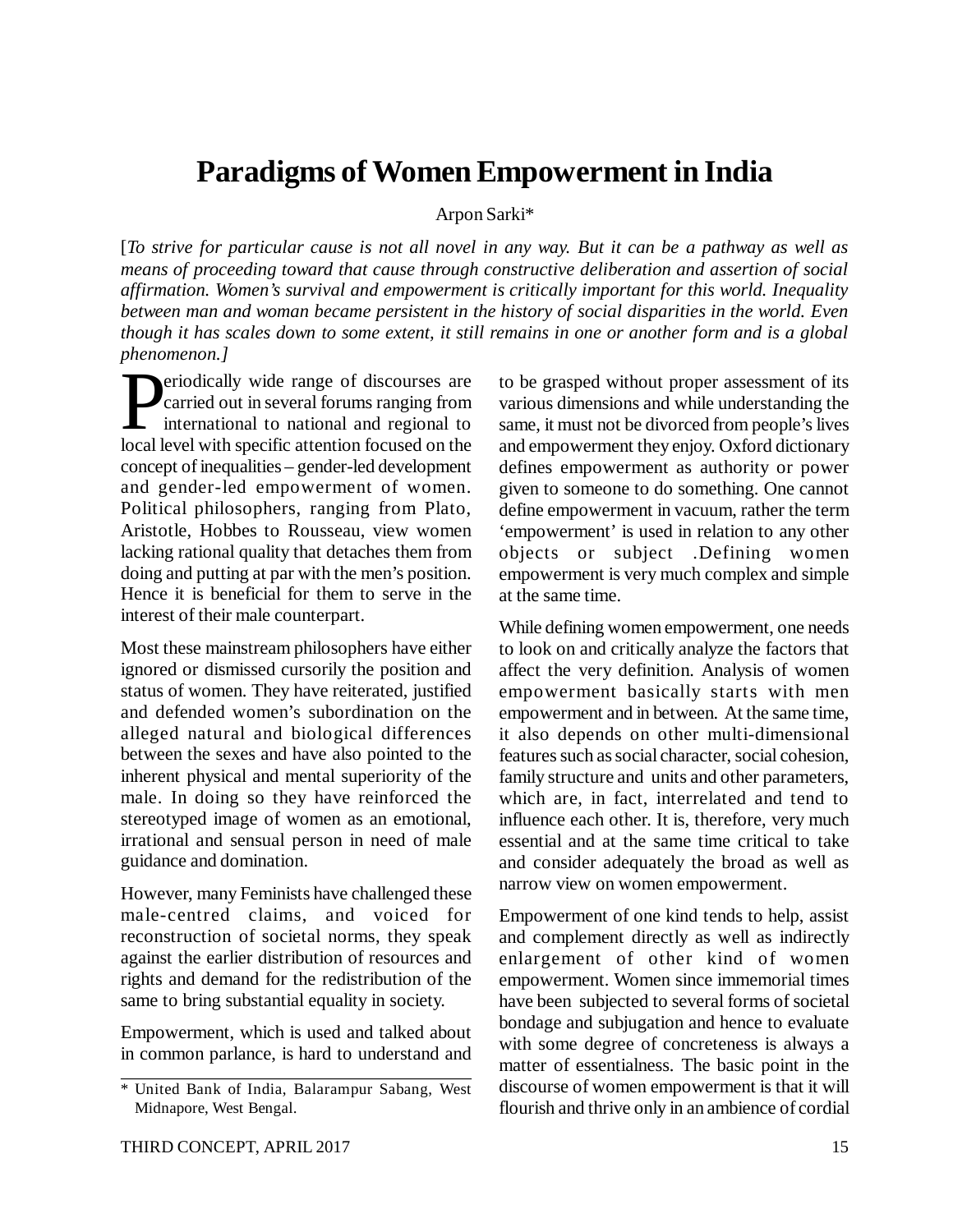and friendly societal climate rather than just any law and regulation or policy.

Indeed more public discussion ranging from international to national and regional to local level will help to bring positive changes in overall aspects of women empowerment and is definitely bound to prove to be advantageous for everyone. One of the earliest champions of individual rights and freedom was JS Mill, who fervently appealed for equal rights of women . He argued that women were by no mean less talented than men and hence deserved equal rights with men.

Nature has divided human race between men and women but their status and role in society are determined by our culture. Traditional doubt that biological differences between man and woman do not justify inferior status of women and cultural facts have contributed to accentuate the biological difference between men and women. The concept of women empowerment gained relatively wide acceptance with the emergence of feminist movement in the wake of enlightenment that sought to enlarge scope of rights of man. Women were deprived in matter of allocation of benefits and burden.

Time and again, several writers voiced in favour of women empowerment theoretically; however, till date it remains a hypothetical situation. Some speak in favour of reforms of state institutions to improve the women's condition while others favour societal contribution. Society often devalued women on daily and unstructured basis. Gender inequality is not unique in any region or any part of the world but it takes different form with different consequences.

Places where principle of inheritance and descent are patrinilian i.e., men matter in property and lineage, strict control over social and mobilization in public domain, play productive and reproductive role, there women often enjoy lower status. Robust evidence proves that gender equality in education and labour force participation contributes to economic growth, whereas there is weak and inconsistence evidence that economic growth contributes to gender equality (Kabeer and Natali, 2013).

However, the claim that economic growth always has positively contributed is rather different in practical form. Economic growth does not necessarily contribute to gender equality rather it also will depends on patterns and forms of public action that can dismantle the walls within the society. But before that we need to chalk out and tackle the conceptual wall that generates those inequalities within society.

### **Women empowerment in Indian Context-**

There is considerable ambiguity about the nature and status of women in Indian society. Sometimes women are glorified with old adages and sayings like 'Gods live where women are worshipped,' thereby representing *Shakti*; at the same time, they are made to hold another profile that is said to be sanctified by religious writing and folklore, and a woman is believed to be fickle and fragile, sensuous, a tempter, folly, greed, tricky etc. Because of her supposedly inconsistent character, she has to be kept under strict control.

However, this claim fails to get any logical and firm evidence . In society like ours which is characterized by concept of preference and priority (in between man and women), women folk primarily have to keep themselves under certain restrictions which are further backed by customary and traditional values and laws . These values and laws often act as controlling mechanism and are deliberately exercised on women's activities, including in matters of sex, their movement and contacts, and that women's resources need regulation and control. The manner in which those controls are exercised depends to a great extent on social structure, role allocation value premises and rigidity or flexibility of social control.

The interplay of historical, economic, social and political forces contributes significantly to shaping and re-shaping of gender equations. Women Empowerment (WE) is important than rather an implication in terms of their rights and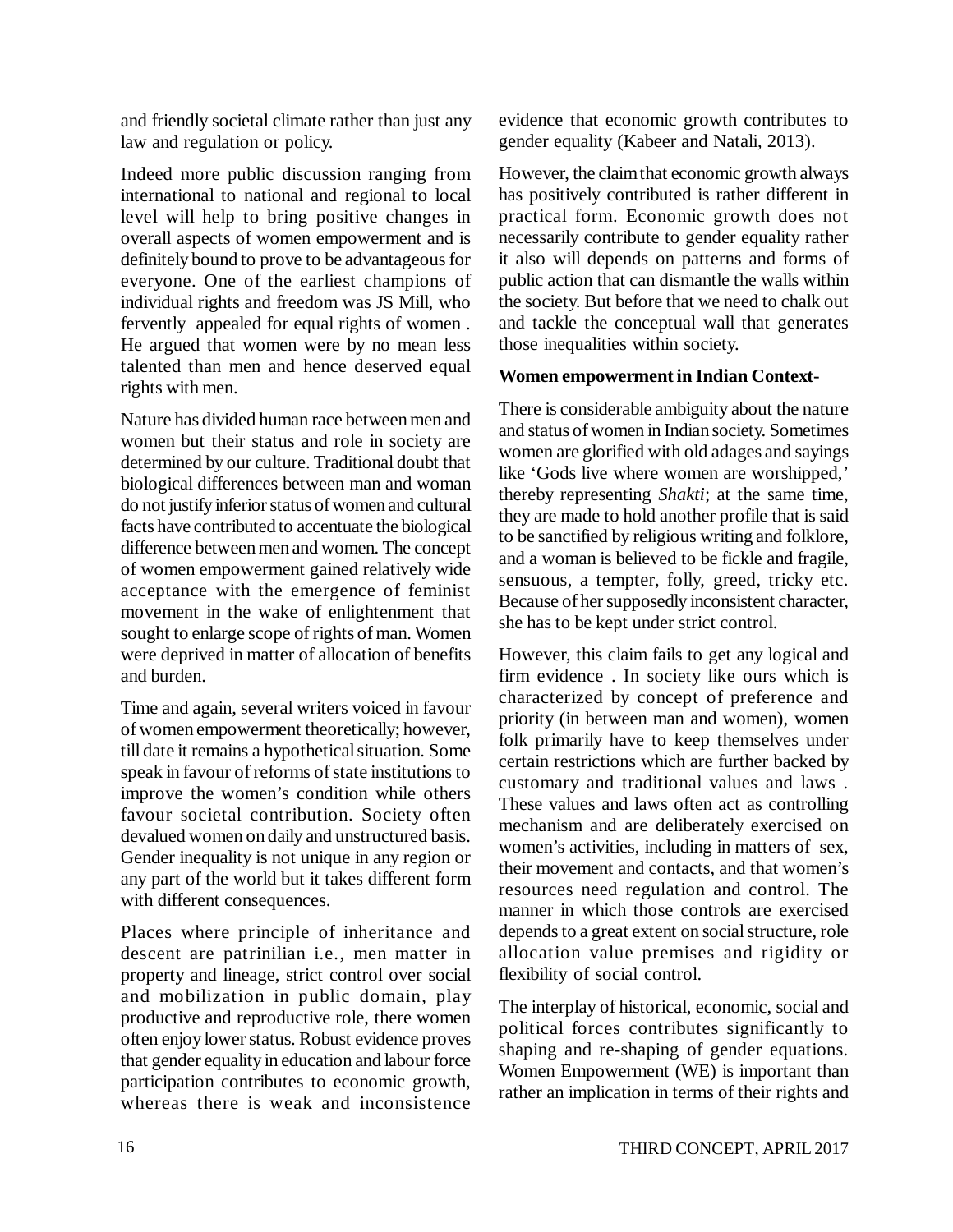duties. The concept of WE is not just an issue of discussion and debate rather it is a mirror that helps to play a robustly constructive role in bringing about changes in policy and accord priority for the advancement of society.

Pre and post-independent India has experienced emergence of women groups in different parts of the country. Both political and apolitical groups have led the campaign of women empowerment largely on the question of providing more autonomy to women. The nongovernment organizations (NGOs) started assuming the role of social responsibility. Periodically, several networks seem to have come alive as they coalesce to react to specify issues and subsequently relapse into inaction till another issue propels them into action (Chakravarty, 2005)

Empowering women is important but is not less important to provide an aura for the same. Hence paramount question is to calculate and analyze the position of women, that whether women are in position to utilize opportunities provided to them in real terms to enhance their empowerment in relation to others or not, whether justifiable or not, because women's choices, capabilities and prospects have profound impact not only on their own lives but on their society as well. Women who are unrecognized, especially in rural areas, remain to be the most vulnerable section in terms of socio-economic disparities etc.

India has limited reach in terms of social policy which includes the agenda of women empowerment. The policy that aims at realization of women empowerment is indeed a largely matter of clarity of political will and social thinking and certainly public reasoning can be helpful to this context. Women empowerment is often lauded with passing of laws and acts to empower women socially and economically etc. Women do not face problem of speaking about their plight but problem in being heard and these facts are very much prevalent from family, at local level to regional and national to international levels.

Gender equality and societal rules and norms

Gender inequality of one form led to another form and it is critically important to analyze in large corpus because many features of gender inequality are not much visible and are existing in a disguised way. It cannot be removed at once hence rather try slowly to overcome its effect. Some of the basic but very crucial aspects that we have to tend to rely on to overcome gender inequality include : female education, women outside employment, opportunity to earn income independently etc.

Many features of gender inequality not visible in India. Prevalence of customary and religion backed laws continues to overshadow the proper and practical implementation of civil laws and protection. Even the discrimination prevailing in social institutions contributes to erode and violate women rights. Statistics show that the overall picture of gender inequality in India is stark and the way out are not to camouflage reality by resolving to tokenism and parading exceptions, but tackling problems head on.

As per report compiled by Geneva-based World Economic Forum on annual global gender gap Index, India ranked 108th and in gender it ranked low at 87th place globally with jump of 21 places from last year largely. In 1871, when India carried out their first census, there were 5.5 million more males than females in the country (Natarajan, 1972). In 1990, the census revealed there were 25 million more males than females in India, a figure that rose to 35 million in 2001.

Today, experts are estimating this number could be as high as 50 million missing women in India alone (*NY Times*, 2005). In 2010, 640,472 abortions were reportedly carried out, however experts believe this number could be as high as seven million, with over two-thirds taking place outside of authorized health facilities (*Time*, 2013). The CSR has been on the decline since 1991 and currently is the worst since independence. From 945 girls for every 1000 boys in 1991, it went down to 927 in 2001 and to 918 in 2011 (Dubbudu, 2015).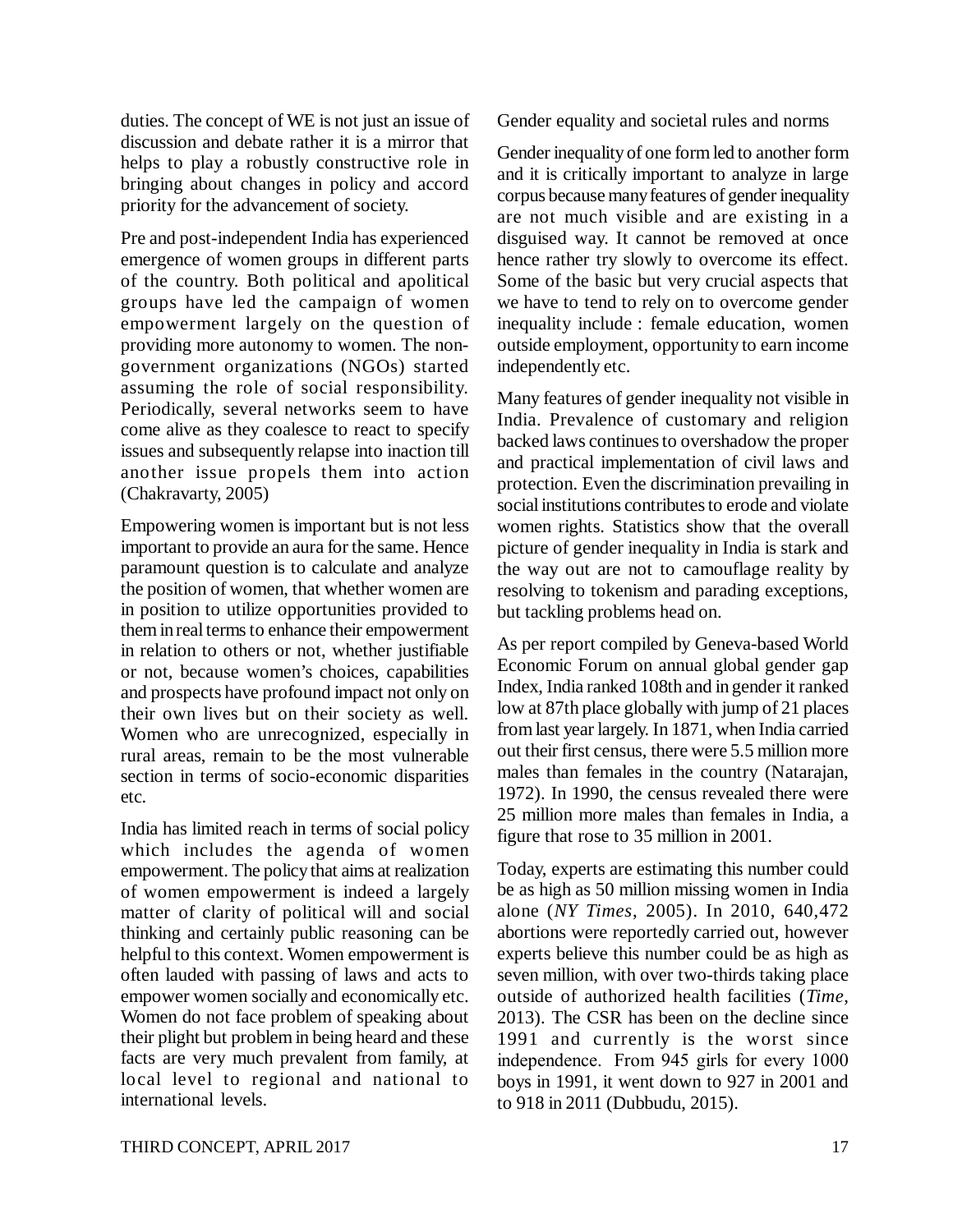India, in terms of providing opportunity for employment, especially to womenfolk, in comparison to that of its male counterparts, demonstrates a complex graph. Critics ; however, view that this is mostly because of existence of skill gap between men and women .We can find gender gap in terms of employment in the labour force, kinds of work women are engaged, and the wage they get in comparison to their male counterparts for the similar kind of work and number of working hours.

The unequal share of unpaid care responsibility by women also has a negative impact on the economic empowerment. Women represent half of the global population and one-third of the labour force, they receive only one-tenth of the world income and own less than one percent of world property. They are also responsible for two-thirds of all working hours. (Philip Cohen, Mar 8, 2013).

As per Census 2011, workers constituted 39.79 per cent of total population whereas the ratio of female workers was 25.51 per cent. The percentage of female main workers to total female population stood at 25.5 which show an increase as compared to 14.68 reported in the 2001 Census. As per report published by Union Ministry of Labour and Employment (2011-12), GoI, wages/salaries per man-day worked for directly employed women worker at all India level was reported to be at Rs. 145.63 whereas it is almost double for the men (Rs. 288.14) for the year 2009-10.

The wages/salaries per man-day work for directly employed women workers were Rs. 328.74, Rs. 293.55 and Rs.139.61 in Public sector, joint sector and private sector respectively, whereas for men workers it was much higher i.e. Rs. 619.86, Rs.725.47 and Rs. 255.47 respectively during 2009-10.

However existing naturalness of ideology of division of labour and universal subordination of women across society and culture has come to face stiff opposition from feminist movement. It has been stated that employment of women

change their position in society, but at the same time, critics view that women with job face double burden of which one is considered as traditional role in household activities and second is their job outside house which has often been valued negatively. Women labelled with term housewife are often 'unpaid labour', and as per UN estimates, if they given even the minimum wages for their work then, it can contribute 11trillion dollars to global economy.

Similarly, empowerment of women does have a link with the access to education because lack of education can lead to the vicious circle of poverty discrimination and gender inequality. An overview of the literacy rate of women and men shows that women are still lagging behind men. The education status of women and female enrolment and retention in the education are greatly affected by various factors ranging from families and social factors, cultural norms, economic status and the limitations within the education delivery system also have its impact.

Similarly inequality in education between women and men varies region wise. Some states have high rate of literacy rate while others even fail to hit the average literacy rate. Female literacy and gainful employment both will give bigger place and voice for women within family and could dramatically be beneficial for overall enhancement of women empowerment. Through proper education women can attain knowledge and thereby they can plead their argument and view in a very constructive way.

There has been substantial scale up in the percentage of literacy rate among the female as compared to previous years. As per 2001 census female literacy rate stood at 53.7% as compared to their male counterpart with 75.3% with a gap of 21.6% and in 2011 female literacy rate increased to 65.5% and gap between male and female literacy rate had dwindled to 16.6%.

However, even with increasing literacy rate of women, the idea of women working outside the home is still culturally hard to digest. Women's status in the society is often largely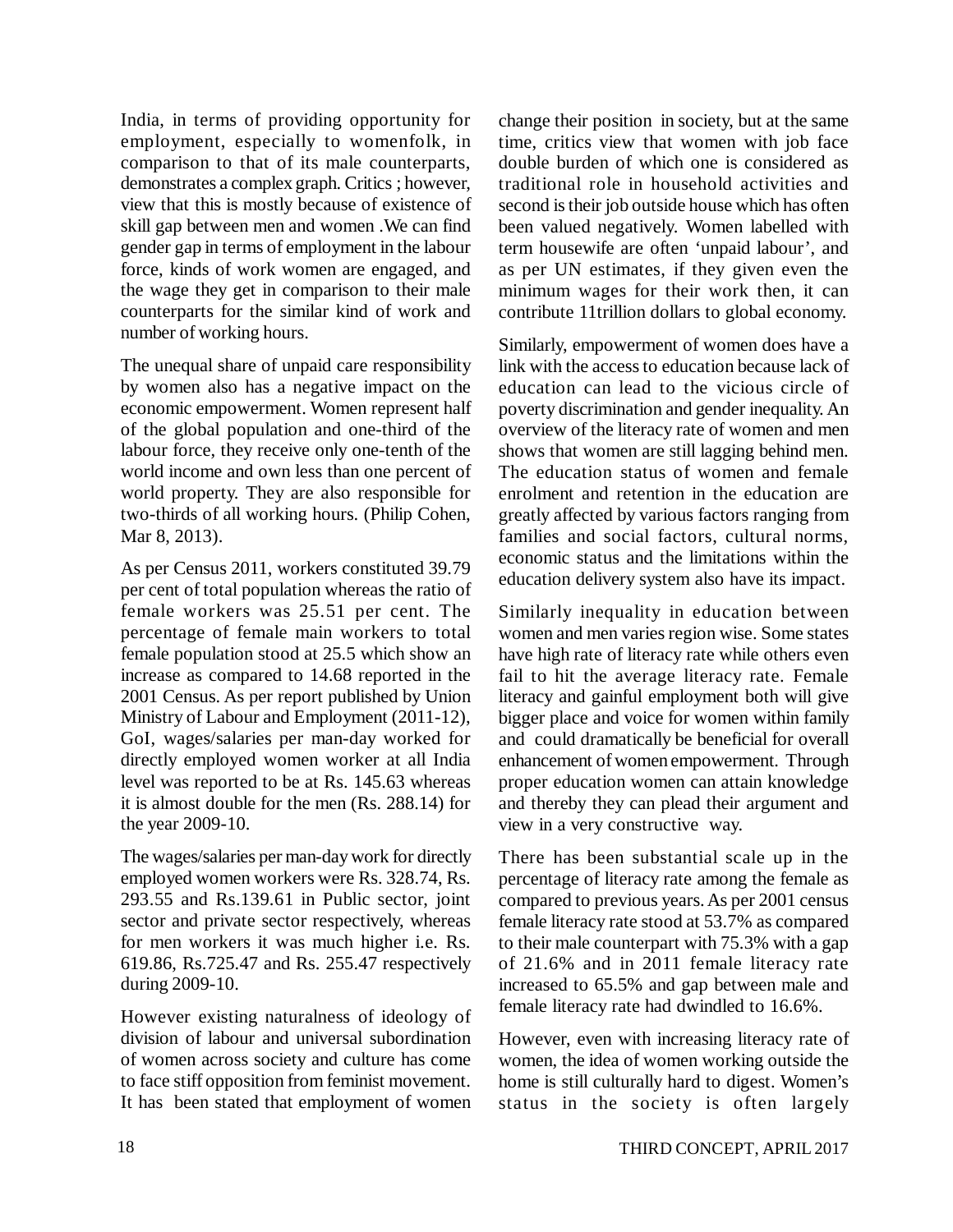conceptualized by the inside relationship between cultural context and individual preferences. The women's autonomy has often been instrumental in growth of their influence and in enhancing their role in shaping wide range of traditionally associated variables including, family and its value system, norms, social parameters, and moreover it has made impact on their role in decision-making, mobility, incidence of domestic violence, access and control over economic resources.

### **Freedom, right, and violence**

One can link up freedom of choice and freedom to enjoy rights with the concept of women empowerment. Freedom of choice and rights constitute or envisage important parameter that propel concept of WE. Individual selfdetermination is a basic human rights .It is indispensable to the development of his sense of moral responsibilities.

Both freedom and security are important ; however, question is often raised as to whether women need more freedom or security. Viewed in a broad perspective, both are different, freedom is to do one what one desires and this freedom should be valued by others. Violation of freedom often leads to violation of security. In this way, both are interconnected. Tradition dictates that women are to be treated with respect. However, most of the women spend their entire lives in the well-sheltered environment of their homes, often devoid of any identity.

The spectrum of challenges an Indian woman has to face is massive. The extent of violence against the girl as foetus and infant shows how deep the bias against women is and why they will be secure only if India introspects and changes. As per the report of National Crime Records Bureau (NCRB), the year 2015 has witnessed a reduction in crime against women as compared to 2014 with decrease of 3.1% in overall crimes rates against women. The year 2015 saw the registration of 3, 27,394 cases under the head of Crimes against Women as compared to 3,37, 922 cases in 2014.

Women's freedom of act and freedom of choice is likely to be violated and thereby leads to greater risk of social marginalization. In fact, greater number of missing women in India clearly demonstrates the low status of women in the family. India has witnessed decline in number of early marriage after passing of 2006 Prohibition of Child Marriage Act ; however, as per WHO report for 2013, India still tops the list of such case related to early marriage with 47% of all marriages that happened in country. Deeply entrenched rules, norms and practices shape the women's social relationship and this further influence behaviour, define value and freedom of choice.

### **Missing women**

India is a democratic society where gender inequality is construed as the biggest impediment for creating an egalitarian and just society. However, the greater number of missing women in India clearly demonstrates the low status of women in the family. Missing of women is due to social choice and social behaviour. Hence gender injustice calls for conscious action. The concept of missing women was coined by Amartya Sen when he put forward a very pertinent estimation of 100 million missing women of which 80% of these total missing women are from India and China.

Sen coined the term of missing women basically to refer that in developing countries ratio of male to female is considerably low and trend is further declining and is basically due to the presence of deprivation caused by cultural mechanism such as tradition and value. All these resulted in the deaths of women due to discriminatory treatment in terms of priorities and preferences. It is out of place to argue that the traditional social inequality backed by customary laws and tradition, outweigh women survival advantages in society in general.

According to a study by Klasen and Wink (2002), close to 100 million women in Asia are missing (which includes having died because of discriminatory treatment in access to health and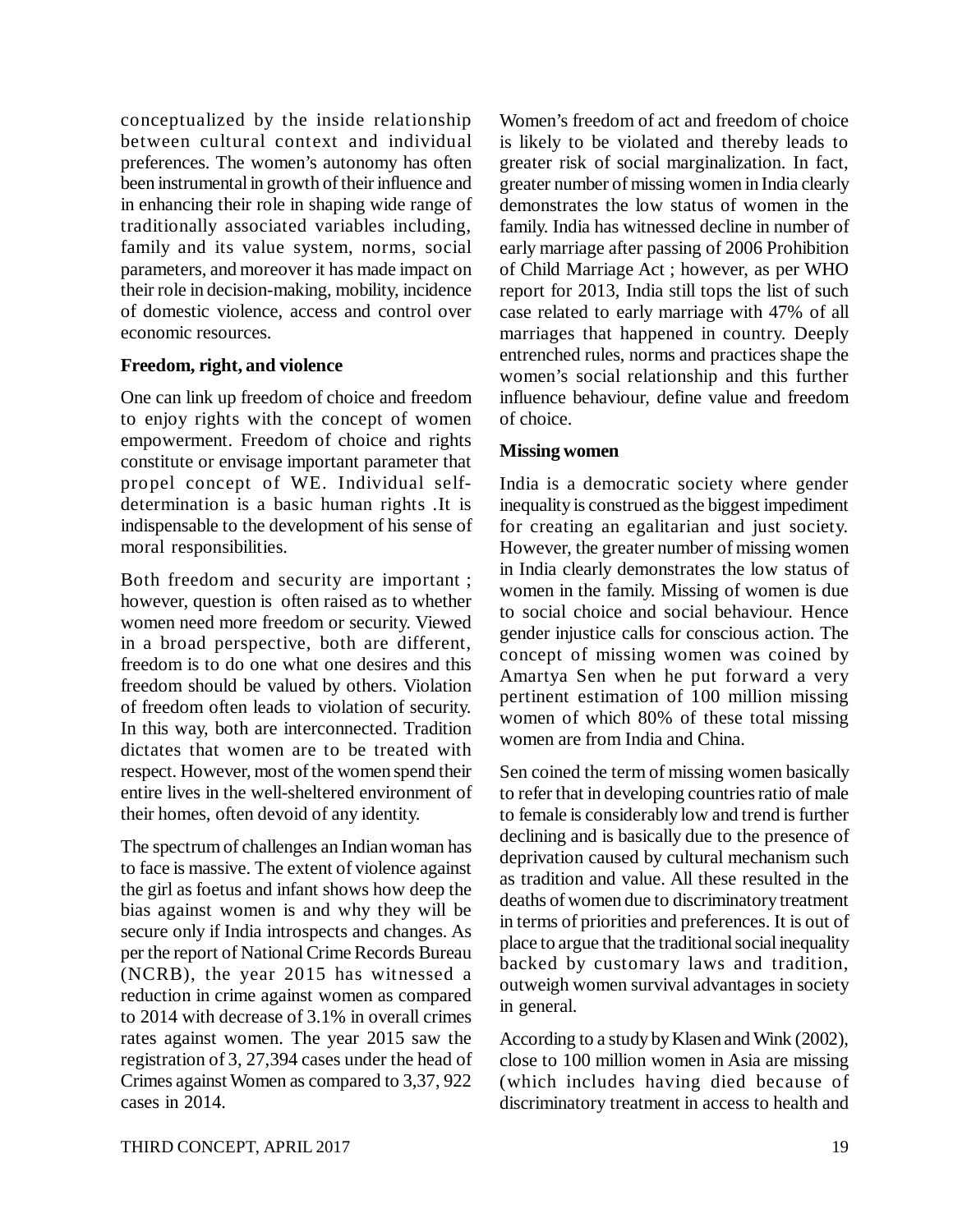nutrition or through pure neglect).China and India each has about 42.6 million missing women. Similarly, Asia-Pacific human development report published for UNDP in 2010 has similar kind of claim of missing women.

The report further indicates that the countries of South Asia are characterized with large gender gap and basic capabilities in term of education, health, nutrition and employment opportunity. As per 2014 social institution and gender index, more 90 million women have been missing around the world. Similarly UNFPA estimated that more than 117 women across the world are missing, largely due to the gender biased discrimination (in form of sex selection).

# **Property rights**

Bina Agarwal has lamented that for women, effective rights in property are critically important, not just for their economic well-being but also for their political and social empowerment. There is also a strong correlation between landlessness and poverty. Land in women's hands not only enhances their own livelihood options, but also the welfare of their families. The early 20th century also saw the emergence of a number of women's organisations demanding inheritance rights for women in a predominantly patrilineal context.

With this development, a committee under the chairmanship of B N Rao was set up in the 1940s to look into the matter of women inheritance rights, divorce laws and related matters. These issues were also widely debated in central legislative assembly. However, Dr. B.R. Ambedkar and Jawaharlal Nehru were committed to the Bill but it was deferred till after the first general election of Independent India in 1951, because of resistance from conservative elements within the Congress.

The Hindu Succession Act, 1956, originally did not give daughters inheritance rights in ancestral property. They could only ask for a right to sustenance from a joint Hindu family. But this disparity was removed by an amendment to the Act on September 9, 2005 (*Indian Express*, November 2, 2015).

A Hindu woman or girl will have equal property rights along with other male relatives for any partition made in intestate succession after September 2005, the Supreme Court has ruled. The apex court said the female inheritors would not only have the succession rights but also the same liabilities fastened on the property along with the male members (*The Hindu* , October 13, 2011). One can reasonably argue that new provisions under HSAA 2005 are proving to be somewhat counter-productive when it comes to practical application.

Undoubtedly, it is hailed as a constructive and practical step that can help to hammer out the issue of gender bias but the law will remain helpless if women are discriminated against. The property right is big deal in its own way and highly correlated with other rights and opportunities. This is, in fact, a kind of reform of existing Hindu laws based on tradition and religious sentiment. However, difficulties may come from the Hindu clerics.

Critics, considering the very nature of a patriarchal nation like India with past facts of unquestioned discrimination, have cited its dire potential consequences in the form of spikes in female infanticide, uncontrollable spirals of land fragmentation, and breakdown of the Hindu family system. If the same rights are given to the daughters as to a son, there will be uneasiness and tensions and every family will be ruined with litigation and it is also argued that granting daughters equal inheritance rights will fragment holdings and reduce farm productivity.

Customs' and 'customary law' have been used as a way to give a stamp of cultural authenticity on to what is in effect a denial of rights to property and land for many women across the country. Women were excluded from ownership right of land and it has been accepted that mechanization of agriculture benefited men because of their access to farm technology . In this regard, Sen and Jean Dreze point out that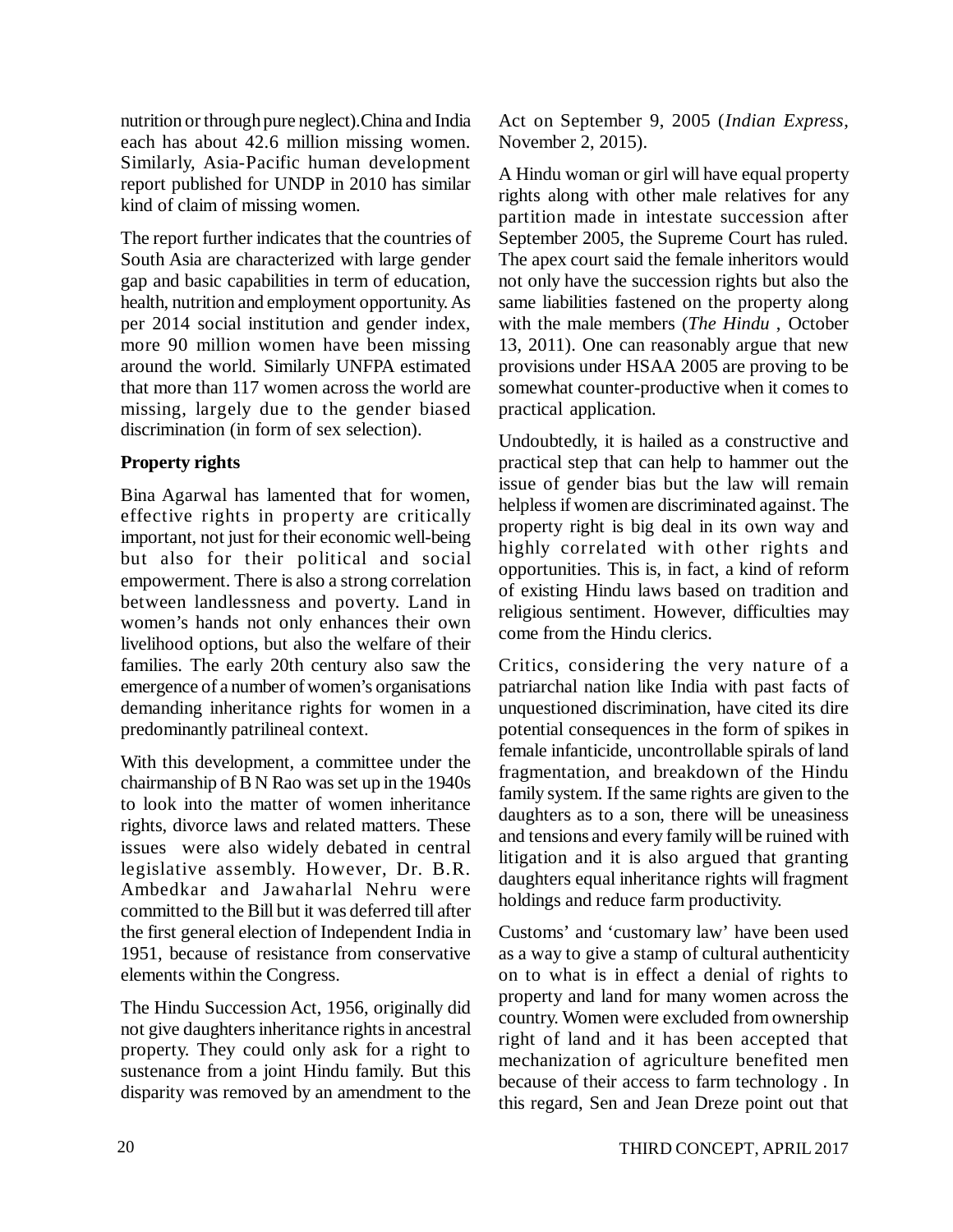due to the limited access in terms of women's paid work or control over family income and its distribution, their position within the family was adversely affected.

Separation of resources within the family and its cultural section, women may view greater autonomy as a desirable goal for themselves but in the context where household are organized along corporate line, based on the ideology of togetherness under the control of male head, autonomy to them is often denied. Moreover, women not always actually seek opportunity for separation of resources because it is neither socially acceptable nor individually desirable.

### **Role of the State**

In a country which has a history of more than 3000 years of women oppression, the attempt at women emancipation is just 187 years old since the first legal action in women emancipation was taken by legally banning the practice of Sati in 1829. From 1829 to 1947, a number of laws were enacted aiming at bringing some reforms and changes in the existing position of women in society. In Pre-independence time, India experienced good number of women related movements against various social and religious practices that put women in vulnerable conditions. In fact, women in pre-independence period highly got influenced from the social reforms and women movements in Europe and North America during 19th century.

The contemporary period witnessed emergence of a good number of women organizations that played crucial role in relation to women emancipation and thereby empowerment. From Rammohan Roy to M K Gandhi and Kamaladevi Chattopadhyay, B R Ambedkar and beyond, social radicals have had to battle against various perverted forces of reaction and orthodoxy that was deeply entrenched in societal structure. Custom, tradition social practice and religious laws were all heavily loaded against the idea that all citizens should have equal rights.

In pre-independent India, the nature and content of women empowerment was determined largely by the then existing colonial conditions. Similarly, question and debate regarding women empowerment during contemporary times was reflected in the form of colonial authority and complex socio-economic and political forces backed by narrative of womanhood (Anupama Roy, 2010).

In the post-Independence period, role of the State has become critically important so far as the issue of women empowerment is concerned. In postindependence period, we can see the shift in the role of the State. India is a democratic country where universalistic principles are very much at the core of its Constitution. However, to articulate those principles with fair and proper reorganization collectively is very questionable so far as the State's role in women empowerment is concerned.

The principle of gender equality is even enshrined in the Indian Constitution, by which the State over the years has been formulating various planning strategies in the line of action for women development and it has undergone various shifts of emphasis since the most significant changes occurred during the Fifth Five Year Plan with the shift from welfare to development.

And similarly during the Eighth Plan, there was a renewed emphasis on development of women as equal partners in the development process by making them partner of their development policy and finally in 9th five year plan it shifted to empowerment approach for the further amelioration women's existing position. The shifting role of state may be the consequence of women movement in the 70s that started raising its voice against the very nature of the development and sought for more women –centric development across the country.

The post-1970s period saw emergence of numerous feminist organizations formed autonomously from political parties. Women and question of genders were at forefront of these movements and the primary concerns of these organizations included violence against women,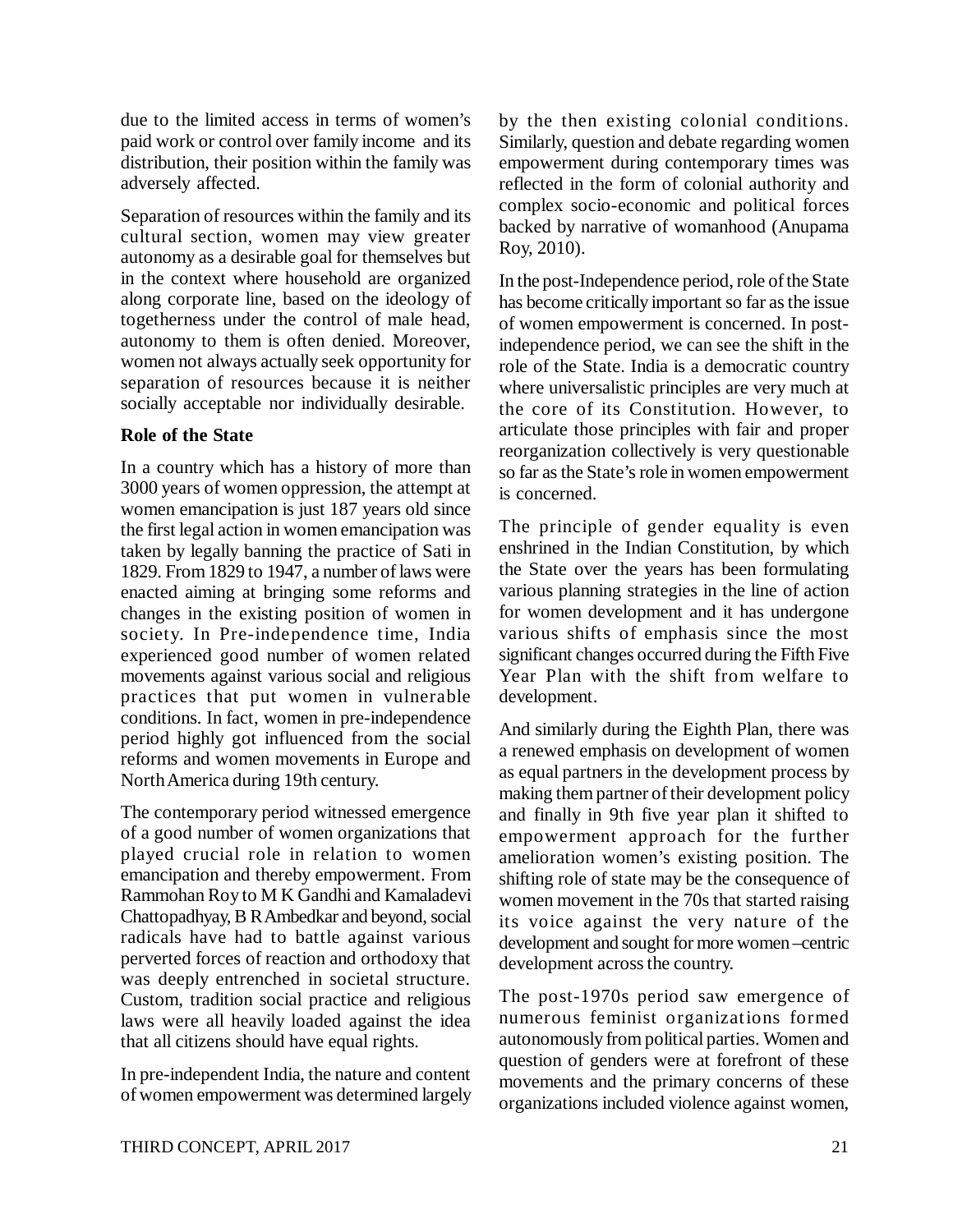as manifest in dowry deaths, the rape of women by police and security forces and domestic violence (Amrita Basu, 2010).

For instance Chipko movement in the Himalayas was started for saving the trees and along with it a demand arose considering women's share in local needs and resources of which women constitute a major part. Women actively participated in Chipko movement which challenged the very nature of state-sponsored development policy. Similarly the inclination of Indian state towards the issue of women and women's rights in the context of their religious community was clearly bespoken by the posture it exhibited in Shah Bhanu case in 1985.

And similarly the debate and demonstration following the incident of Sati in September 1987, in Deorala, a village in Rajasthan, reflected the manner in which the rights of Hindu women were similarly (like Shah Bhanu case 1985) imbricated with question of religious identity, and community autonomy (Anupama Roy, 2010). Both cases have brought an entire range of issues related to the religion and women rights which is an integral part of women empowerment.

In the 1980s onward, there sprang up rallying forces among women groups on the issue of reservation for women in elected bodies and basically due to which in the 1980s with 73rd and 74th amendment, a step, with an idea of democratization (from below) through empowerment was taken that emphasized reservation of seats up to 1/3rd in grassroots bodies to throw up new leadership from below and apart from putting in place institutions of local governance and decentralizing power structures, the amendments also sought to deepen democracy by ensuring that hitherto excluded social groups like women, SCs & STs were adequately represented in those bodies. It set in motion a process of political and economic selfdetermination at local level embodying what is called empowerment for women.

The current version of the bill, the 108th Amendment, seeks to reserve 33% of all seats in governing bodies at the Centre, State and Local levels. And this bill is still lingering in between the two houses of which Rajya Shaba already passed it in 2010 but it has yet to get clear mandate from the Lower house. The profundity of passing of women reservation bill is clearly reflected from the observation made by Parliamentary Standing Committee Report (2008) on the Constitutional (108th Amendment) Bill which seeks to reserve one-third of all seats for women in the Lok Sabha and the State legislative assemblies.

The Bills have been introduced quite a number time since first introduced by H D Deve Gowda in 1996 but unfortunately no subsequent government has shown courage enough to justify the fate of bill*.* It is not a latent fact regarding presence and representation of women legislators in Indian Parliament since first election. However, a closer and more comprehensive look at whether there is substantial representation of women in the Parliament, in terms of numbers and as well as issues raised, reflect a rather dismal state of affairs. The global average for women in Parliaments stands at 22.4 % (*Indian folk*, 2016).

The nature and tradition of Indian politics clearly manifests that it has had patriarchal heredity and it would not be out of place to argue that our Parliament has been blatant with vicious circle of patriarchy. A critical and more encyclopedic perusal apropos substantial representation of women in the Indian Parliament, in terms of numbers, contemplates a rather dismal state of affairs.

As per the report compiled by the Inter-Parliamentary Union (IPU) on the basis of information provided by National Parliaments of different countries by 1st December 2016, India ranked 145 out of 193 countries that classified by descending order of the percentage of women in the Lower and upper house or single House. In Lok Shaba 65, and in Rajya Shaba 27 women members are elected which is just 12% and 11.1% respectively out of total number of elected members in both houses. Out of these, 69.7% have relatives who are already in politics as per report published by Lokniti - Programme for Comparative Democracy, established in 1997.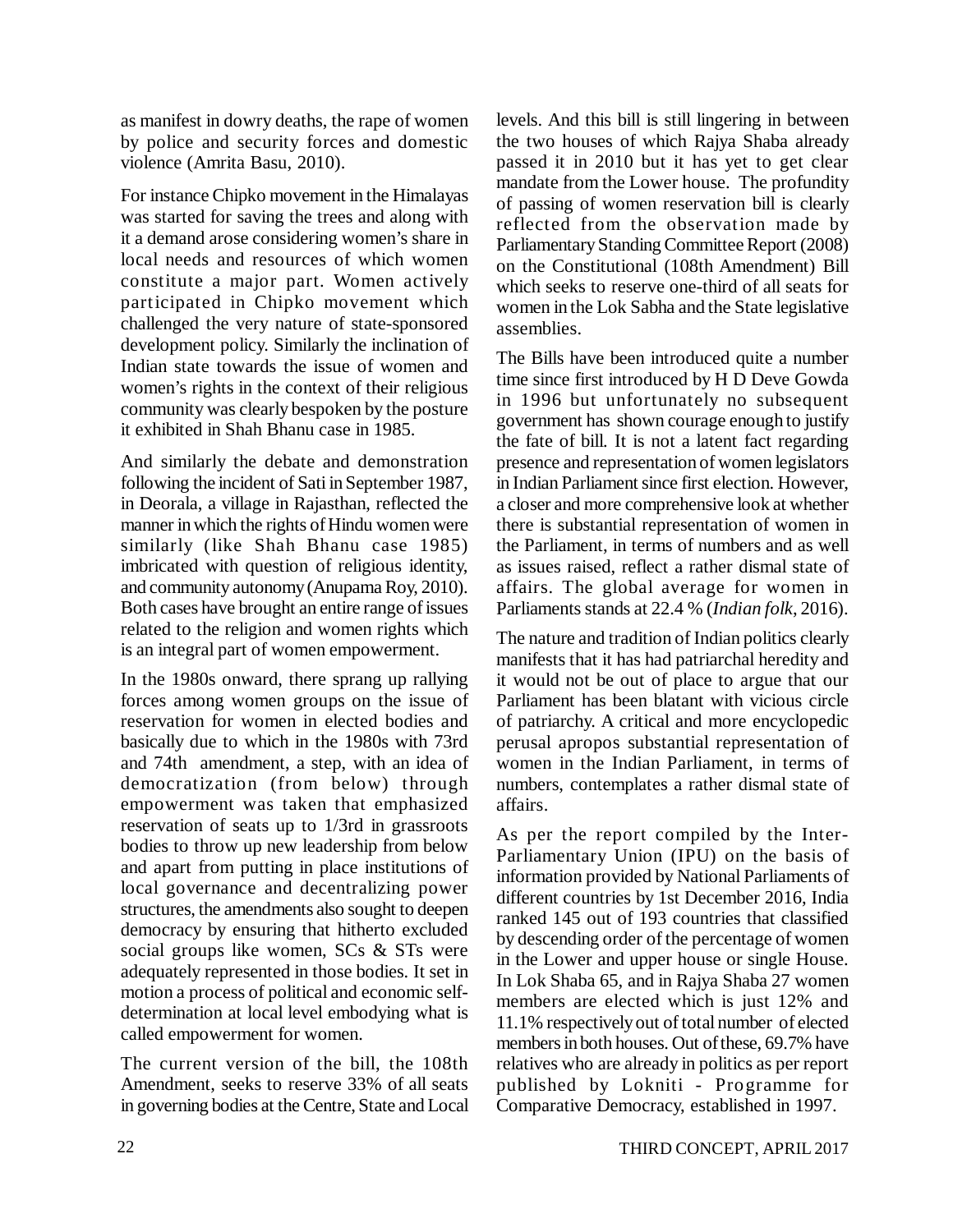The magnitude and efficacy of women reservation bill has been relevantly observed by Parliamentary Standing Committee (2008) in its report, which inter alia, said : "Reservation for women is needed to compensate for the social barriers that have prevented women from participating in politics and thus making their voices heard. It is of the opinion that this Bill is a crucial affirmative step in the right direction of enhancing the participation of women in the State legislatures and Parliament and increasing the role of women in democratization of the country".

In the year 2001 National Policy for Empowerment of Women was drafted for creating an environment for women through economic and social policies, active protection of rights, equal access to decision-making and social sector needs, strengthening institutional support systems and legal machinery, and forging partnerships within civil society. It further proposed to make the legal system more responsive and gender sensitive to women's needs.

Fifteen years after the last National Policy for Empowerment of Women in 2001, it was expected that the draft of the new policy circulated in 2016 would have new elements and greater insights. Instead, it appears to be a repeat of the old and a listing of new areas without enough to convince people that this is more than just a list of intentions (Niharika Bapna, 2016).

However, plausibility of this argument can be subjected to real implementation (how far this policy *been translated into reality*) of the policy that has been theoretically grafted in the draft of national policy for women empowerment. However, articulation of those principles with fair and proper reorganization of collectiveness seems very questionable so far as the State's role in women empowerment is concerned.

### **Probable suggestions**

Broadly speaking, there is in the offing a counterculture movement which seeks to challenge the very basis of value and source of authority in modern culture and also tends to challenge the irrational and objectionable part thereof. Its main target of attack is the structure of domination in society (where men folk taking rather a leading role) which seems to have lost its rational basis. These forms of counter-culture movement in Indianization form will definitely have considerable impact on the previously existing social –political-economic setup and will also be helpful in restoring the importance of women is a male-dominated society and is also one of the distinct features of such forms of movement.

India, in fact, needs a serious and wellchannelized feminist or women's movement in line with USA feminist movement. In spite of several theoretical and verbal commitments, country fails to throw up a certain concrete step that feasibly can help to widen the issue of attainment of women empowerment in general. This includes strengthening of gender responsive legislative framework with implementation in realistic manner, respect for women's social and economic rights and freedom and freedom from violence.

The first thing that needs to be done in order to accomplish this task is to eliminate discriminatory laws in family, removal of discrepancies between civil and customary laws backed by religion. Creating opportunity and capabilities is important in the process of Women Empowerment. But quality of life of people also helps in this respect. It is important to realize that there is significant variation in the degree of socio-economic development among Indian states. Hence it is not feasible to develop a single model for empowering Indian women or a single blue print of state policies. But mere government intervention is not enough.

Better results can be produced by determined women citizens empowering themselves and being encouraged to do so by enlightened segments of society and public opinion One cannot think of WE in single whole rather it can be looked in demarcated and separate way i.e., not through the process of generalization of WE. How political arrangement can address human vulnerability and prior to that what form of vulnerability should be addressed.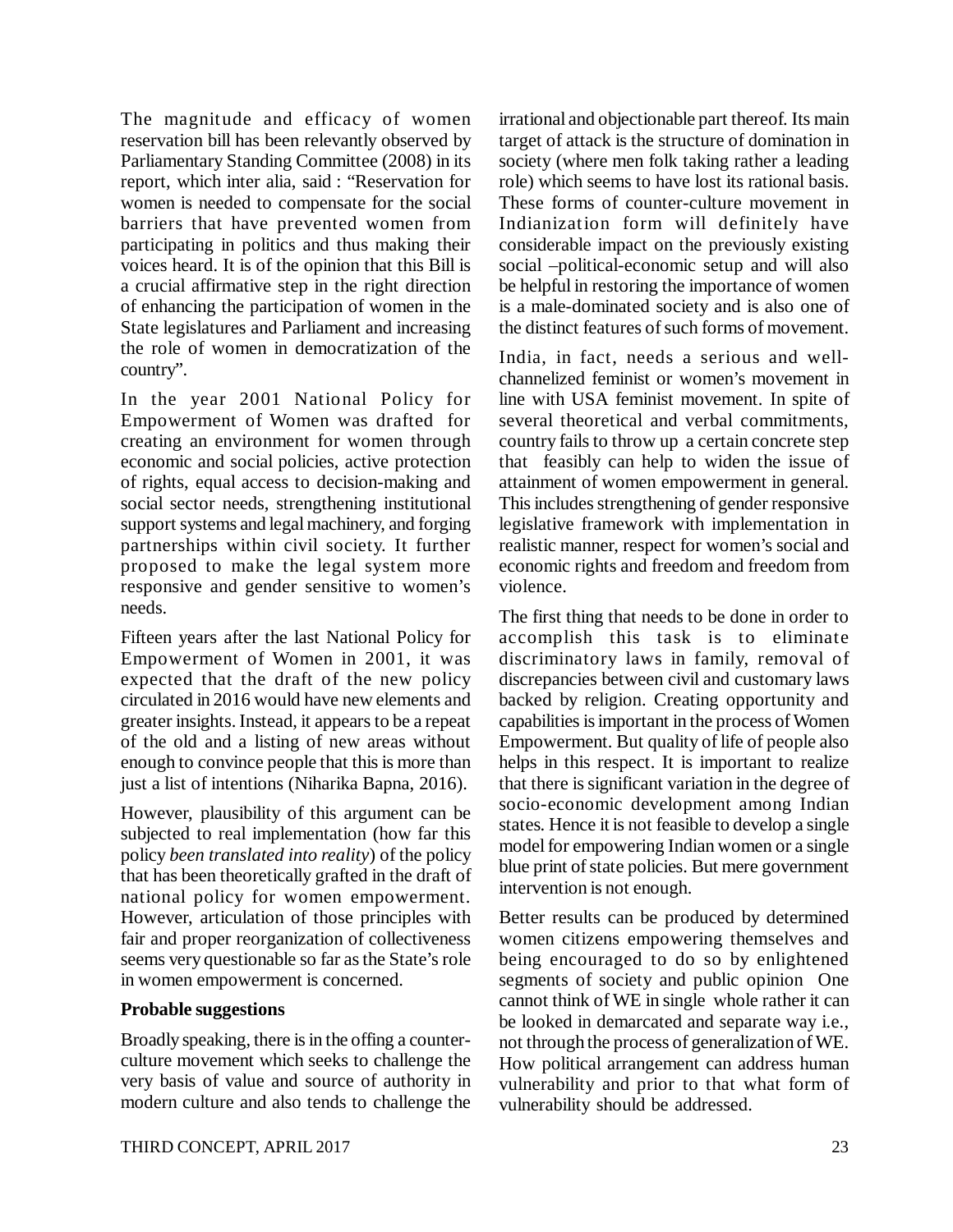Women's concerns have to be kept at the centre of public policy, developmental planning and governance, with recognition of their role as critical growth agents and as ambassadors of social change. Traditional conceptualization of treating women as the second class citizen in almost every case and what Simon De Bouviour plaintively dubbed as the 'second sex' based on the arrangement of family in the line of the principle of 'patrileneality' and 'patrilocality' have to be changed.

There is often a kind of infinite clash between religious rights and the new agenda of women's rights often backed by state policy and it needs to be cured and mitigated with proper assessment of the casual relation between these two issues. Apart from this, there is also need for a balancing act between those culturally sensitive approaches on one hand and women empowerment on other. One can reasonably argue that if the effort of channelizing the resources to women succeeds in empowering them then it will also succeed in bring a number of other options and opportunities which had previously been denied to them.

Women's oppression as a class by men and patriarchal structure are geographically and historically almost universal. Gender is linked with prestige and a claim of being man is man and is above women is very much linked with man's public role whereas women's role is linked up with just their role in relation with their male counterparts. Women are valued for their reproductive ability and their productive ability often fails to get symbolic attention and priority.

Patriarchal logic of exclusion needs to be mitigated to extreme extent with focused positive and productive approach. And in terms of local governance decision-making processes at local level (specially in panchayat) needs to be better defined, (by avoiding politics of presence) its principle decision in democratic means so that possibility of power capture by few elite members, proxy participation and single point decision scale down at largest context.

A broader social attitude towards fairer sex needs to change if we have to reign in the growing instances of crimes against women. Institutions and organizations that that are often lauded and seek to deliver resources for women empowerment on instrumentalist grounds may often fail to realize their full transformation potential which tends to level question against them whether they really want women empowerment. From the perusal of above discourse, one can reasonably argue that the issues concerning women's equality have become the decisive part of real politics of Indian democracy.

### **Conclusion**

Ralws's idea of chain connection implies that in order to strengthen a chain we should start with strengthening its weakest link and then repeat the process by identifying the weakest link each occasion. Tackling deeply entrenched gender inequality in education, economic, sexual and productive health rights can maximize the country's chance of meeting the Sustainable Development Goals as well as commitment to the Beijing platform for action. India needs to transform its colossal women force into an effective human resource and this is possible only through the empowerment of women.

The onus of changing the status of women and empower them not just lies with state policy institutions, their policy or feminist movement. These elements do impact on realization women empowerment but there is something more required to accomplish this pious task. In India, empirical support of logic often has been overshadowed by justification of belief. As per Kamala Bhasin, a well known feminist, women are the last colony in the sense that their cheap labour is exploited by families, culture, religion, social parameters, patriarchal system etc., for serving its own narrow ends. She further laments that Indian men will have to change not to support women but to save themselves from being brutalized by centuries of exploitation to patriarchy.

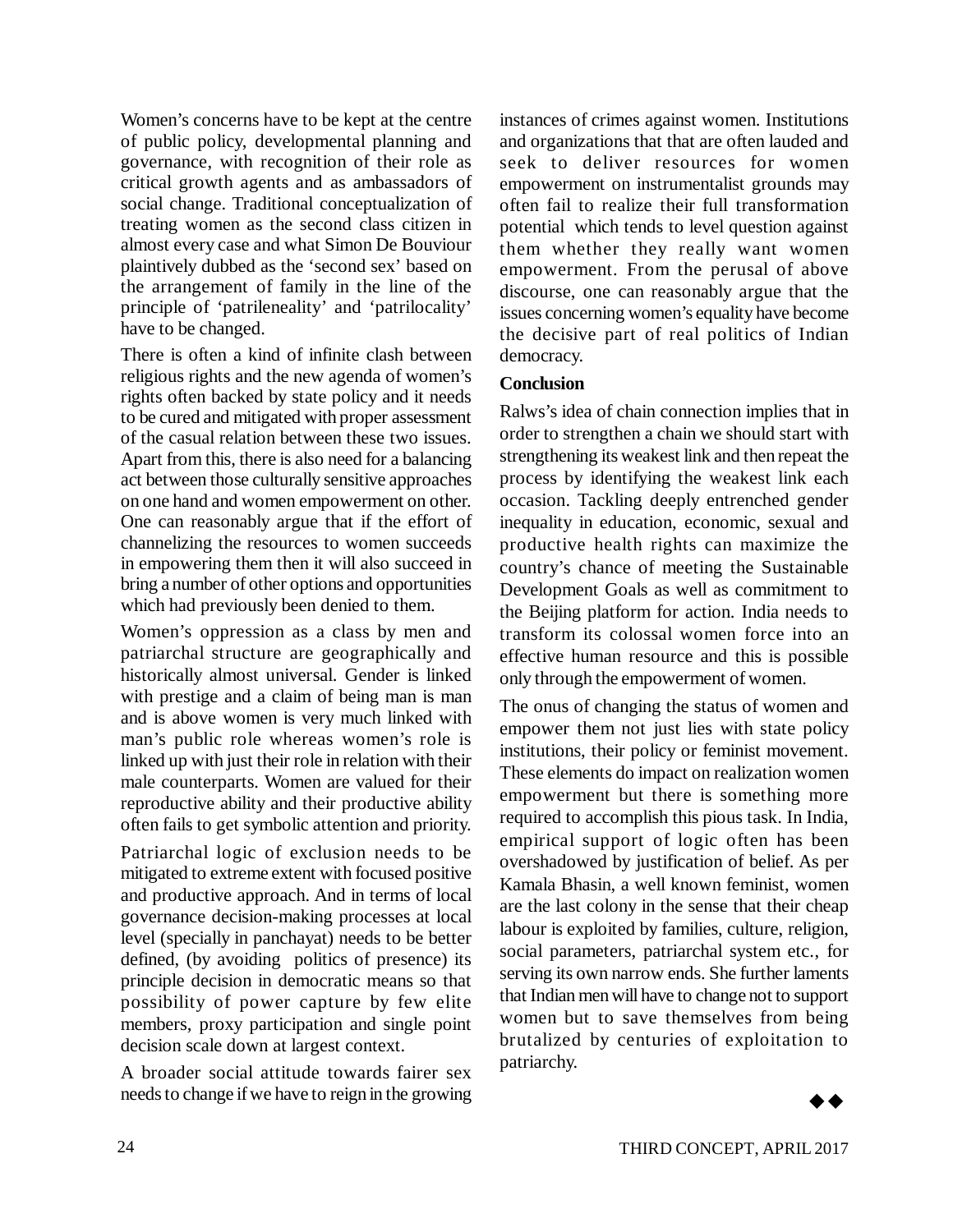# **Development of Female Education in India**

Dr. M. Tarique Anwer\*

[*Women constitute almost half of the population of the world. Education for women is the best way to improve the health, nutrition and economic status of a household that constitutes a micro unit of a nation's economy. In this context, it can be argued that lack of woman education can be an impediment to the country's economic development.]*

 $\sum_{\text{that}}$ n India, women achieve far less education that of men. As per the Census report 2001, the literacy rate of women is 54.16 per cent and that of men is 65.38 per cent. There has been a sincere effort to improve the education attainment of women by both government and voluntary organizations. The changes in the policies and infrastructural supports on primary, secondary and higher education reflect the initiatives of the Government of India towards women education. This paper examines the trends in women education, the investments on education and infrastructural supports in India.

The study has revealed that there had been significant progress in the performance of women education as discerned from female literacy levels and its change over time. It was also observed that the gaps between rural and urban female literacy rates are narrowing down. It is pragmatic that rural poverty acts as a driving factor for women's education slightly than as a barrier to women's education.

The significant influence of urbanization on women's education implied that urbanization had been playing a beneficial role in the attainment of women's education in India. At the same time, the drop-out rate had a negative effect on women's education. It was revealed that reduction in girls' drop-out rate is necessary for achieving women's education.

The initiatives of the government through investment and infrastructure in developing education in India were examined. With regard to facilities in schools, it had improved significantly, but a lot more needs to be done.

### **Women Education in India**

It is very important to know the historical background, if we are to make a study of status of women in India. It is not easy to find answers for questions like when did women start losing their status or who was responsible for this situation. The position that women occupied in the medieval and later the colonial period is of utmost importance. Women were never put on high pedestal in the Shastras.

### **Women's Education in Ancient India**

It cannot be clearly stated whether equal rights between men and women prevailed or not during the Vedic period. But available sources show that liberal attitudes and practices pertaining to women did exist. Women were actively involved in religious and social matters. They had some freedom to choose their partner in marriage and a widow was permitted to remarry. As India started taking steps towards civilization, social discrimination increased. Jainism and Buddhism emerged as potent religious reform movements.

According to Buddha, women's spiritual capacities were equal to men's. "Buddhism began as a religion that treated women as equal to men in their capacity for personal spiritual development."<sup>1</sup> "The universal prejudices against women, who are said to be weak-minded, fickle, treacherous and impure are shared by the Jains and expressed in several passages of the canon and in the form of maxims."

<sup>\*</sup> Principal, R. K. Degree College, Samrer, Dataganj, Distt. Badaun (U.P.)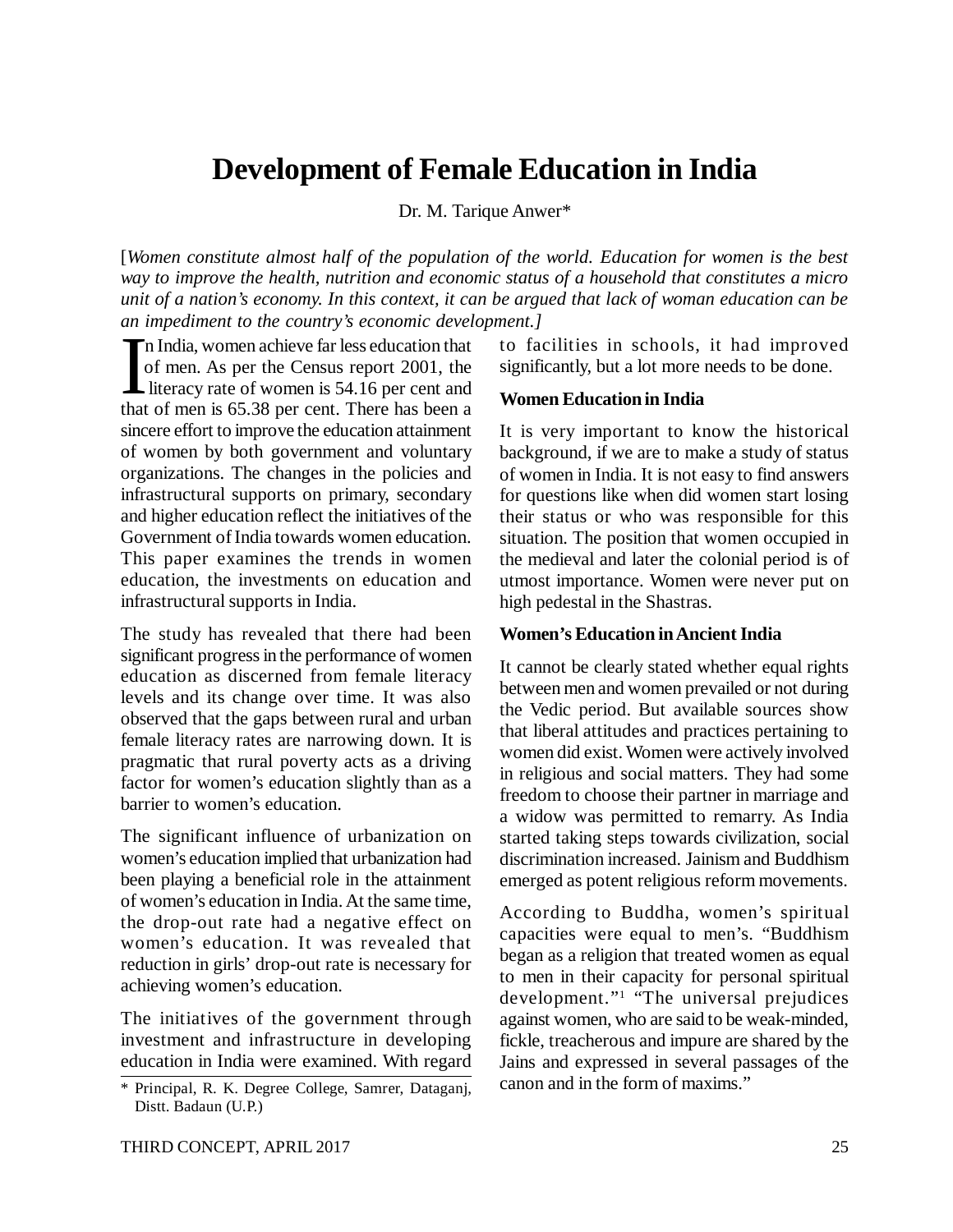The high status that women enjoyed during early Vedic period gradually started deteriorating in the late Vedic period. Lineage began to be traced in the male line and sons were the sole heirs to family property. As the economic and social status of sons began to rise, the position of women saw a steep decline.

The position of women reached an all-time low during the age of the Dharmashastras. It was during this age that codes of conduct prescribing behaviour norms for women were evolved. This period saw the exclusion of women from both economic and religious sphere. During the period of Dharmashastra, child marriage was encouraged and widow marriage was looked down upon. The birth of girl child was considered as an ill omen and many parents went to the extent of killing the female infants.

The practice of Sati became quite wide spread because of the ill treatment meted out to widows. Although in the Vedic period women had access to education in India, they had gradually lost this right. In cultural reality, the women enjoyed a privileged position in the Vedic period. The women had special customs, rituals and spirituality, with which men were not allowed to interfere.

### **Women's Education in Medieval Period**

The condition of Women in society deteriorated more during the medieval period with the entrance of Muslims. At this point of time several evil practices like child-marriage, sati, and female infanticide were practiced largely. 'Purdah' system was started. These women were also forced to practice 'Zenana'. Rajput women of Rajasthan practiced 'Jauhar'. Polygamy was common in Hindu Kshatriyas.

At the same time many women excelled in arts, literature, and music. Women were also rulers in the medieval period. Some of the great women rulers were Razia Sultana, the only woman monarch to rule the throne of Delhi. The Gond queen Durgavati ruled for 15 long years, before she lost the battle to Asaf Ali emperor Akbar's general. Chand Bibi also fought the Mughals in 1590s. Nur Jahan is still considered as the most effective ruler. In spite of all these successful women the condition of poor Indian women was the same.

At this time, girls were married at a very tender age. Sati was also practiced where women were forced to jump in the burning funeral pyre of their dead husband. Devdasi tradition was common in southern India where girls were married to deity or trees. The Bhakti movement tried to restore women's position. Mirabai was most popular figure of the Bhakti movement. In this period, education for women was not common at every level, only few girls of rich and famous families could receive the basic and religious education.

# **Women's Education in British Period**

In the British period there was revival of interest in women's education in India. During this period, various socio-religious movements led by eminent persons like Raja Ram Mohan Roy, Iswar Chandra Vidyasagar emphasized on women's education in India. Mahatma Jyotiba Phule and Periyar were leaders of the lower castes in India who took various initiatives to make education available to the women of India.

# **Women's Education after Independence**

Women's education got a fillip after the country got independence in 1947 and since then the government has taken various measures to provide education to all women. As a result, women's literacy rate has grown over the three decades and the growth of female literacy has in fact been higher than that of male literacy rate. While in 1971 only 22% of Indian women were literate, by the end of 2001, 54.16% females were literate.

The growth of female literacy rate is 14.87% as compared to 11.72 % of that of male literacy rate. The Constitution of India guarantees the right to equality to all Indian women without discrimination. The literacy rate before independence was 2.6% rose which in 1961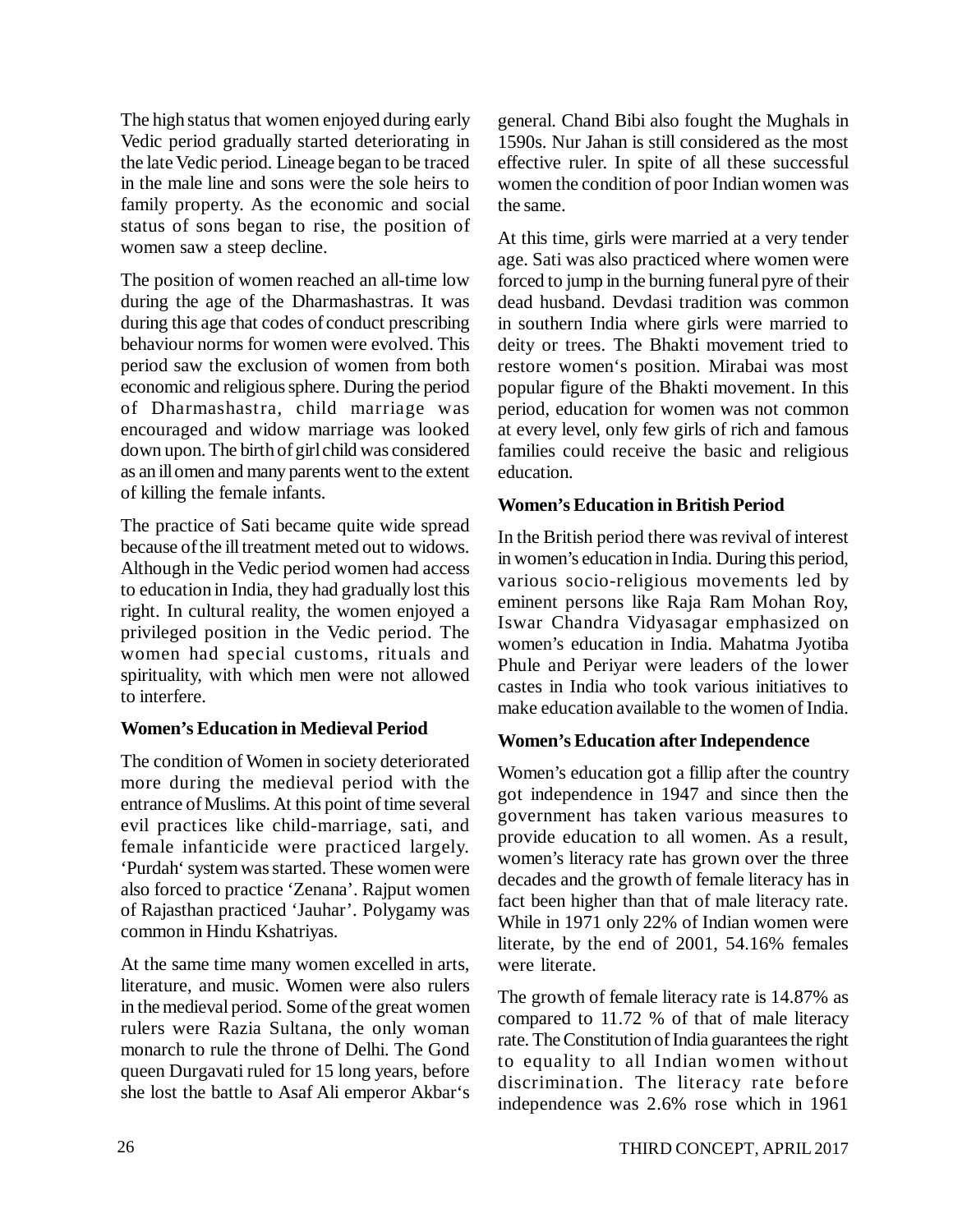increased to 15.3% and 50% by the year 2001. And now, according to the 2011 Census, the male literacy rate is 82.14 while female literacy rate is 65.46.

### **Women's Education in Modern Period**

Kerala and Mizoram are the only states in India that have achieved universal female literacy rates. The improvement in social and economic status of women is said to be one of the reasons for literacy. In cities the literacy rate is almost equal between girls and boys in the country ; however, the rate in rural areas continues to be less than the boys. 40% of the centers under NFE, (non formal education) programs are set apart for women.

According to statistics of women education in India, today 0.3 million NFE centers have primary education to 0.12 million girls out of 7.42 million children. However, in tribal areas there is not much of a gender bias as compared to all other castes, tribal community statistics show lower male ratio in spite of much low income, literacy, education and other facilities several efforts are being made towards women education and empowerment. The government is taking steps to increase the rate of women education and employment.

# **Women Empowerment through Education**

Women Empowerment is a global issue and discussion on women's political rights are at the forefront of many formal and informal campaigns worldwide. The concept of women empowerment was introduced at the international women conference at NAROIBI in 1985. Education is a milestone of women empowerment because it enables them to respond to the challenges, to confront their traditional role and change their life. So, we can't neglect the importance of education in reference to women empowerment

India is poised to becoming superpower, a developed country by 2020. The year 2020 is fast approaching; it is just 3 year away. This can became reality only when the women of this nation become empowered. India presently accounts for the largest number of illiterates in the world. Literacy rate in India has risen sharply from 18.3% in 1951 to 64.8% in 2001 in which enrolment of women in education has also risen sharply, from 7% to 54.16% during the period. Despite the importance of women education, unfortunately only 39% of women are literate among 64% of men.

Within the framework of a democratic polity, our laws, development policies, plans and programmes have aimed at women's advancement in different spheres. From the fifth five year plan (1974-78) onwards, there has been a marked shift in the approach to women's issues from welfare to development. In recent years, the empowerment of women has been recognized as the central issue in determining the status of women.

The National Commission of Women was set up by an Act of Parliament in 1990 to safeguard the right and legal entitlements of women. The 73rd and 74th Amendments (1993) to the Constitution of India have provided for reservation of seats in the local bodies of panchayats and municipalities for women, laying a strong foundation for their participation in decisionmaking at the local level.

# **Barriers and Problems to Women Education**

In spite of certain outstanding examples of individual achievements, and a definite improvement in their general condition over the years, it remains true that Indian women still constitute a large body of under - privileged citizens. Women, of course, do not form a homogenous group in class or caste terms. Nevertheless, they face distinctive problems that call for special attention.

The Backward Classes Commission set up by the Government of India in 1953 classified women of India as a backward group requiring special attention. The Ministry of Education clubs girls with Scheduled Castes and Tribes as the three most backward groups in education. The educational, economic, political and social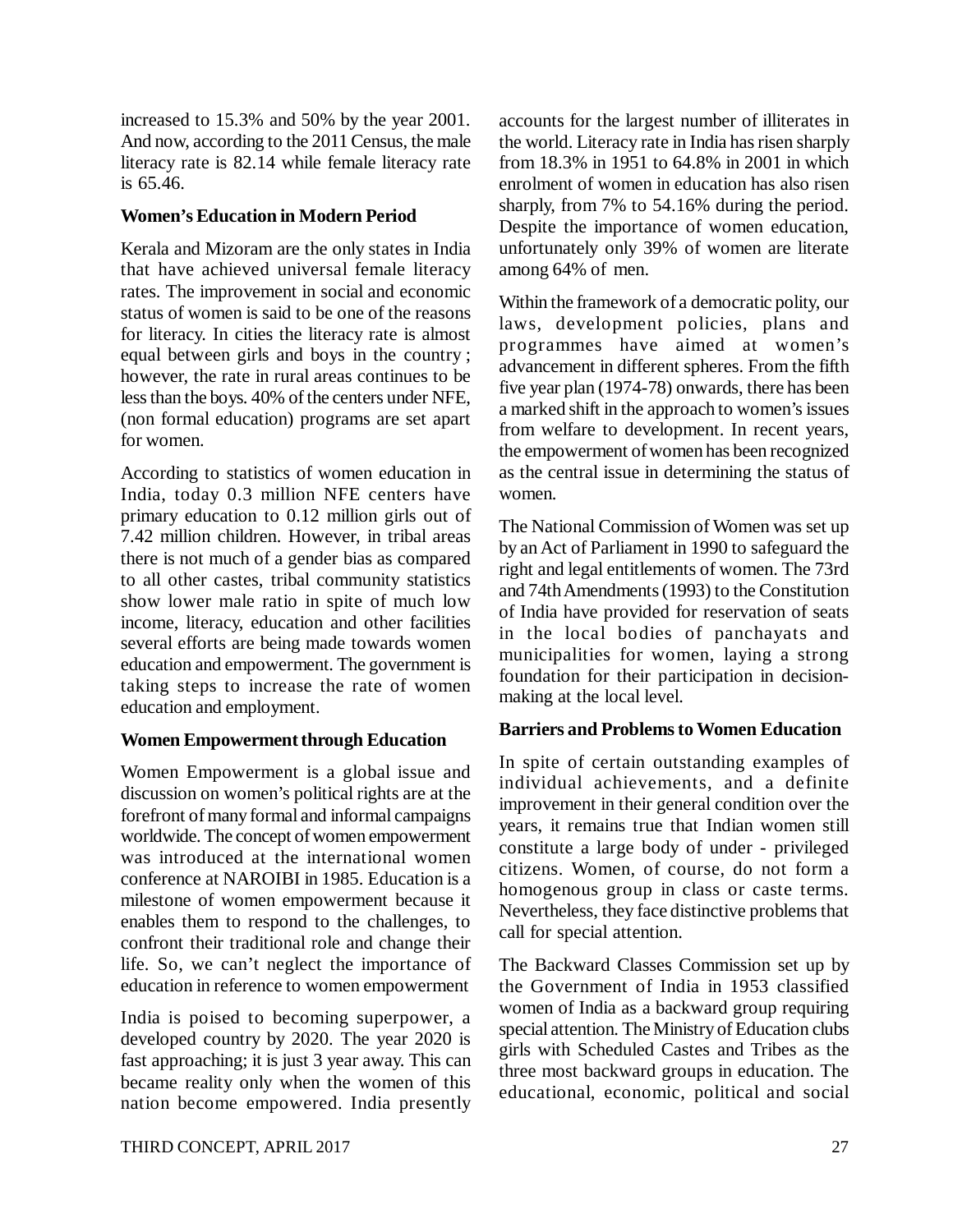backwardness of women makes them the largest group hindering the process of social change.

It is inevitable that when this 'backward' group has the major responsibility of bringing up future generations, the advancement of society cannot be rapid or take any significant form of development. In the report of the committee appointed by the National Council for Women's Education it was emphatically stated that what was needed to convert the equality of women from *de jure* to *de facto* status was widespread education for girls and women and a reeducation of men and women to accept new and scientific attitudes towards each other and to themselves.

A changing society and a developing economy cannot make any headway if education, which is one of the important agents affecting the norms of morality and culture, remains in the hands of traditionalists who subscribe to a fragmented view of the country's and the world's heritage. The differences between the positions of men and women in the society will not lessen; leave alone disappear, as long as there are differences between the education levels of men and women.

Inadequate education or no education is the most important factor contributing to the backwardness of our masses, especially women. The low literacy among women brings down the national literacy rate. This gap which exists between the literacy rates of the two sexes also exists between the enrolment of girls and boys at all levels of education. Right from the primary school to the university, we find that the number of girl students is considerably lower than boys.

The plight of women, in terms of education is further compounded by the negative attitude of parents toward female education. Some parents are usually reluctant to send their girl child for formal education especially to higher levels like their male counterpart. Another problem closely related to this is the reluctance to acquire Western education and misunderstanding on the part of the girls themselves about the values of the

acquisition of formal education. In education, equity means equal access to good schooling.

Restricted access to education by women in this country is profoundly rooted in history, religion, culture, the psychology of self, law, political institutions and social attitudes which interact in several ways to limit women's access to formal education when compared with their male counterparts. It has been observed that Indian women are lagging behind their counterparts in developed and some developing nations due to the late start in educating them.

This is caused by our traditions and culture which are hostile to women. This tradition reduces them to kitchen manageresses and producers of babies. Thus, their education ideally, is expected to end in kitchen, a condition which ironically is detested by many parents thereby discouraging their investment in girl-child education.

Other problems against women education include the familiar problems like lack of funds, inadequate facilities, inadequate manpower, sexual harassment, conflicting societal role expectations, government policies and lack of political will power to implement the entire educational programme.

The inferiority complex observable in Indian women can be attributed to the influence of environmental manipulation. Through the traditional socialization process of the typical society, women are made to accept negative selffulfilling prophecy, stereotyping and stigmatization that they are members of a weaker sex. At present, the forces which combine to hamper women's education and development in India could be viewed broadly to include denial of access to education, early marriage, confinement to solitary living, subjugation by culture to accept choices forced on them, discrimination and harassment at work, political disenfranchisement from elective and political appointment and exposure to cruel mourning rites upon the death of their husband.

### **Present Scenario**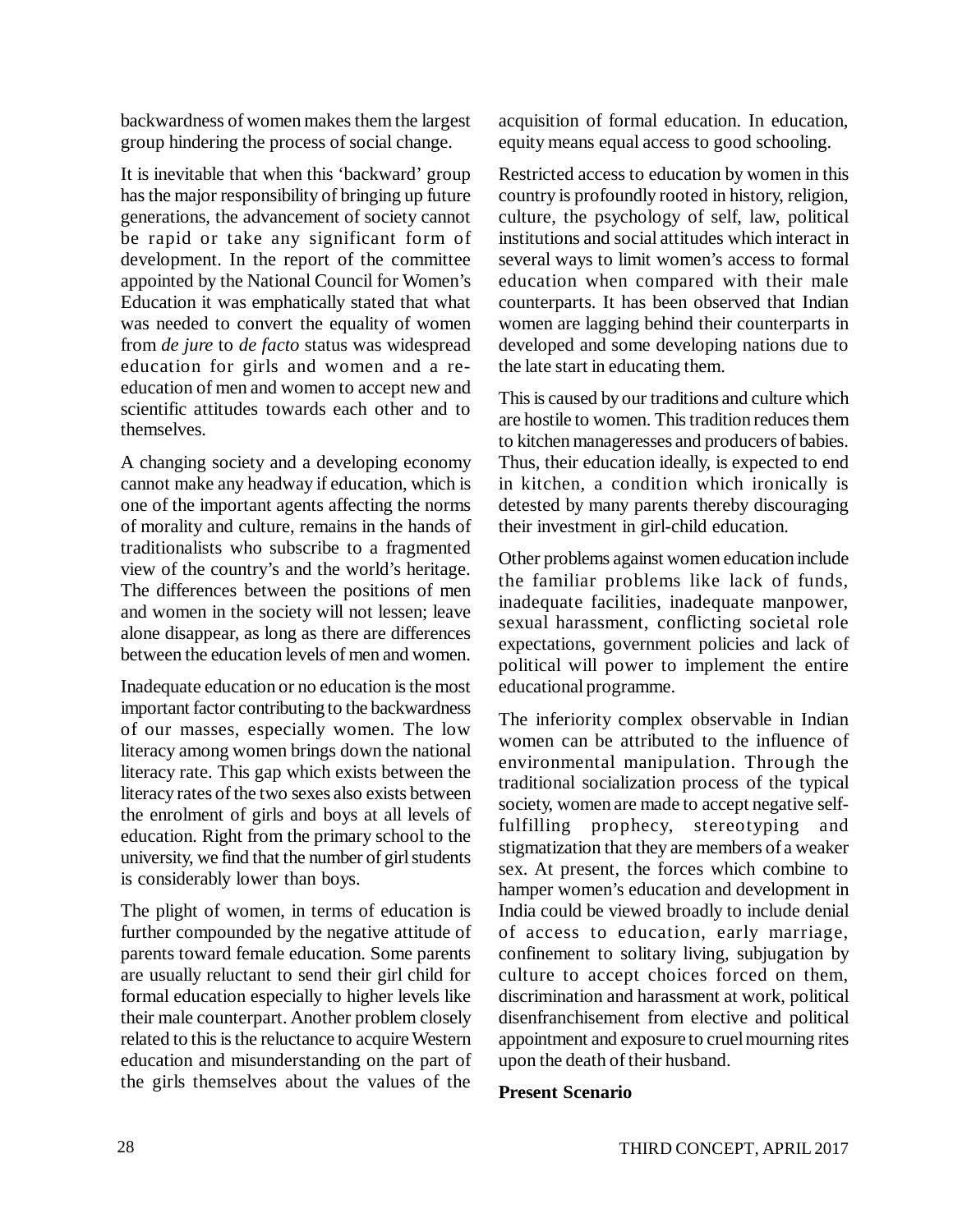In spite of the forceful intervention by a bastion of female privilege, feminist critics, constitutional guarantees, protecting laws and sincere efforts by the state governments and Central government through various schemes and programmes over the last six decades and above all, the United Nation's enormous pressure with regard to the uplift of the plight of women, education is still in the state of an enigma in India for several reasons.

The 2011 Census report indicates that literacy among women is only 65.46 per cent, which is virtually disheartening to observe that the literacy rate of women in India is even much lower to national average i.e. 74.04.The growth of women's education in rural areas is very slow. This obviously means that still large womenfolk of our country are illiterate, the weak, backward and exploited. Moreover, education is also not available to all equally. Gender inequality is reinforced in education which is proved by the fact that the literacy rate for the women is only 65.46% against 82.14% of men as per 2011 Census.

According to Table I, in pre-Independence period literacy rate for women had a very poor spurt in comparison to literacy rate of men. This is witnessed from the fact that literacy rate of women has risen from 0.7 % to 7.3 % where as the literacy rate of men has risen from 9.8 % to 24.9 % during these four decades. During the post- independence period, literacy rates have shown a substantial increase in general. However the literacy rate of males has almost tripled over the period e.g. 25% in 1951 and 76 % in 2001.Surprisingly the female literacy rate has increased at a faster pace than the male literacy during the decades 1981 -2001. The growth is almost 6 times e.g. 7.9 % in 1951 and 54 % in 2001.

| <b>Table 1: Literacy Rate in India</b> |  |  |
|----------------------------------------|--|--|
|----------------------------------------|--|--|

| Years | Persons | Males | Females |  |
|-------|---------|-------|---------|--|
| 1901  | 5.3     | 9.8   | 07      |  |
| 1911  | 5.9     | 10.6  |         |  |

| 1921 | 7.2   | 12.2  | 1.8   |
|------|-------|-------|-------|
| 1931 | 9.5   | 15.6  | 2.9   |
| 1941 | 16.1  | 24.9  | 7.3   |
| 1951 | 16.7  | 24.9  | 7.3   |
| 1961 | 24.0  | 34.4  | 13.0  |
| 1971 | 29.5  | 39.5  | 18.7  |
| 1981 | 36.2  | 46.9  | 24.8  |
| 1991 | 52.1  | 63.9  | 39.2  |
| 2001 | 65.38 | 76.0  | 54.0  |
| 2011 | 74.04 | 82.14 | 65.46 |

Source: *Census of India (2011)*

From this analysis one can infer that still the female literacy rate (only half of the female population are literates) is lacking behind male literacy rate (three fourth of the male population are literates).The rate of school drop-outs is also found to be comparatively higher in case of women. This higher rate of illiteracy of women is undoubtedly attributing for women's dependence on men and to play a subordinate role. The lack of education is the root cause for women's exploitation and negligence.

Only literacy can help women to understand India's constitutional and legislative provisions that are made to strengthen them. Thus promoting education among women is of great importance in empowering them to accomplish their goals on par with men in different spheres of life.

# **Conclusion**

It can be concluded from the above mentioned appraisal that there have been intensive efforts to encourage girls to attend schools, which would contribute to higher literacy in future. The study also exposed that there are numerous infrastructural barriers to women education in India. The study calls for focused approach towards escalating women-centred educational communications so as to reduce the women drop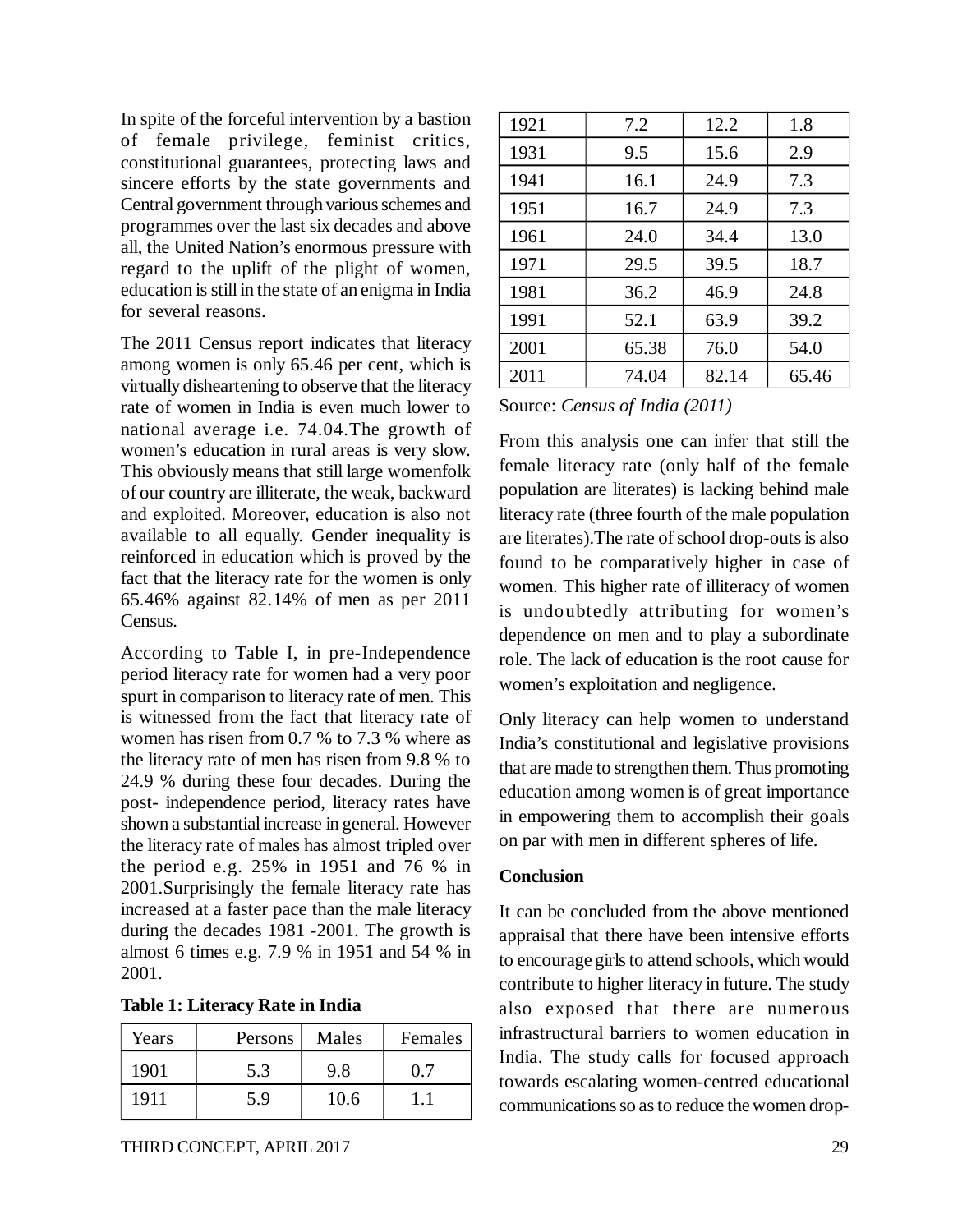out rates and to improve female literacy levels in India.

According to the Country Report of the Government of India, education of girls is the most powerful tool to change of position of women in society. Education also brings a reduction in inequalities and functions as a means of improving their status within the family. To encourage the education of women at all levels and for dilution of gender bias in providing knowledge and education, there is a need to establish more schools, colleges and universities even exclusively for women in the state.

To bring more girls, especially from marginalized families of BPL, in mainstream education, the government is providing a package of concessions in the form of providing free books, uniform, boarding and lodging, clothing for the hostiliers, mid-day meals, scholarships, free circles and so on.

# **References**

- 1. Government of India, Census of India 2001.
- 2. Government of India, Census of India 2011.
- 3. Gupta, N.L. (2003). *Women's Education Through Ages*, Concept Publications Co, New Delhi.
- 4. Karat, B. (2005). Survival and Emancipation: Notes from Indian Women's Struggles, Gurgaon, Three Essays Collective.
- 5. Mahajan, V.D. (2010). *Modern Indian History*, Delhi, S. Chand.
- 6. Nair, J. (1996). *Women and Law in Colonial India: A Social History*, Delhi, Kali for Women (published in collaboration with the National Law School of India University, Bangalore.
- 7. N Sharmila and Albert Christopher Dhas. *Development of Women Education in India*,  $file://C://Users/\%23mE/Desktop/$ EconPapers%20%20Development%20of% 20Women%20Education%20in%20India.htm
- 8. Rao, R.K. (2001). *Women and Education*, Kalpaz Publications, Delhi.
- 9. Selected Educational Statistics (2003-04). Planning, Monitoring & Statistics Division, Department of Secondary and Higher Education, Ministry of Human Resource Development, Government of India.
- 10.S.P.Agarwal (2001), *Women's Education in India(1995-98)Present Status, Perspective, Plan, Statistical Indicators with Global View*, Vol. III Concept Publications Co, New Delhi.
- 11.Women in Indian Religions (Ed.) (2002). Arvind Sharma, Oxford University Press.



**To our Contributors.....................**

**& Original articles are welcome.**

- **& Only Original copy of the manuscript, neatly typed in double-space should be sent. Please do not send carbon, cyclo-or photo-copies.**
- **& Please check up grammatical & typographical mistakes before sending. Editor will not be responsible for these lapses.**
- **& Editor reserves the right to reject/ modify / edit an article without assigning any reason.**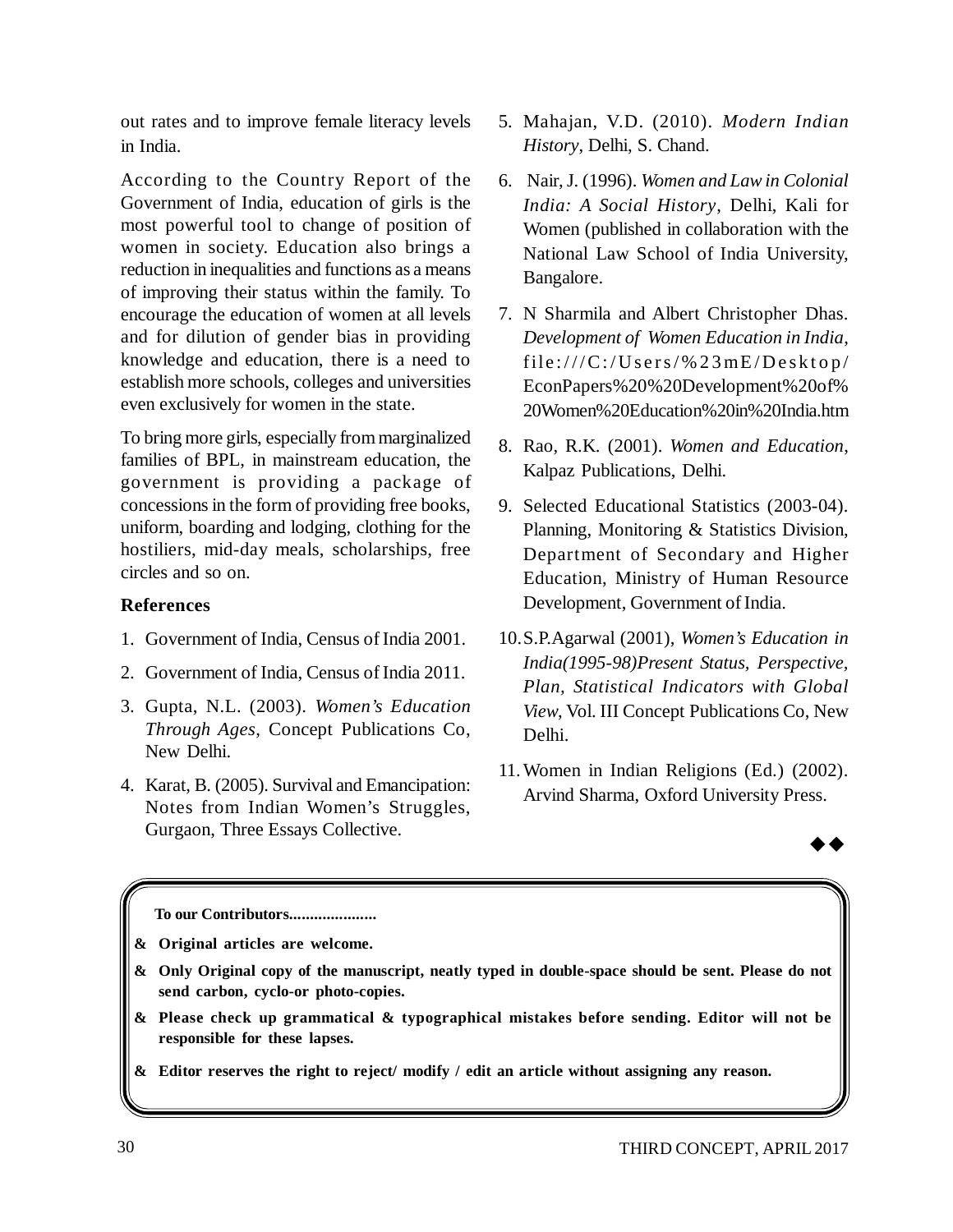# **Women's Participation in Governance of J&K**

Salfie Muzaffar\*

[*In this brief article, while emphasizing on the need for increased political participation by women as a sine non qua for strengthening the process of democracy, the author laments that female political participation, especially at the grassroots level in J&K has thus remained a myth and he recommends some suggestions that can be helpful in transforming this 'myth' into reality. Ed.*]

Survey trengthening of democracy in a country<br>
entails positive participation of all the<br>
sections of the society at the grassroots entails positive participation of all the sections of the society at the grassroots level. Gender equality and gender equity are emerging as the major challenges to the global development debate. As the Nobel Laureate Amartya Sen has pointed out, "Democracy is not only the goal of development; it is primary means of development."<sup>1</sup>

Women's participation in political process is important for strengthening democracy and for their struggle against marginalization and oppression. Emergence of women as a strong political stakeholder would change the present scenario of polity of the country. In the legislature they can change the discourse and bring the attention towards problems faced by them. They can form policy in feministic perspective so that their discrimination, inequality, is eradicated. $2$ 

There can be no real progress if women of a country are not made partners in the process of decision making, because it is women who can gauge the problem of women folk facing at local level. Mahatma Gandhi believed that full and balanced development of the nation and establishment of a just society is possible only when women participate actively and fully in the political deliberations of the nation. They have proved that they are less corrupt. They maintain transparency and accountability by their involvement in public life.<sup>3</sup>

Though women's participation in decision making has increased, especially the women in age group from 25-40. But their participation in decision making and policy formulation can be felt as they are steered by the men folk. Some scholars are arguing that most of the women have assumed this role not by their own conviction but their husbands, fathers or brothers have compelled them to take this role so they are directed by males. Also the officials in bureaucracy neglect the demands and needs of the poor women.<sup>4</sup>

### **Women's participation in J&K**

The introduction of local self-government in J&K commenced with the promulgation of the Panchayat Regulations, No. 1 of 1935 by Maharaja Hari Singh of J&K. In 1936 a special department of Panchayat and Rural Development was established to administer the 1935 regulations.<sup>5</sup>

In 1951 the Panchayat Raj Institutions were sought to re-establish by an act defining their features, functions and allied objectives. Encouraged by the concerns shown by the Union government to further institutionalize the Panchayats, the J&K government passed the J&K Panchayat Act 1958 to "make better provisions for the administration of Panchayati Raj Institutions in J&K". The Jammu & Kashmir Panchayat Act 1989 is the

<sup>\*</sup> Teaches Political Science at Government Degree College Bemina, Srinagar, J&K.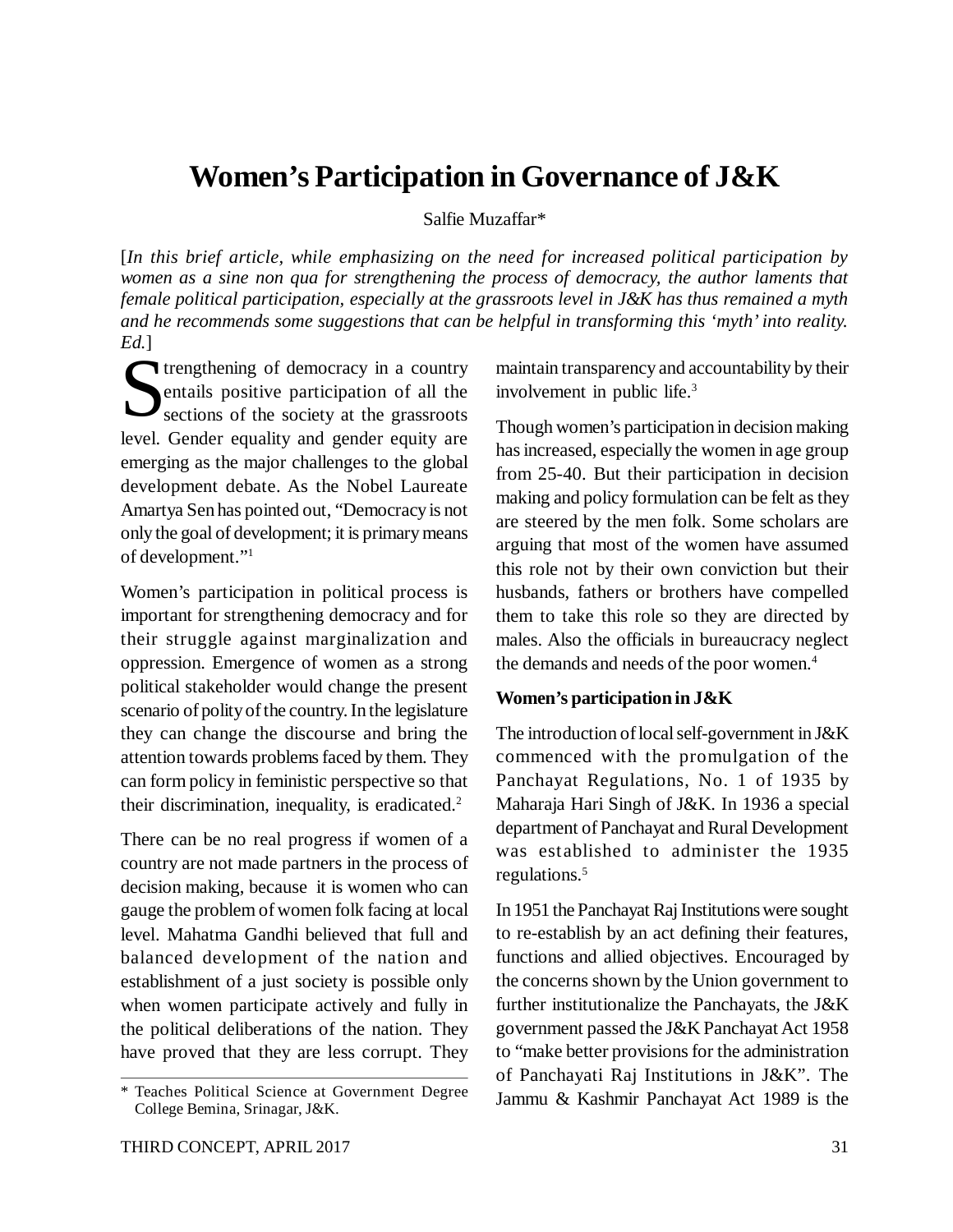latest on the democratic laundry list of the state. "The Act of 1989 is the harbinger of the second democratic upsurge in the J&K.<sup>6</sup>

# **Problems**

Though at present times, the women's political participation in J&K has increased ; nevertheless, still there are some problems which are as follow:

- l Women were elected to the grassroots level in J&K in 2011 in which out of 4128 Sarpanch posts in the 22 districts of the state, only 29 women managed to win the elections, with a dismal success rate of less than 1% (0.70%). According to the data compiled by the Chief Electoral Officer of the state, there is no woman Sarpanch in 10 of 22 districts of the state, as male candidates have won all the posts in the districts.<sup>7</sup>
- 2. The Panchayats, as per the State Act, are not democratically structured at all the three levels. The principle of direct election of the Panchayat, for instance, is applied only at the village level, neither the Block level Panchayat nor the District level Panchayat are the directly elected representatives of the people and hence women as margins are at the receiving end.<sup>8</sup>
- 3. Thirdly, women's reservation in the Act was limited to the level of Panches and was not extended to the level of Sarpanchs. It was further specified only at the level of Village Panchayat and not at the other two levels.
- 4. Fourthly, the issue of honorarium to Panches and Sarpanchs is still not resolved. The government announcement made any number of times—that the Sarpanch will get an honorarium of Rs.2000 and Panch Rs.1000 per month respectively—has not been implemented till date. The Panchayat Conference, held at Kashmir University in

2013, highlighted that many women Panches voiced their demand for it not as an employment package but as a cushion to face odds in an otherwise extraordinary political situation in Kashmir.

- 5. This is also thought to be necessary to curb lower level corruption in development schemes executed at the Panchayat level where a nexus has emerged between Panches, contractors and lower functionaries of the Rural Development Departments.<sup>9</sup>
- 6. One more hurdle in the way of their participation is political unrest of the State. Majority of women feel insecure to participate in the mainstream politics. As many people who tried to participate in the elections felt the soft target of bullets of the militants. It has been estimated about 100 people were killed over a decade in the valley, who were suspected to participate or were about to participate in the mainstream politics. So their participation has become myth.

# **Solution to transform Myth into Reality**

The women's political participation in the State is not only a constitutional binding but a democratic necessity as well. Hence there is need for the following steps to be taken to enhance female participation in the governance of J&K:

- 1. Workable linkages should be established between the village, block and district level governing bodies to allow smooth transfer of funds and coordination of functions.
- 2. The elections to all the three-tier Panchayats must be held regularly.
- 3. The political parties in the State as political agencies should provide the necessary space to women in their party apparatus so that they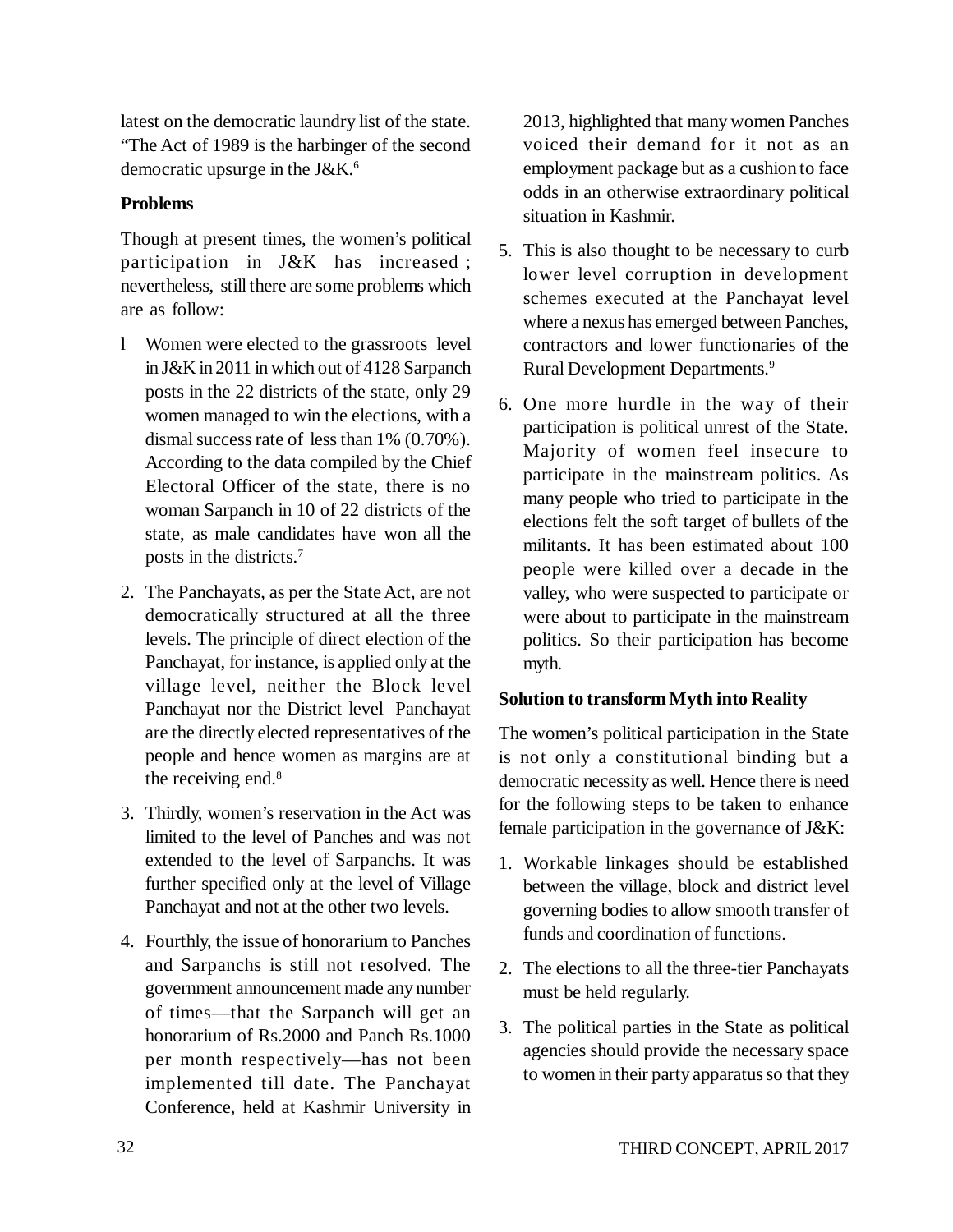may in turn open the political space for women.

- 4. Women's economic empowerment should be taken up simultaneously so that one feeds into other to empower them finally.
- 5. Women's participation in local governance has also the potential to turn them into active peace activists so that they establish themselves as social connectors of an aching society.
- 6. Both men and women should be trained about the importance of social equilibrium in the society.
- 7. Educated and socially conscious women need to join the Panchayati Raj movement so that the power-sharing arrangement becomes meaningful.
- 8. The 33 per cent reservation of women must be extended to the level of Sarpanchs.
- 9. The education about women empowerment should be made part of the school curriculum so that women's political participation is further strengthened. The students at school level should be informed about the role of iconic Kashmiri women who played a leading role in political movements in the past along with the contribution of those women administrators who are working in different walks of life at present.
- 10.Training courses/workshops for women should be organised on a regular basis in the local language at the block level in order to educate them to address development and gender-related issues.
- 11.A model women-headed Panchayat ward with a special package for development from various funding agencies may be established

so as to boost the morale of the elected women members.

# **Conclusion**

By way of conclusion, one can say that there is need to conduct dialogue among different stakeholders to ensure political participation of women in letter and spirit. To influence and lead effectively, women representatives must develop and use legitimate power. Women MLAs and M.Ps must develop close contact with women activists to encourage them for local governance in order to transform the myth of women's participation in governance into reality.

# **Footnotes**

- 1. J.C. Johari, Indian Government and Politics, Vishal Publishers, Jalandhar, 2001, p.54
- 2. Rajesh Gill "Empowering Women Through Panchayats" , In Man and Development, Vol. XXVIII, No. 4, Chandigarh: CRRID, pp.89- 99.
- 3. S. Maheshwari, Local Government in India, Lakshmi Narayan Agarwal, Agra, 2004.
- 4. Gull Wani, 'Women's representation in J&K,' Mainstream Weekly, 2015.
- 5. <http://www.thp.org/india/panchayat.htm.>
- 6. S. Muzaffar "Local Self Government in J &K", Greater Kashmir, June 2013.
- 7. See Report on Panchayati election in J&K 2011. www eci.in
- 8. Ashok Kumar Jha, et al. (eds.), Women in Panchayat Raj institution, Anmol Publication, New Delhi, pp. 79, 80.
- 9. See Rising Kashmir, 22 July 2007.

 $\blacktriangleright$  4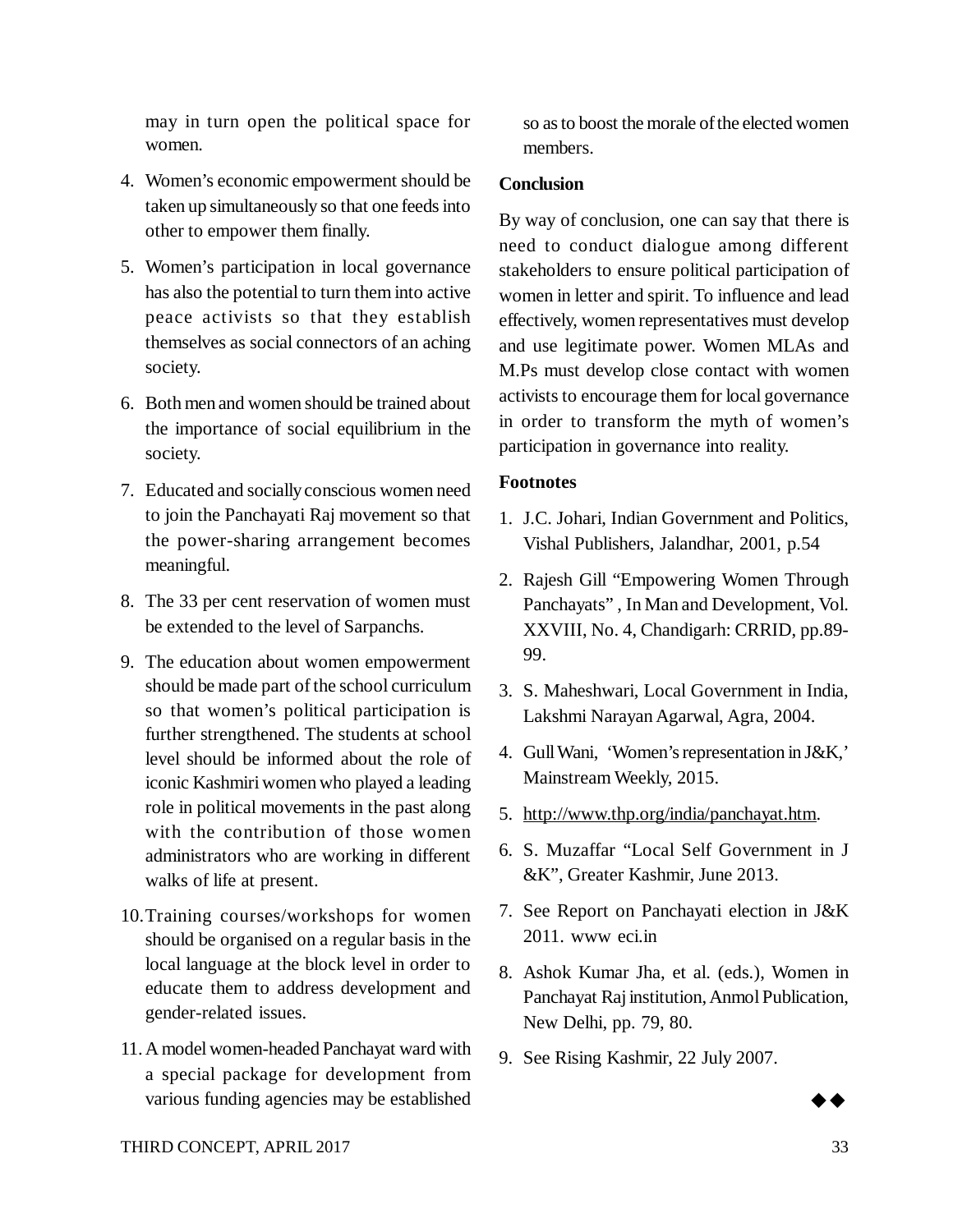# **Perspectives on Women Empowerment**

#### Salagare M B\*

*[The plight of women in rural India in socioeconomic and political spheres is more depressed than that of their urban counterparts. Although these women have been contributing significantly to the social and economic progress of the country, their participation in development programmes has not been appreciated. Hence little place is there for women in development programmes and they are treated only as passive beneficiaries rather than active contributors.]*

D uring the last five decades women have entered in increasing numbers into salaried and remunerative occupations as well as professions hitherto reserved exclusively for men<sup>1</sup>. In every walk of life we find them making their presence felt and very often they excel and surpass their counterparts. With the advent of freedom, Indian women have recaptured their individuality, dignity and respect. Woman's social, legal and political status in our developing nation is fast undergoing a change.

#### **Concept of Empowerment**

The dictionary meaning of empowerment refers "to give power" or "authority" and to "enable" or permit" Women empowerment is multi dimensional, involves the personal, social, psychological economical and political aspects and has widened the growing concerns of women's issues and movements for gender equality & social justice..

#### **Women's empowerment has five components:**

- i. women's sense of self-worth;
- ii. Their right to have and to determine choices;
- iii. Their right to have access to opportunities and resources;
- iv. Their right to have the power to control their own lives, both within and outside the home;
- v. and their ability to influence the direction of social change to create a more just social and economic order, nationally and internationally.<sup>2</sup>

#### **Panchayat Raj Institution**

### *73RD Amendment*

The idea that produced the 73rd Amendment was not a response to pressure from the grassroots, but to an increasing recognition that the institutional initiatives of the preceding decade had not delivered, that the extent of rural poverty was still much too large and thus the existing structure of government needed to be reformed. The Constitutional (73rd Amendment) Act, passed in 1992 by the Narasinha Rao government, came into force on April 24, 1993. It was meant to provide constitutional sanction to establish "democracy at the grassroots level as it is at the state level or national level".

Realizing such a disappointing state of affairs of women, the Balwantrai Mehta (1957) and Ashok Mehta (1978) committees, considered the need for involving women in the political and developmental processes through Panchayat Raj institutions by means of co-option. This, according to the said committees, may provide a

<sup>\*</sup> Researcher, Dept of History & Archaeology, Rani Channamma University, Belagavi.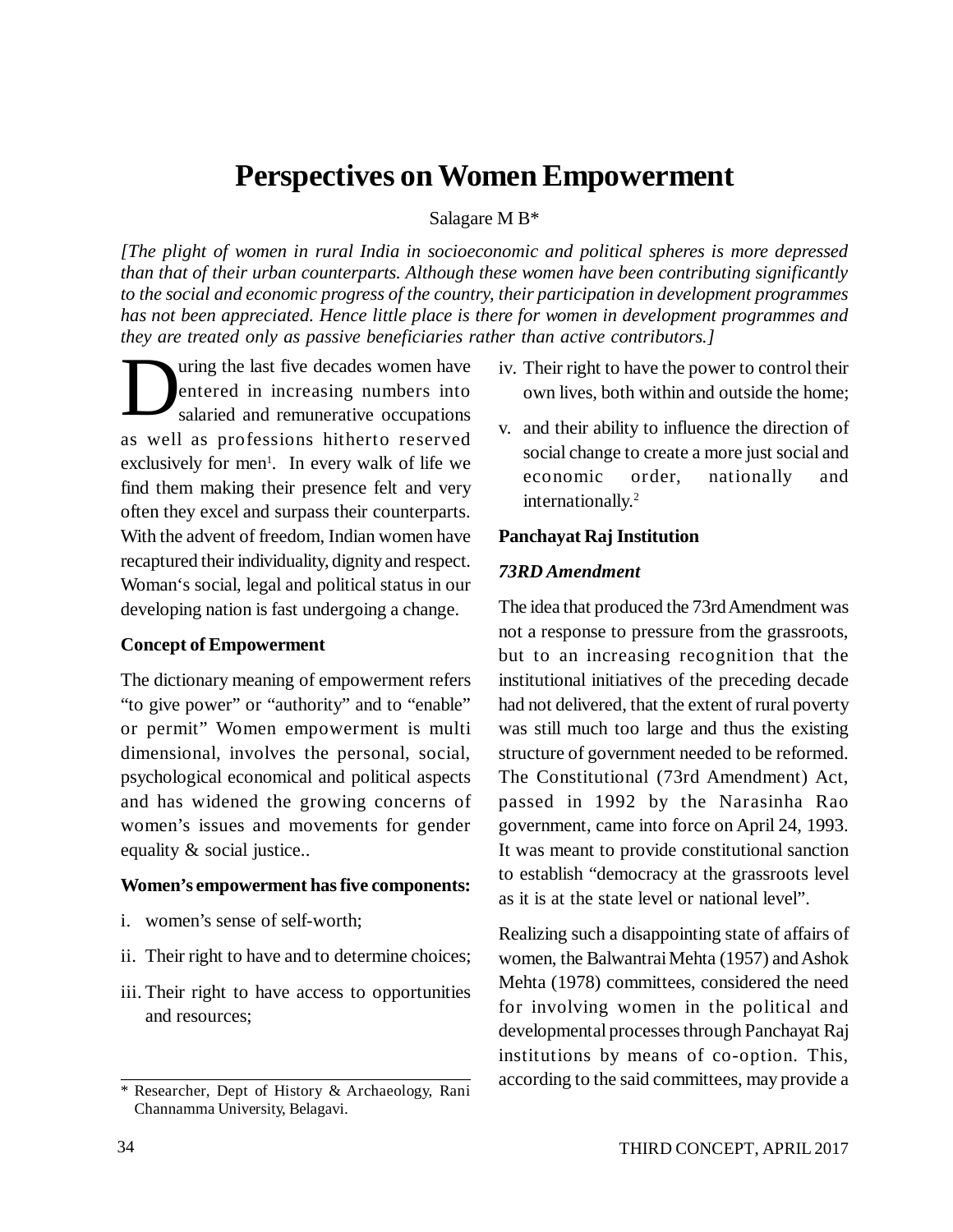channel to integrate women into the developmental and political processes. Accordingly, women have been inducted into the Panchayat Raj Institutions in almost all the states in India. But their representation has been nominal and whoever was being inducted, mostly turned out to be passive members.

The co-option was done only in letter and not in the spirit of getting women involved meaningfully in the political and development activities of the Panchayat Raj bodies, therefore, co-option did not bring any perceptible impact on women's participation in Panchayat Raj institutions. As a result, women did not gain much from the political and development processes at grassroots level.

Of late, it has been realized that unless women are involved in the development process, the overall socio-economic development of the country cannot be fully realized. Further, the participation of women in political sphere has been felt essential because they could only represent women's opinions adequately and deal effectively with the problems affecting women and children. Further they can be effective link between women and the development functionaries and ensure as many development benefits as possible for women and children.

Hence reservation of seats for women has been introduced in Panchayat Raj bodies in accordance with the constitutional provisions (73 Amendment). In this regard, Karnataka State became model to the other states by giving a relatively better statutory representation (25 percent) for women on its Panchayat Raj bodies by the Panchayat Raj Act of 1983 even before the recent constitutional amendment came into force. Thus women in Karnataka got adequate scope to participate effectively in the political

and development processes on an equal plane with male members.

# **Corporate Objectives towards Women Empowerment**

The Women Empowerment Programme aims to organise women, build their capabilities, increase their confidence, and initiate incomegenerating projects for creating supplementary livelihood in the community. With the objective of bringing social and economic development of women and improving their status in the community, programmes are implemented by many corporates in the name of Corporate Social Responsibility (CSR). CSR is operating a business which meets or excels the ethical, legal, commercial and public expectations that society has from the business. Major objectives of corporate towards women empowerment are as follows:

- Promising platform to women
- Campaigns for weaker section of women
- Employment at different levels
- Overall development of women
- Financial assistance to needy women.
- Motivate deserving women in different field.
- Protect the right and interest of women.
- Battle against gender discrimination

# **Suggestions to the Corporates for the Women Empowerment**

1. Corporate social responsibility is more than merely a topic to discuss about changing fate and face of society but it should be adopted very seriously and implemented strictly by all the businesses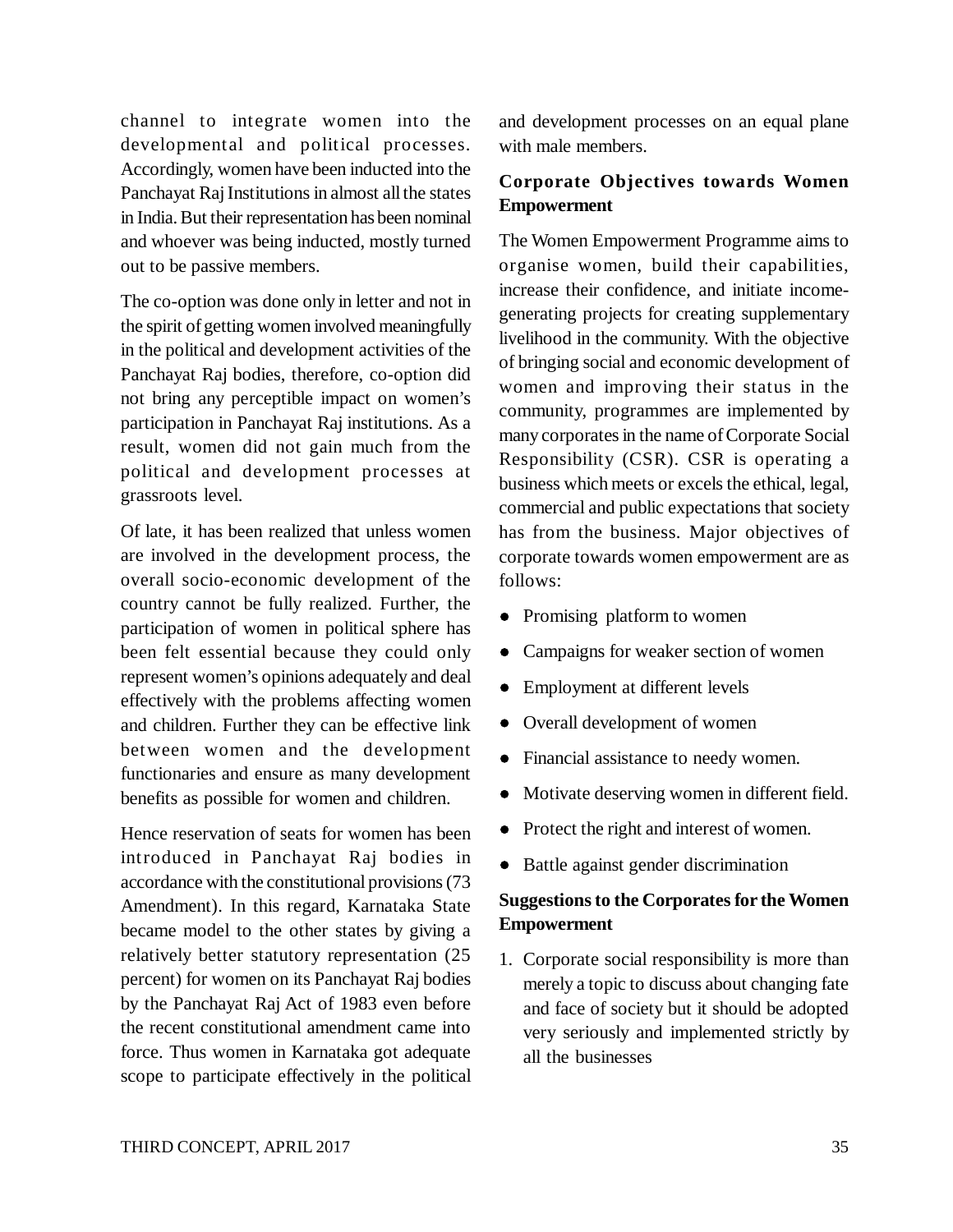- 2. Country like India should specifically advocate for corporate social responsibility as it can be possible remedy for many issues related with women like illiteracy, poverty, labour, unemployment and all kinds of atrocities perpetrated against women.
- 3. Women related issues need important attention from government, society and especially from corporate sector.
- 4. Corporate can provide finance to overcome some unsolved issues if properly utilized.
- 5. Corporate sector should regularly arrange awareness campaigns on gender discrimination.
- 6. Corporates can definitely empower women right from encouraging them to get education till getting respectable livelihood to become productive citizens.
- 7. Women related issues at work like sexual harassment though comes under legal framework but it can be stopped by corporate if internal control within organisation gives due importance to women related rules<sup>3</sup>.

# **Conclusion**

An excellent aspect of panchayat raj institution is that it has made provision for reservation for women in panchayats. On account of this women, have entered the politics at grassroots level. Women representatives have stated that reservation of seats in Panchayat Raj Institution may help women to improve financially, socially and to promote their participation in politics, hence, this provision has to be continued in future also.

In order to contribute something for the women empowerment, many corporate companies are designing their policies, programmes and

implementing systematically. CSR started with the notion of development of hard infrastructure by the time moved towards development of soft infrastructure and recent trends of CSR are concentrating on development of humanities. The result is the changing face of corporate sector towards community development revolving around women empowerment<sup>4</sup>.

# **References**

- 1. Banasode, Chandrashekhar C. and Mane, Sangeetha R. and Dhavaleshwar C U and Lamani, Ravi kanth B., Women's Participation in Panchayat Raj Institution of Belgaum District in Karnataka State (2013). Available at SSRN: <https://ssrn.com/abstract=2856931>
- 2. Dhavaleshwar C U and Swadi, S.Y., CSR and Empowerment of Marginalised Sections (November 14, 2016). International Research Journal of Social Sciences\_ E-ISSN 2319– 3565 Vol. 5(11), 32-34, November (2016) Int. Res. J. Social Sci. Available at SSRN: https:/ /ssrn.com/abstract=2871793
- 3. Dhavaleshwar C U (2014), Corporate Social Responsibility as a Business Service For Women Empowerment International journal of multidisciplinary Research, Jai Hind Education Society, Vol. 3 No 6, 9/2014, pp 51-53, ISSN 978-93-83072-44-6.
- 4. Dhavaleshwar C U, the Role of Social Worker in Community Development (October 14, 2016). International Research Journal of Social Sciences, Vol. 5(10), 61-63, October (2016). Available at SSRN:<https://ssrn.com/> abstract=2854682.

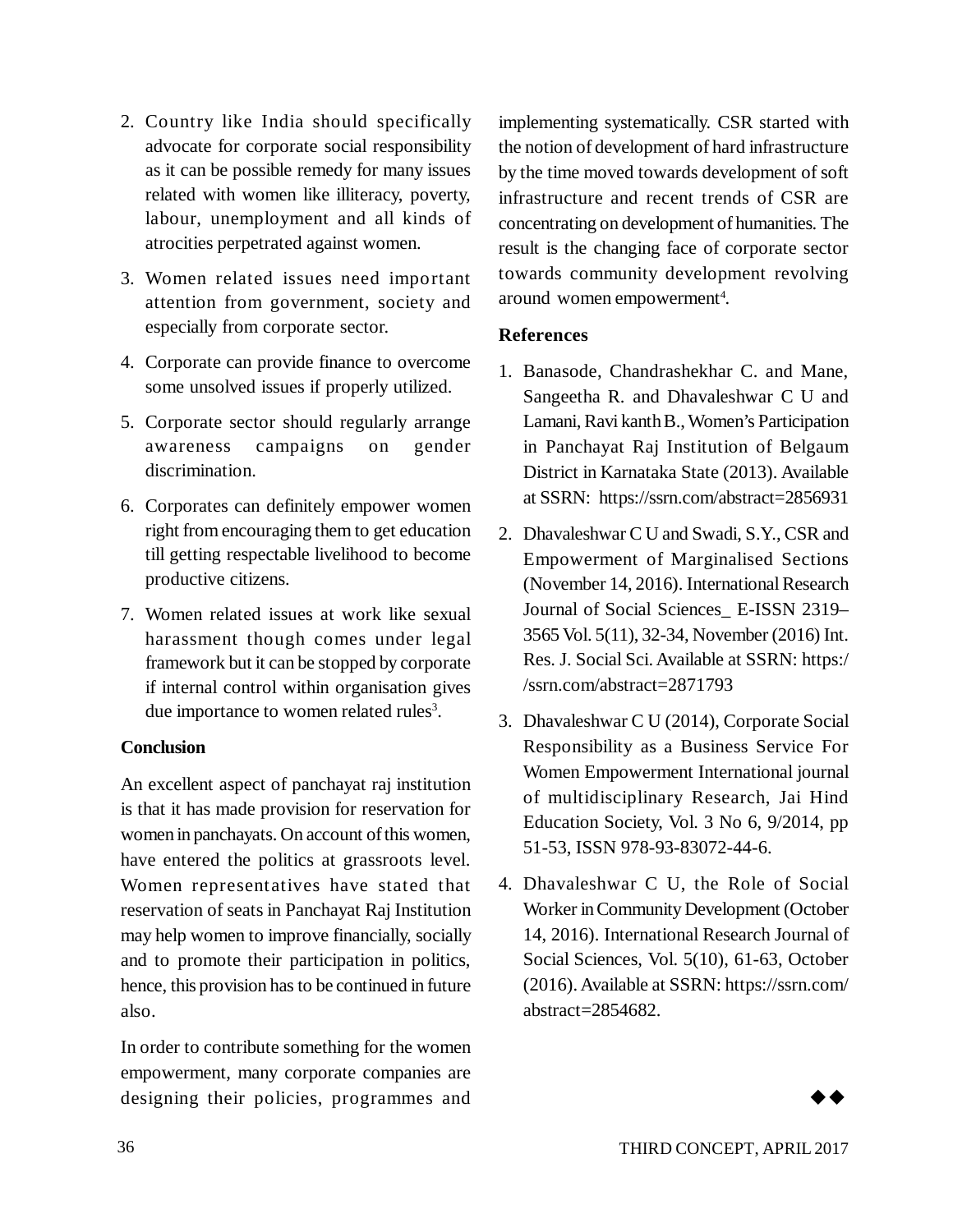# **NTFPs for Well-Being of the Rural Poor**

#### Dr. K. Ganesh Babu\*

*[The vast natural resources of India's forests including Non-Timber Forest Products (NTFPs) such as medicinal and aromatic plants, leaves, fruits, seeds, resins, gums, bamboos and canes offer employment that provides up to half the income of about 25 per cent of the country's rural labour force. However, poor harvesting practices and over-exploitation in the face of increasing market demand are threatening the sustainability of these resources and thus the livelihoods of forest-dependent rural people for their well-being.*]

**N** On-Timber Forest Products (NTFPs)<br>have been identified as important to rural<br>ivelihoods as an alternative land-use have been identified as important to rural livelihoods as an alternative land-use option as well as in fulfilling an important safetynet function although empirical evidence on the latter is limited. With drastic reduction in the income from minor forest produce, unemployed local people are indulging in illicit felling of trees to sustain their livelihood. NTFP are emerging globally as a tool for the establishment of sustainable forest communities.

They provide employment to various sectors of society, draw on local expertise and culture and increase the outputs of forests. Therefore, promotion of NTFPs species through productivity improvement and value addition is necessary to reverse this trend and to sustain the livelihood of the rural families who have been dependent on NTFP since ages. To secure their livelihoods, people adopt multiple livelihood strategies including using NTFPs.

NTFPs constitute an important source of livelihood for millions of people from forest fringe communities across the world. In India, NTFPs are associated with socio-economic and cultural life of forest dependent communities inhabiting in wide ecological and geo-climatic conditions throughout the country.

### **Objectives:**

The main objectives of present study are

- 1. To Know the Non-Timber Products available in the Forest,
- 2. To Highlight the Poverty Alleviation through NTFPs,
- 3. To Examine the Reasons for the Weak Trade of NTFPs.

### **NTFPs as Source of Income**

The contribution of NTFPs to income varies across ecological settings, seasons, income level, etc. They contribute to improving nutrition either as part of the family diet or as a means to achieve household food security. It has been established that a significant number of rural, tribal and overall forest dependent communities derive a significant part of their food, nutrition, healthcare needs and income from NTFPs. They also contribute to the well-being of rural households, particularly the poor, in terms of food security, nutrition, health and subsistence.

A number of factors, including a policy vacuum, non-destructive harvesting, destruction of natural habitats, bushfires, population growth and high demand, are hindering the use and development of NTFPs. NTFPs are like honey, fruits, nuts, gum, biochemically active plants and others including ecotourism and fresh air and water, excluding fuel wood, which come from a forest.

#### **Non-Timber Products Available in the Forest**

Minor forest products include all products obtainable from the forests other than wood and

<sup>\*</sup> Consultant, Dept of Pol. Sc. & Pub Admin., Sri Venkateswara University, Tirupati.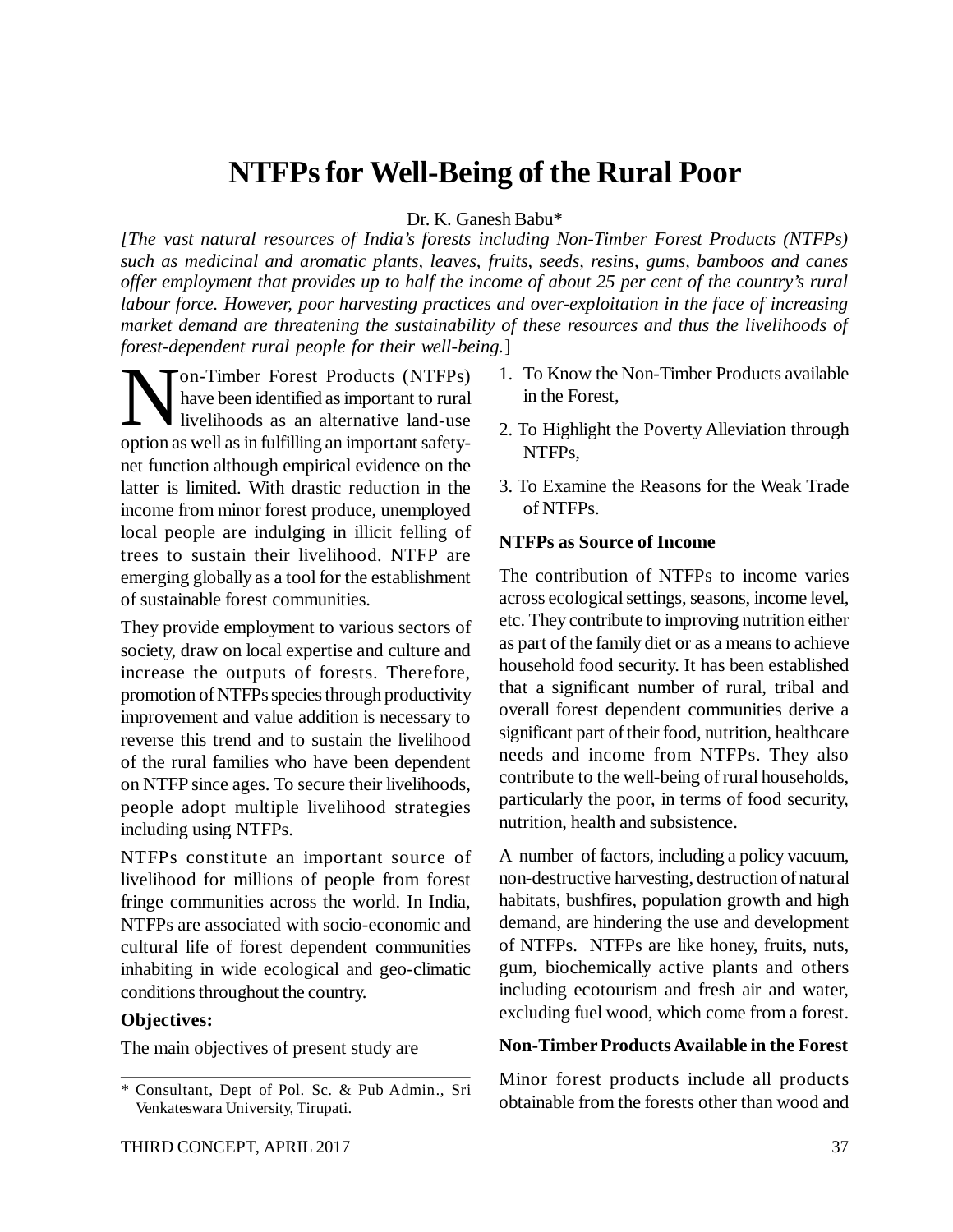thus comprise products of vegetable and animal origin. Some of the important forest products of minor nature described as under:

1. *Grasses, Bamboos and Canes:* Different types of grasses grow in different parts of the country; Most of the grasses are used as fodder or for thatching, but some grasses are better used for cordage, matting and as an important raw material for manufacturing paper. Grasses like sabai, bhabar and elephant are useful for papermaking. Sabai is the most important grass, which provides the basic raw material for paper industry. It is a perennial grass, which grows on the bare slopes of the sub-Himalayan tract and in Bihar, Orissa, West Bengal, Madhya Pradesh and western part of Himachal Pradesh.

Annually over two million tonnes of sabai grass is collected and supplied to paper mills. The roots of khus grass are used for making cooling screens. Munj, a tall grass is used for making chicks, stools, chairs, etc. and the leaves are twisted into strings. Bamboo belongs to grass family but grows like a tree.

The bulk of production comes from Andhra Pradesh, Tripura, Rajasthan, Mizoram, Madhya Pradesh, Maharashtra, Gujarat, Karnataka, Kerala, Manipur, Punjab, Nagaland, and Andaman and Nicobar Islands. Bamboo is called the poor man's timber as it provides cheap material for roofing, walling, flooring, matting, basketry, cordage, cart hoods and a host of other things. Young tender culm is eaten; the seed is collected and eaten as grain. However, the most significant commercial use of the bamboo is for making pulp for the production of paper and newsprint.

Of the total bamboo consumed in India, 32 per cent is for construction, 30 per cent for rural use, 17 per cent for making paper pulp, 7 per cent for packaging and the remaining 14 per cent is used for other purposes. Cane

grows abundantly in moist forests of Andaman and Nicobar Islands, Karnataka, Madhya Pradesh, Kerala, Maharashtra, Nagaland, Manipur, Arunachal Pradesh and Mizoram. These are major producers of cane in India. Some parts of Assam, West Bengal, Kerala, Tamil Nadu, Jharkhand, Chhattisgarh and Orissa are also suitable for growth of cane. It is mainly used for making strings, ropes, mats, bags, baskets, furniture, walking sticks, umbrella handles, sports goods, etc.

- 2. *Oils:* A large number of plants and trees which grow in Indian forests contain several types of oils which are used to manufacture soaps, cosmetics, confectionary, pharmaceutical preparations and many more things. Commercially important oils are those obtained from sandalwood, lemon grass, khus and eucalyptus globules.
- 3. *Gums and Resins:* Gums are exuded from the stems or other parts of different trees, partly as a natural phenomenon and partly by injury to the bark or wood or blazing the tree. The most important gum is Karaya obtained from Sterculia urens trees of dry deciduous forests. It is useful in textiles, cosmetics, confectionery, medicines, inks, pastes, cigar, etc. Madhya Pradesh is the largest producer of gums in India. This state produced 808 tonnes of gum in 1999-2000. Madhya Pradesh is closely followed by Maharashtra with a production of 753 tonnes.

Andhra Pradesh with 669 tonnes is the third largest producer. Gujarat and Karnataka are other producers. A large proportion of Indian gums are exported to the USA, the UK and France. Resin obtained mainly from Chir pine, which grows in the Himalayan region in Arunachal Pradesh, Uttaranchal, Himachal Pradesh, Jammu and Kashmir and some parts of Punjab. The main producers are Arunachal Pradesh, Punjab and Jammu and Kashmir. Some resin produce is Manipur also.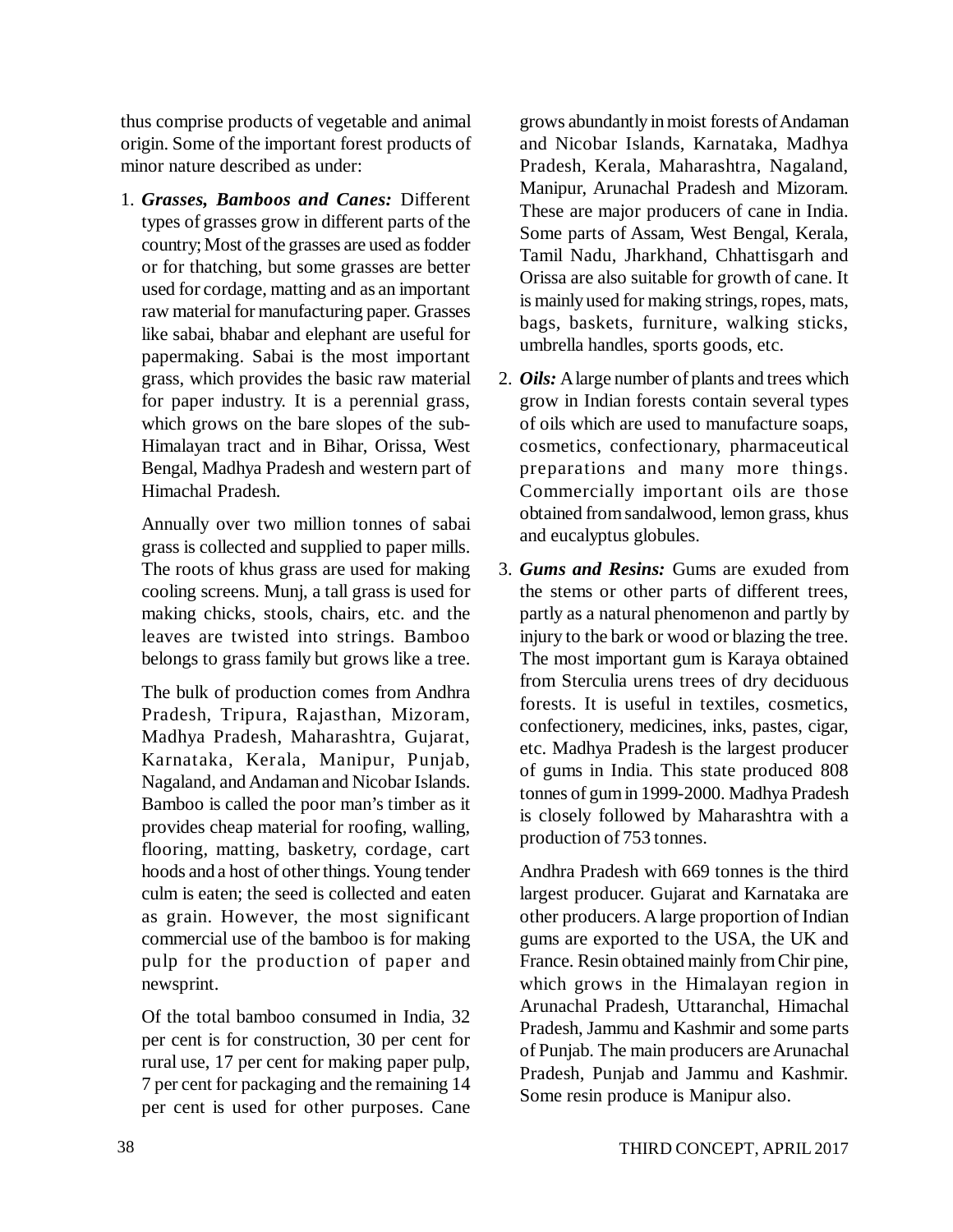Crude resin consists of two principal constituents; a liquid known as oil of turpentine (25%) and a solid called resin (75%). They have separated after distillation. Turpentine is mainly useful for paints and varnish as a solvent, synthetic camphor, pine oil, disinfectants, pharmaceutical preparations, wax, boot polish and industrial perfumes. Resin is an important raw material for several industries of which paper, paint, varnish, soap, rubber, water proofing, linoleum, oils, greases, adhesive tape, phenyl, plastic, etc. are important.

- 4. *Fibres and Flosses:* Fibres are obtained from the tissues of some trees. Most of such fibres are coarse and are used for rope making. However, the fibres of Ak (Calotropis spp.) is fine, strong and silky which is used for making fishing nets. Flosses are obtained from certain fruits and used for stuffing pillows, mattresses, etc.
- 5. *Leaves:* Different types of leaves are obtained from the trees and used for different purposes, the most important being the tendu leaves used as wrappers for bidis. The tendu tree grows in large numbers in Madhya Pradesh Andhra Pradesh, Bihar, Maharashtra, Gujarat, Rajasthan, Karnataka and Uttar Pradesh. About six lakh tonnes of tendu leaves produced every year in India. With 246 thousand tonnes, Madhya Pradesh is the largest producer in India. Bihar with 53.5 thousand tonnes is the second largest producer. Andhra Pradesh (51.2 thousand tonnes), Maharashtra (33 thousand tonnes) and Gujarat (12.9 thousand tonnes) are also important producers.

Some quantity of leaves is also produced in Rajasthan, Karnataka and West Bengal. Tendu leaves and bidis exported to Pakistan, Bangladesh, Sri Lanka and some other Asian and African countries. Leaves of Bauhinia vahlii are converted into plates and leaf cups and used as wrappers by vendors of sweets.

- 6. *Drugs, Spices and Poisons:* Thousands of drugs are obtained from fruits, flowers, roots, stems and leaves of different types of trees, plants and herbs. Quinine is the most important drug obtained from the Indian forests. Spices are used to add aroma or pungency to food to flavour certain dishes. The important spices are galangal, cinnamon or Dalchini, lesser cardamom (Chhoti Ilayachi), greater cardamom (Badi Ilayachi), etc. Indian forests produce some poisonous substances, which can act as good medicines when taken in small, regular doses. Some outstanding poisons are strychnine, aconite, datura, ganja etc.
- 7. *Edible Products:* Fruits, flowers, leave or roots of various species provide edible products. Mango, bel, ber, jamun, khirni, phalsa, sitaphal, etc. are important fruits obtained from the forests. Among the kernels cashew nut, akhrot or walnut, achar, chilgoza and kimal are important. Amla, anar, imli, karaunda, munga, kachnar, kaith, mushroom, zimikand, guchchi, etc. are important products used as pickles or vegetables. Palmyrah, palm, mahua, and corolla used to obtain liquor and their seeds eaten. Tejpata, used for flavouring curries are leaves of a small evergreen tree.
- 8. *Animal Products:* Lac is the most important animal product obtained from the forests. It is secreted by a minute insect (Laccifer lacca) which feeds on the saps of a large variety of trees like palash, peepul, kusum, sissoo, sisir, kul, gular, ber, banyan, jujuba and ghont. These trees grow extensively in the Chhota Nagpur plateau of Jharkhand, eastern districts of Madhya Pradesh, Chhattisgarh, western border areas of West Bengal, eastern part of Maharashtra, northern districts of Orissa and to a lesser extent in Assam, Andhra Pradesh, Tamil Nadu, Uttar Pradesh, Karnataka and Punjab. India practically holds a monopoly in the production of lac.

The current annual production of lac in India is about 18.5 thousand tonnes, which is about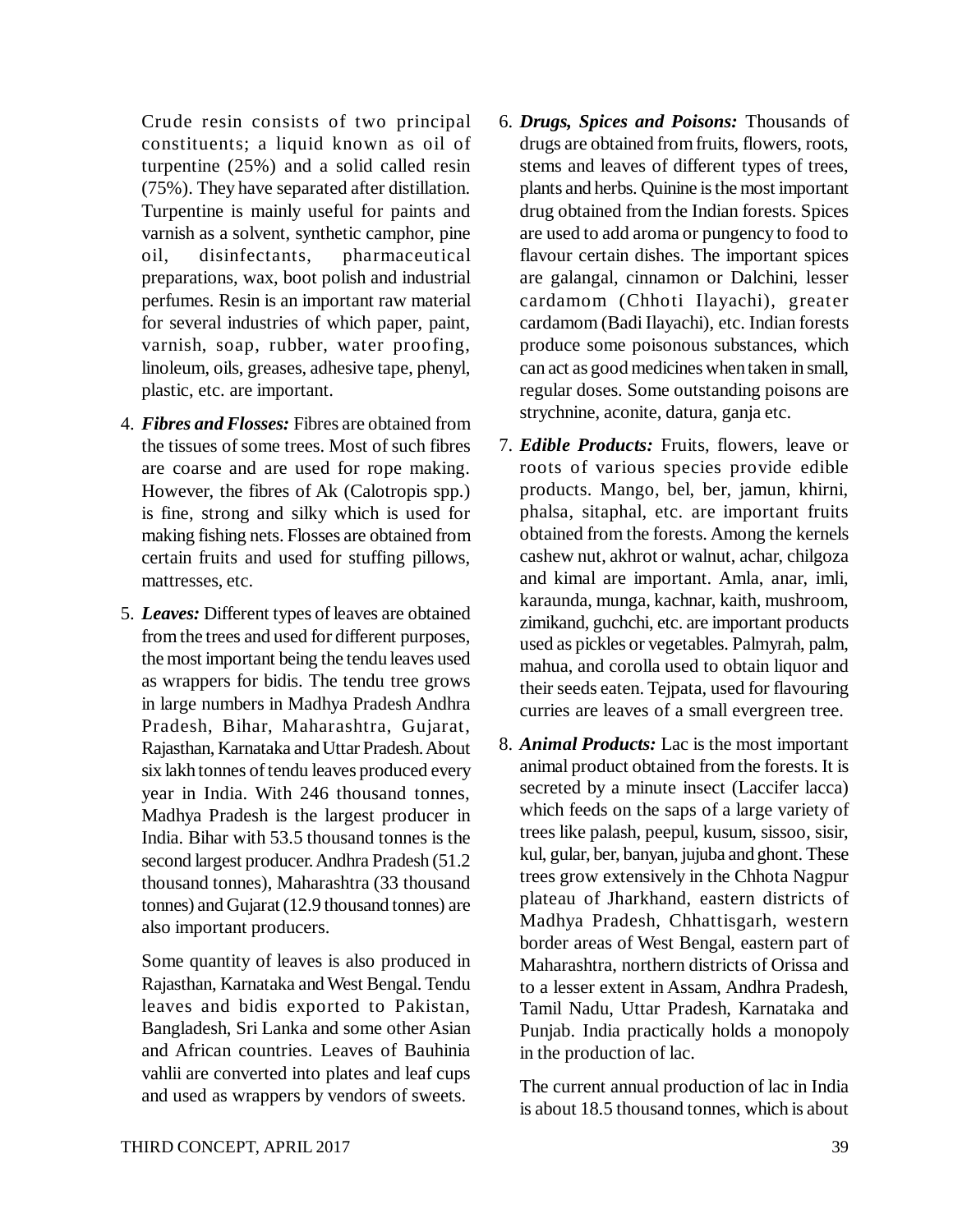85 per cent of the world production. The main producing states are Jharkhand (40%), Chhattisgarh (30%), W. Bengal (15%), Maharashtra (5%), Gujarat, U.P., Orissa and Assam. About 95% of the total production is exported. Our main customers are the USA, Russia, Germany and U.K. At present it is widely used in medicines, plastics, electrical insulation material, dyeing silk, making bangles, paints, sealing wax, gramophone records, leather and wood finishing, ornamental articles, etc. The other animal products are honey, wax, silk moths, horns and hides of dead animals, ivory, antlers of deer, etc.

The major and minor forest products are used for various purposes and form an important sector of Indian economy. About 3.5 million persons are engaged in different forest activities. About two per cent of the government revenue comes from the forests. There has been a steady increase in government revenue from the forests. In some states like Maharashtra, Uttaranchal, Karnataka, Kerala, Orissa and Andhra Pradesh, gross revenue from forests is far greater than the expenditure on forest activities. Some foreign exchange has also earned by exporting forest products.<sup>1</sup>

- 9. *Medicinal Plants:* Natural barrier, higher average annual rainfall makes the region rich species diversity and more endemism. Medicinal plants are the important NTFPs that are utilized by human beings for the treatment of different diseases such as – malaria, dysentery, jaundice, abdominal disorders, cut and wounds, fractures etc. Commonly used parts of the medicinal plants are leaves, barks, roots, rhizome, fruits, young twigs, whole plants etc.
- 10.*Wild Edible Plants:* Wild edible plants are another set of NTFPs that provide variety of

seasonal vegetables and fruits to the local people.<sup>2</sup>

# **Policy Framework for a Sustainable Promotion of NTFPs**

The forest department has extended its boundaries almost to the doorstep of many tribal villages, instead of leaving open a strip, at least one kilometer in width, between the villages and the forest boundary. Areas were also included in the forests, which had no tree growth at all, and heavy fines are imposed on tribal encroachers.

The experience shows that the forest policy seeks to protect forest wealth from forest dwellers. In estimating the loss caused by the disturbance of the ecosystem, the dangers posed to the lives and economy of forest dwellers by floods and landslides are ignored. The afforestation programme gives top priority to quick-growing species that can be use as raw material for forestbased industries. Even ecological considerations have often overlooked.

On the other hand, the movements by the forest dwellers - Chipko, Bhoomi Sena, Silent Valley Movement, Jharkhand Movement - are insisting on a planned strategy incorporating the needs of the local ecology, local economy and the national interests. Only a people-oriented forest policy and development strategy will be able to bring the forest dwellers in the mainstream of national life without adversely affecting the ecosystem.<sup>3</sup>

An appropriate policy framework for a sustainable promotion of NTFPs, domestication of NTFPs, improving harvesting and processing techniques are necessary to facilitate food security, reduction of poverty and improved livelihoods, particularly for the economically-marginalized and forest-dependent communities. Facilities pertaining to storage, grading, processing and value addition through convergence of existing schemes and programs in private and public sectors should promote and create for the well-being of the rural poor.<sup>4</sup>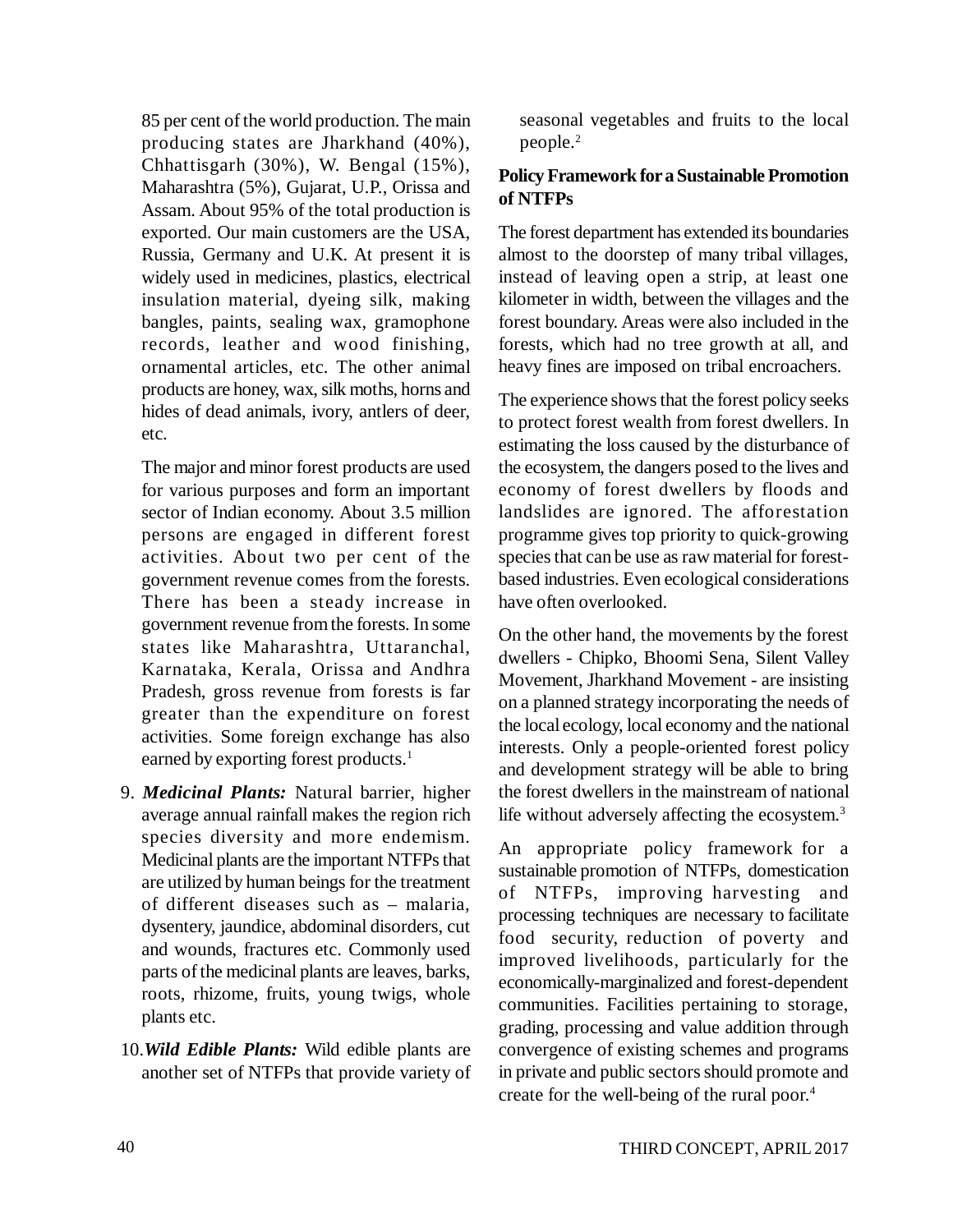# **Poverty Alleviation through NTFPs**

On account of their potential role in livelihood and poverty alleviation, NTFPs have gained new attention in international debates that make it urgent for governments to put in place pro-poor reforms in the forest sector to protect and enhance the livelihood benefits that forests provide to the poor. If this is to be realized, local communities will get more secure rights if they are to be involved in managing and protecting large areas of forests globally.

However, in many countries, regulatory frameworks are not clearly defined or do not provide adequate security of tenure for forest dependent communities. Investment in locally controlled forestry requires certain preconditions. With greater information, effective consultations with stakeholders and strategic approaches to policy-making, NTFP laws and policies can promote ecological sustainability, equity in trade and improved rural livelihoods.

The NTFP policies work best when incentives and supportive legal frameworks are promoted, including government support for producer, trade and processing groups, market access and premium prices through certification, tax breaks outreach education on new policies and laws. In some cases, particularly when there is sudden and high commercial demand, a more involved regulatory framework is also necessary, including permits, quotas, taxes and restrictions on trade. Governments will need to approach NTFP regulation in ways that reflect the financial, ecological and social costs and benefits of such actions, government implementation capacity and the likelihood of compliance.

### **The Reasons for the Weak Trade of NTFPs**

In the specific context of NTFP gatherers, there are several factors for weak bargaining position *vis-a-vis* the traders, even for those products, which are not nationalized. The reasons are as follows:-

- l Restrictions on the Free Movement of NTFPs:- Laws restricting free movement of NTFPs, even when these are not nationalized, bring uncertainty in market operations and inhibit gatherers from maximizing returns to production.
- 2. Market Information: Gatherers' information and awareness about buyers, the prevailing market price and government rules may be inadequate. In a competitive and efficient market, information should circulate freely. In AP (Mott 1998), although price differentials exist for quality, NTFP collectors tend to be unresponsive to this for lack of knowledge or lack of confidence.
- 3. **Market Access -** Gatherers' contact is generally limited to the village buyer alone, whereas in a competitive and efficient system there should be a large number of buyers and sellers. Gatherers seldom ever bring their produce to the town. They are uncertain about the price they would get in the town for their produce in relation to the costs and risks of transporting NTFPs. Thus, although these products ultimately reach a very large market, the market is geographically limited as far as gatherers are concerned.
- 4. **Entry into Trade**  Often traders need licenses to buy from gatherers, which are difficult to get. The limited numbers of buyers thus operate in monopolistic conditions and exploit the gatherers.
- 5. **Poverty of Gatherers** Most forest extractors are poor, chronically indebted to middle men or landowners and are thus not in control over their labor or other terms of exchange. They would stagnate at the subsistence level, and not benefit from high prices, unless they get out of their serfdom. Thus, underdeveloped rural credit markets influence the disposal of NTFPs at a low price.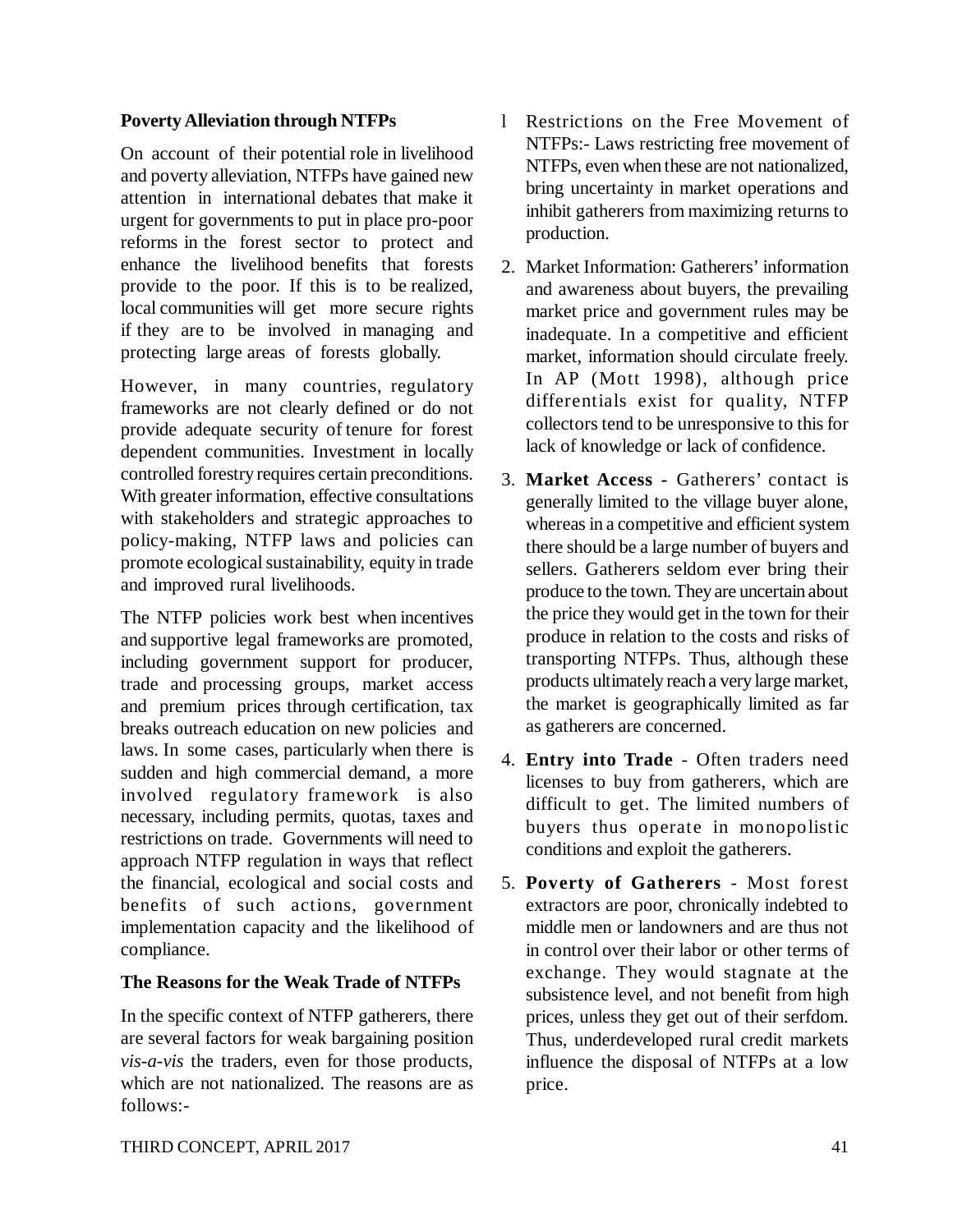- 6. **Intermediaries** The number of intermediaries between the producers and consumers is large, though gatherers do not have choice of many intermediaries. This may be due to interlocking of credit and output markets forcing the gatherer to sell to the moneylender. In a competitive and efficient system, there should be choice of several buyers.
- 7. **Lack of Processing** The sale of most NTFPs is done without any processing or value addition.
- 8. **Gender Dimension** The above-mentioned problems become more acute for women entrepreneurs. Burdened with other roles within the family traditionally assigned to women, their ability to look for far-off markets is restricted.

The small size of production further aggravates the problem forcing them into a vicious cycle of a small market, low production and leading to small surplus. The limited surplus makes them more vulnerable and makes their exploitation possible because it continuously erodes their bargaining capacity, as their need for conversion of small production into cash becomes more acute.

9. **Seasonal Collection** - Most NTFPs are collected seasonally, though these may demand throughout the year. Selling them locally during flush season creates a supply position in excess of local demand, thus depressing prices. Adequate local storage facility is thus required.

Thus, the NTFP issue is more complex than simply lifting of government controls. Several initiatives need to be taken, if the incomes of tribal and forest dwellers is to be maximized. A government agency like the Forest or the Tribal Development Department should perhaps be involved in informing tribal's and gatherers about the prices prevailing in different markets,

improve marketing practices and act as a watchdog.

It may be worthwhile to examine if promotional Marketing Boards, as distinct from commercial corporations which are inefficient, and hence demand nationalization should be set up with responsibility for dissemination of information about markets and prices to the gatherers. The Boards should have the mandate of reducing market imperfections by looking at several constraints, and bridge the gap between what the consumers pay and what gatherers get.<sup>5</sup>

### **Towards Sustainable Management of NTFPs**

Sociological insight, perception and knowledge are, therefore, instrumental and essential for formulation, designing and implementing any effective approach to an integrated development of the rural poor. Sustainable forest management is a key to the sustainable rural livelihood. There has to be a harmonious balance between conservation of forests and development of communities through livelihood security. A sustainable alliance has to forge among Government, Non-Government and Local level organizations.<sup>6</sup>

Forest conservation would initiate in the area with proper forest and NTFP management plans. Regular ecological studies/ assessments to assess the threats to forest would be undertaken. Efforts are made to create a resource centre for providing business development services to primary cooperatives, forest protection committees, local NGOs, for promotion of enterprises. Regular dialogue would continue with different agencies in the government and private sectors for setting of small enterprises on NTFPs.

Cooperatives are trained for negotiation with financial institutions for setting up small-scale enterprises on selected NTFPs like honey, amla, tamarind, chironjee, etc. Their capacity would also build so that they could negotiate with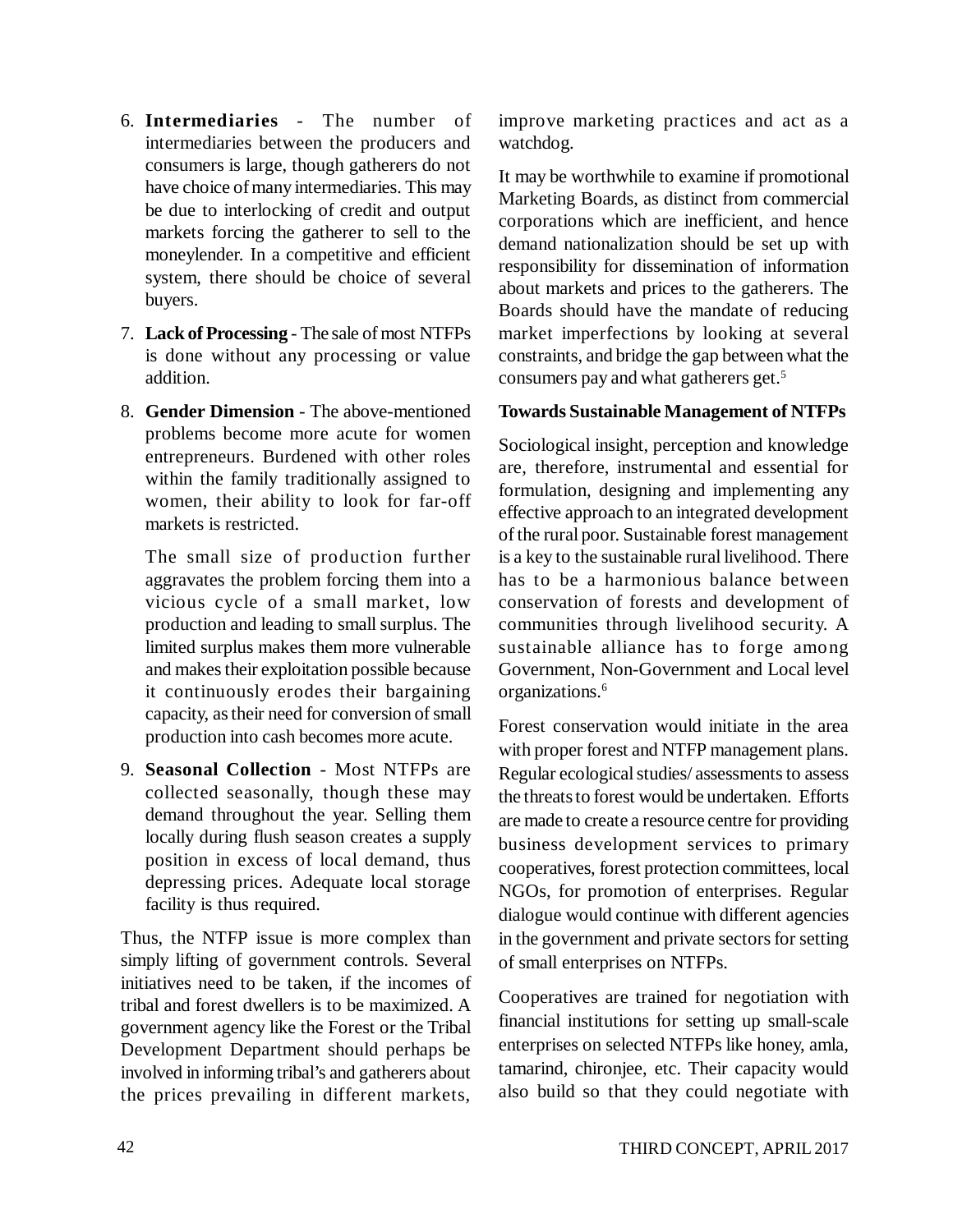trading houses for better trade arrangement. They could also establish dialogue with different stakeholders for a better policy environment, which include community, based forest management, community based enterprise management of NTFP and for a liberal policy framework in the context of NTFP.<sup>7</sup>

### **Suggestions**

- 1. More emphasis should be on the enterprise development of important NTFPs for rural poor for their well-being.
- 2. Communities should be empowered with information about the market, policy and products to enable them strategizing and accessing better returns from NTFPs.
- 3. Cooperatives should give training for setting up small-scale enterprises for a liberal policy framework in the context of NTFPs.

### **Conclusion**

NTFPs represent significant opportunities in terms of products, employment and income generation. In rural areas, NTFPs play the major role in socioeconomic upliftment of the rural poor people. NTFPs provide as source of food, fodder, fiber, herbal products, house construction materials, cultural needs etc. The oldest trade commodities in the world have recently gained a remarkable significance throughout the world in determining the rural economy and conserve the biodiversity. The indigenous knowledge on forest resources is unique to a given culture or a human society. NTFPs, especially medicinal plants, wild edible plants, rattans, bamboos etc., are the alternative sources of livelihood for the well-being of the rural poor.

# **References**

1. Negi Mohita, (2016), "Forest Products: 9 Minor forest products (or Non-timber forest product) of India" Available at: <http://>

[www.yourarticlelibrary.com/environment/](http://www.yourarticlelibrary.com/environment/) forest/forest-products-9-minor-forestproducts-or-non-timber-forest-product-ofindia/13863/, Retrieved on 11-10-2016.

- 2. Sarmah. R. and Apurba Saikia (19 June 2014), "Non-Timber Forest Products: Diversity and Used Pattern at Majuli the Brahmaputra River Island of Assam, India", Available at: [http://www.rroij.com/open](http://www.rroij.com/open-)access/nontimber-forest-products-diversityand-used-pattern-at-, Retrieved on 11-10- 2016.
- 3. Joshi Gopa (1989), "Forest Policy and Tribal Development", Available at: https:// [www.culturalsurvival.org/ourpublications/](http://www.culturalsurvival.org/ourpublications/) csq/article/forest- policy-and-tribaldevelopment, Retrieved on 23-10-2016.
- 4. Tewari D.D. and Campbell J.Y., (1995), "Increased development of non-timber forest products in India: Some issues and concerns", Available at: <http://www.fao.org/docrep/> w2149e/w2149e06.htm, Retrieved on 11-10- 2016.
- 5. Saxena N.C. (April 1999) "NTFP Policy and the Poor in India", Available at: <http://> www.planningcommission.gov.in/hindi/ r e p o r t s / a r t i c l e s / n c s x n a / index.php?repts=ntfp.htm, Retrieved on 22- 10-2016.
- 6. Biswas P.K, (2003), "Forest, People and Livelihoods: The Need for Participatory Management" Available at: http:// [www.fao.org/docrep/article/wfc/xii/0586](http://www.fao.org/docrep/article/wfc/xii/0586-) c1.htm, Retrieved On 11-10-2016.
- 7. Nabaghan Ojha (2016), "Towards Sustainable Management of NTFPs (India)", Available at: [http://ntfp.org/2006/01/issue](http://ntfp.org/2006/01/issue-)no-24-book/, Retrieved on 16-10-2016.

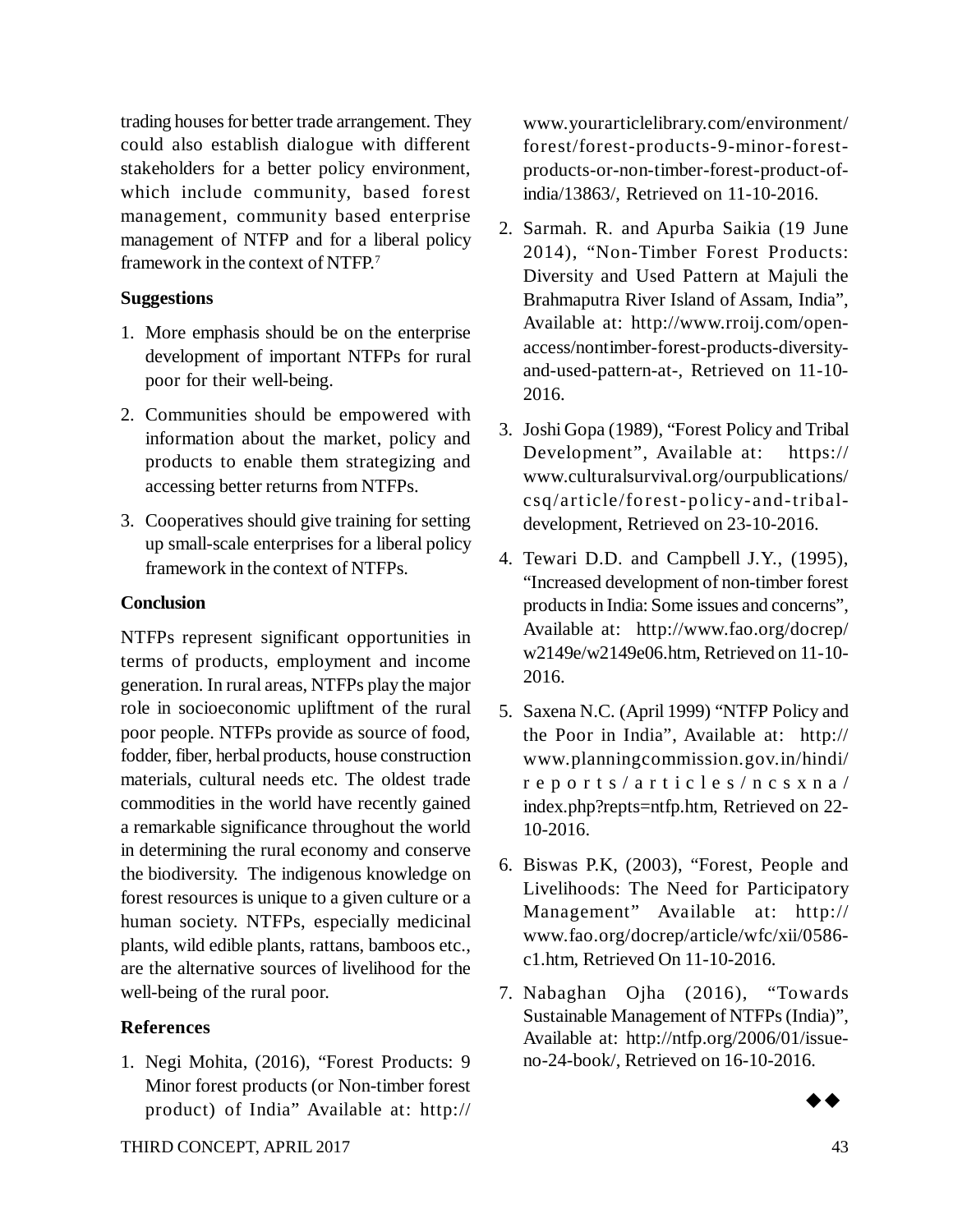# **Farmers' Perceptions of Globalization**

S.Velanganni\*

[*Globalization has showed unprecedented growth in industrial and service sectors over the past 15-20 years. But the primary industry called agriculture has not flourished that much in all areas among all farmers. It is a key industry holding lot of population, providing food to the ever growing population, bringing income to the nation through export, supplying raw materials to many industries. Despite of all the great claims as positive sides, there are acute distresses in agriculture sector. Even though nature is the principal determinant of the sector, the programs and policies of the government also play a significant role in improving the performance of agriculture sector and the status of the farmers.]*

G overnment is very keen in bringing changes in the method of cultivation, agricultural technology, agricultural marketing and the like. But the problem is whether all the farmers are aware of the programs and policies or not? Because globalization is one of the important development processes to be known by everyone as how it works on an individual with response to his work, profession and job.

Based on the premise as to how people become aware of globalization, this researcher has made an attempt to know the sources and the level of awareness towards globalization among the farmers in Theni District. 1200 respondents were selected using stratified random sampling through proportionate probability random sampling. 1200 is 3 per cent to the total agricultural population. The total agricultural population (farmers) constitutes 36371 which are 6 per cent to the workers' population of Theni district as per 2011 census.

The sources and awareness level of the sample respondents were analyzed with the help of ANOVA and the results are presented in this

paper. Since the sources are multiple and abstract in nature it can't be measured in terms of quantity. However, it can be measured indirectly converting the qualitative data into numerical number called quantitative data. The sources of globalization were analyzed using mean score on the eight sources (Variables). The mean score on the eight variables were calculated from the score of the respective variables on it among all the sources.

#### **Tool applied in the study:**

In order to know the significant difference among the sample respondents (farmers) a one way analysis of variance has been applied. Awareness of the respondents towards globalization was analyzed with the help of selected variables which are closely associated with agriculture under WTO regime. Each variable consisted of five statements for which the attitudes from the respondents were collected using Likert's five point scale. The score was allotted based on the opinion of the sample respondents as 5 for strongly agree, 4 for agree, 3 for neutral, 2 for not agree and 1 for strongly not agree.

### **Table-1**

#### **Awareness towards Sources of Globalization**

Research Scholar, Dept of Economics, Mother Teresa Women's University, Kodaikanal.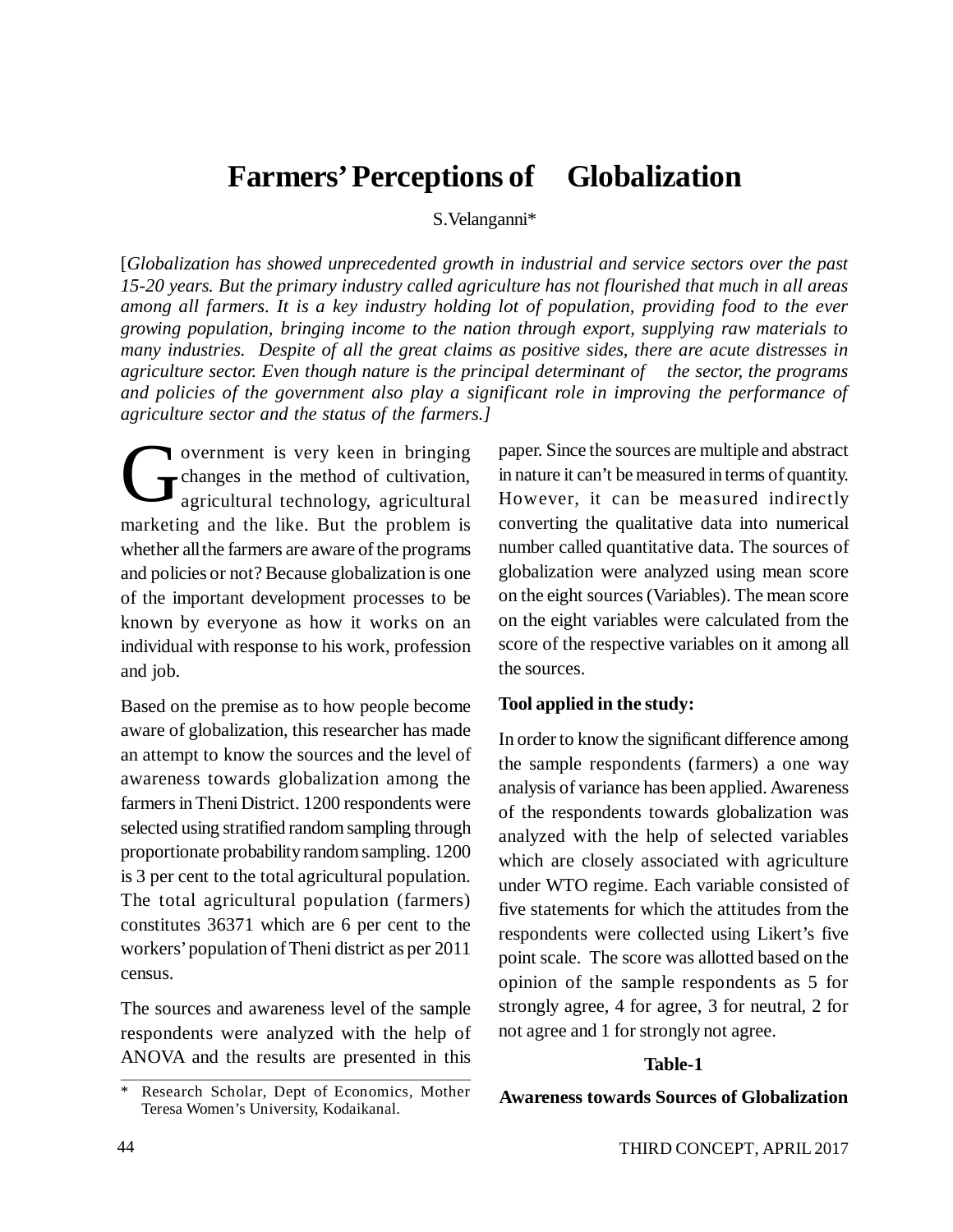| Sl <sub>No</sub> | Sources                    | <b>Mean Score</b> |        |        |        | Overall | 'F' Statistics |
|------------------|----------------------------|-------------------|--------|--------|--------|---------|----------------|
|                  |                            | Marginal          | Small  | Medium | Large  |         |                |
|                  | News paper                 | 1.3462            | 1.8958 | 1.9583 | 3.2500 | 1.7800  | 78.599**       |
| 2                | Television                 | 2.8285            | 3.0069 | 2.8542 | 3.0972 | 2.9067  | 2.075NS        |
| 3                | Magazines                  | 1.5353            | 2.4167 | 1.6281 | 2.5833 | 1.8825  | 43.440**       |
| $\overline{4}$   | Training program           | 1.6058            | 1.6458 | 1.2083 | 1.5833 | 1.5650  | $4.721*$       |
| 5                | Journals                   | 2.8013            | 2.9792 | 2.7361 | 2.9653 | 2.8558  | 1.687NS        |
| 6                | <b>Discussions</b>         | 1.7788            | 1.2708 | 1.1667 | 2.0417 | 1.6150  | 21.764**       |
| 7                | <b>Farmers Association</b> | 2.8317            | 2.9965 | 2.9028 | 3.0694 | 2.9083  | $1.626**$      |
| 8                | <b>Books</b>               | 1.5353            | 2.4167 | 1.6389 | 2.6528 | 1.8933  | 45.675**       |

Source: Computed data:

Note:\* Significant at 1 percent level

\*\* Significant at 5 per cent level

### NS Not Significant

The table shows that the total mean score of the variables television, journals and farmers' association have perceived high level viz. 2.9067, 2.8558 and 2.9083 respectively when compared with other five (Variables) sources. Since television is the biggest mass media gives all kinds of news regardless literacy and illiteracy. Likewise journal and farmers association have strong and playing vital role in creating awareness and imparting agricultural information to all types of farmers. The other sources such as news papers, magazine, training program, discussions and books have perceived only low mean score.

Among these five sources except discussions are very much related to literacy level and understanding level of the respondents. The

validity of the mean score was tested using 'F' statistics through which the significant difference among the four types of respondents are identified regarding their perception towards various sources particularly on news paper, magazines, training program, discussions and books. Since the 'F' statistics show at 1 percent levels respectively, and it is found that television, journals and farmers association are considered as Not Significant

### **Level of Awareness of the respondents towards Globalization**

GATT envisaged the single treaty covering the whole package (particularly reduction of bilateralism and promotion of multilateralism) that should be accepted by all the member countries. It was a debatable issue in 1994. The single treaty resulted lot of impact in the agriculture sector through subsidy reduction, removal of quantitative restriction and curtailing export subsidy. Hence it is better to study the awareness level of globalization of the respondents from the root itself.

| Awareness towards GAT I (General Agreement on Tariff and Trade) |                                 |            |        |        |        |         |                |
|-----------------------------------------------------------------|---------------------------------|------------|--------|--------|--------|---------|----------------|
| $S1$ No                                                         | Variables                       | Mean Score |        |        |        | Overall | 'F' Statistics |
|                                                                 |                                 | Marginal   | Small  | Medium | Large  |         |                |
|                                                                 | Introduction of<br>DunKel draft | 1.2388     | 1.0625 | 1.5833 | 1.9167 | 1.3150  | $49.302**$     |

**Table-2**

**Awareness towards GATT (General Agreement on Tariff and Trade)**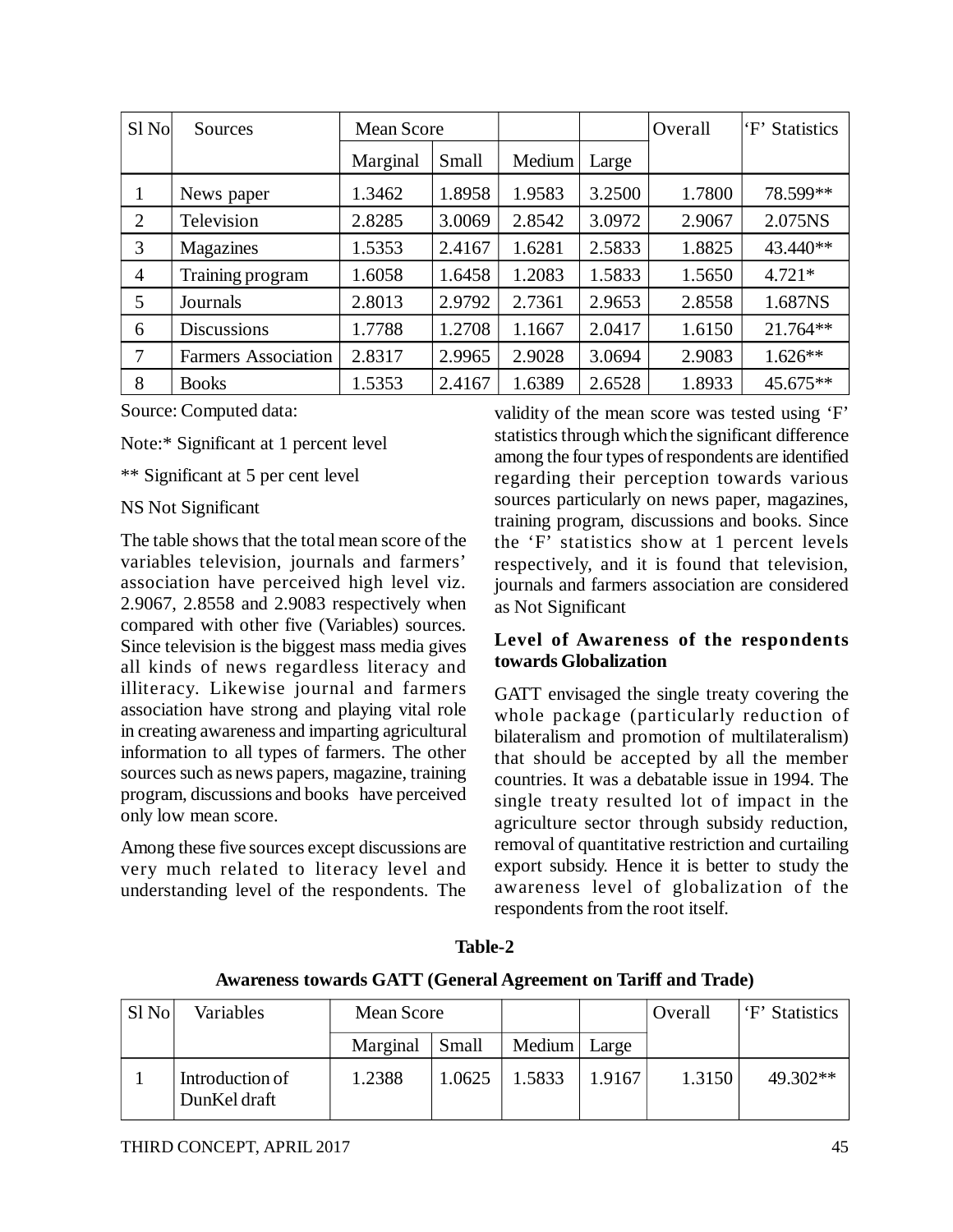| $\overline{2}$ | Opened window for<br>privatization in<br>agriculture | 2.8397 | 2.9931 | 2.7708 | 3.0347 | 2.8917 | 1.653NS    |
|----------------|------------------------------------------------------|--------|--------|--------|--------|--------|------------|
| 3              | Included agriculture<br>in world trade               | 3.5865 | 3.7500 | 4.2917 | 4.4167 | 2.7500 | $26.533**$ |
| 4              | Created market<br>access                             | 2.7981 | 2.7500 | 2.9583 | 2.3333 | 2.7500 | 5.569*     |
| 5              | Created best practices<br>in agriculture             | 2.9038 | 3.2708 | 3.2708 | 3.1667 | 2.9150 | 30.189**   |

Source: Computed data: Note: \*Significant at 5 percent level

\*\* Significant at 1 percent level and N S as Not Significant

It is observed from the above table that the variables "Created best practices in agriculture and opened window for privatization in agriculture" have perceived highest mean score as 2.9150 and 2.8917 respectively in the overall score. Followed by the variables "Included agriculture in world trade and created market access" have perceived the same mean score 2.7500 each. Introduction of Dunkel draft has perceived low mean score among all types of farmers and in the overall score also. This implies that the concept is far behind among the farmers. While looking at the farmers based on their type invariably the variable "Included agriculture in world trade" has perceived high mean score among all the farmers while compared with all other variables. Numerically it is stated as 3.5865 among the marginal farmers, 3.7500 among the small farmers, 4.2917 among the medium farmers and 4.4167 among the large farmers. A significant difference is identified among the four types of farmers regarding their awareness level on the five aspects especially "Introduction of Dunkel draft, included agriculture in world trade and created best practices in agriculture and since their 'F' statistics show at 1 percent significant level and the variable "establishment of global prosperity" show 5 percent significant level.

| Sl <sub>No</sub> | Variables                                  | <b>Mean Score</b> |        |        |        |         |                |
|------------------|--------------------------------------------|-------------------|--------|--------|--------|---------|----------------|
|                  |                                            | Marginal          | Small  | Medium | Large  | Overall | 'F' Statistics |
|                  | Coordinated<br>world trade                 | 2.8141            | 3.0000 | 2.7847 | 2.9583 | 2.8725  | 1.522NS        |
| 2                | Monitored agricul-<br>tural subsidy        | 4.4615            | 4.6667 | 4.7917 | 4.8333 | 4.5950  | 27.433**       |
| 3                | <b>Encouraged farmers</b>                  | 2.8590            | 2.9931 | 2.7847 | 3.0625 | 2.9067  | 1.567NS        |
| $\overline{4}$   | Created market for<br>agriculture globally | 2.8125            | 3.0069 | 2.8056 | 3.0694 | 2.8892  | 2.270NS        |
| 5                | Strengthened<br>agriculture sector         | 1.5577            | 1.5577 | 1.6667 | 2.6667 | 1.9200  | 45.499**       |

**Table-3**

**Awareness towards WTO (World Trade Organization)**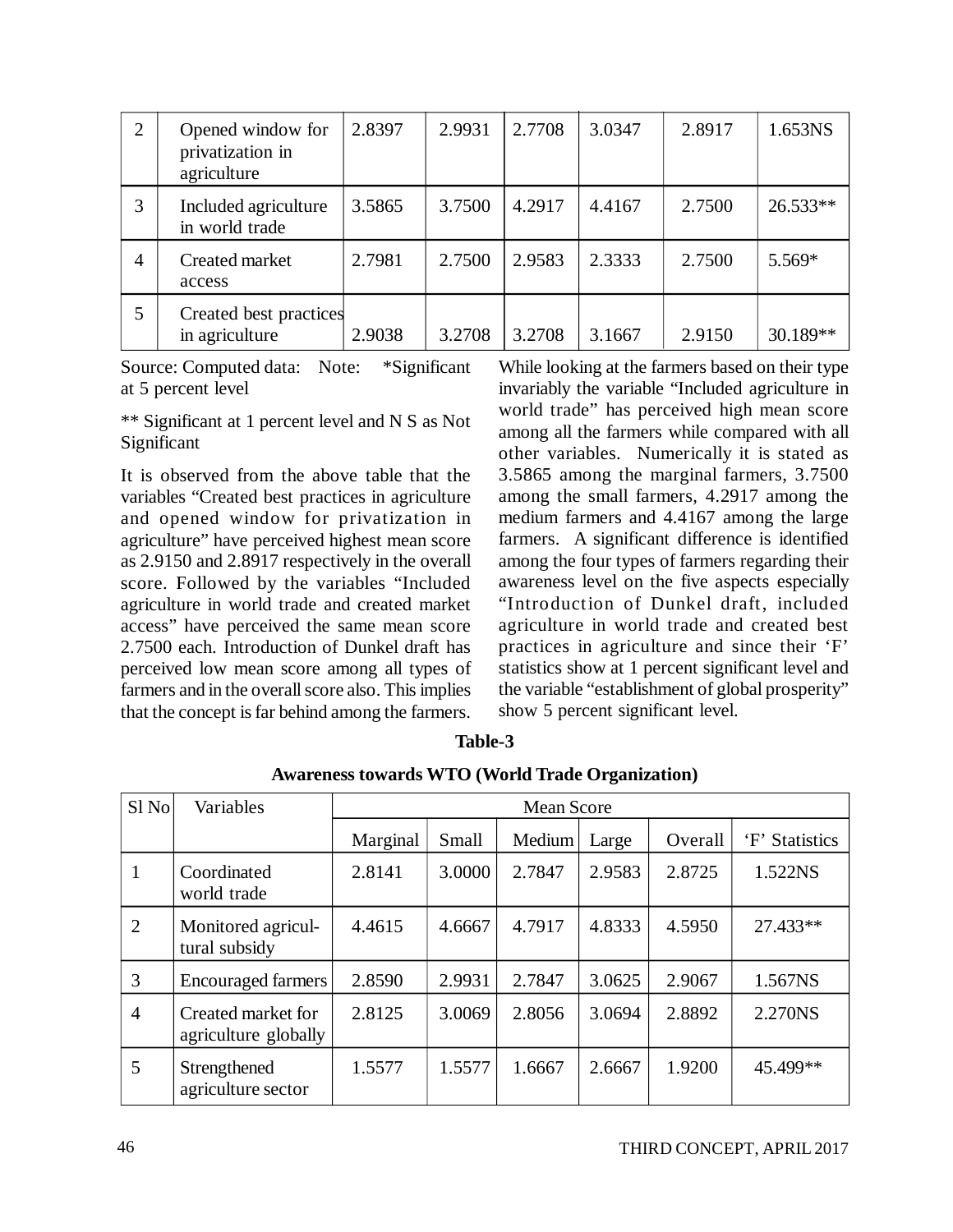Source: Computed data:

Note:\*Significant at 5 percent level

\*\* Significant at 1 percent level and N S as Not Significant

The above table reveals that the variable "Monitored agricultural subsidy" has perceived high mean score (4.5950) while comparing the other variables. The perceptions of the farmers based on the type also depicts the same opinion towards the variable in term of the mean score as 4.4615 among marginal farmers, 4.6667among small farmers, 4.7917 among medium farmers

and 4.8333 among the large farmers. The mean score of "Co-ordinated world trade, encouraged farmers and crated markets for agricultural globally" have perceived 2.8725, 2.9067, and 2.8892 respectively. The low mean score is perceived by the variable is strengthened agriculture sector. (1.9200)

The significant difference among the four types of farmers is identified based on the perception towards the five aspects of WTO "Monitored agricultural subsidy and strengthened agriculture sector" since their 'F' statistics show at one percent significant level. The other three variables are considered as Not Significant.

### **Table -4**

| $S1$ No        | Variables                                               | <b>Mean Score</b> |        |        |        |         |                |
|----------------|---------------------------------------------------------|-------------------|--------|--------|--------|---------|----------------|
|                |                                                         | Marginal          | Small  | Medium | Large  | Overall | 'F' Statistics |
| 1              | Flourished marker<br>oriented agriculture               | 4.5481            | 4.3958 | 4.4583 | 4.5833 | 4.5050  | $4.5050*$      |
| 2              | Flourished subsistence<br>agriculture                   | 1.4038            | 1.6042 | 1.4167 | 1.3750 | 1.4500  | 8.938**        |
| 3              | Promoted health and<br>safety measure in<br>agriculture | 2.8125            | 2.9896 | 2.7292 | 2.9792 | 2.8650  | 1.835NS        |
| $\overline{4}$ | Promoted nature based<br>agriculture                    | 2.8141            | 2.9965 | 2.7083 | 2.9444 | 2.8608  | 1.875NS        |
| 5              | Maintained food<br>security                             | 3.0481            | 3.3125 | 2.4167 | 3.7500 | 3.1200  | 22.329**       |

Source: Computed data:

Note:\*Significant at 5 percent level

\*\* Significant at 1 percent level and N S as Not Significant

It could be observed from the above table that the variables "Flourished market oriented agriculture has perceived high mean score among all the four types of farmers viz. 4.5482, 4.3958, 4.4583 and 4.5833 among marginal, small, medium and large farmers respectively. The overall score on the same variable also implies the same. Followed by "maintained food security" has also perceived high mean score in the overall mean score as 3.1200. The overall mean sore of these two variables are 4.5050 and 3.1200 respectively which are high compared to other variables.

The other two variables promoted health and safety measures in agriculture and promoted nature based agriculture have perceived 2.8650 and 2.8608 mean scores and the variable "Flourished subsistence agriculture has perceived very low mean score among all the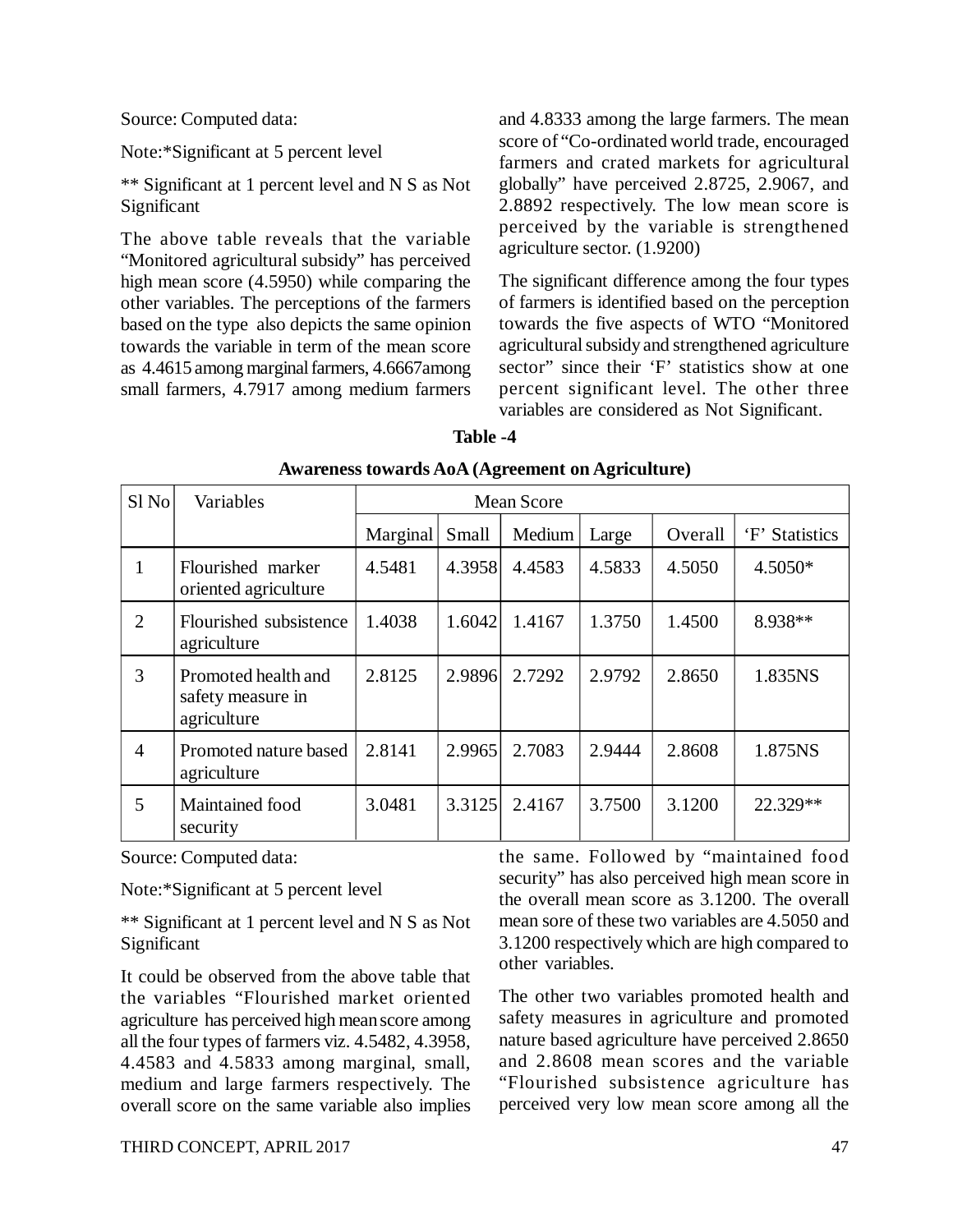farmers and at overall. 'F' statistics was applied to test the significant difference among the four types of respondents towards the issues of AoA based on the understanding level of the respondents.

The 'F' statistics show that there is a significant difference among the four types of farmers on the variables "Flourished market oriented agriculture, flourished subsistence agriculture and maintained food security since their respective "F" statistics are at five percent and one percent, one percent level respectively. The variables promoted health and safety measures in agriculture and promoted nature based agriculture are found as not significant.

| able |  |
|------|--|
|------|--|

| Sl <sub>No</sub>            | Variables                                        | <b>Mean Score</b> |        |        |        |         |                |
|-----------------------------|--------------------------------------------------|-------------------|--------|--------|--------|---------|----------------|
|                             |                                                  | Marginal          | Small  | Medium | Large  | Overall | 'F' Statistics |
|                             | Legal protection for<br>agriculture invention    | 1.5497            | 2.4306 | 1.6458 | 2.5764 | 1.8958  | 42.827**       |
| $\mathcal{D}_{\mathcal{L}}$ | Created opportunity<br>for patent seed           | 4.5962            | 4.4375 | 4.4583 | 4.5833 | 4.5400  | $7.569**$      |
| 3                           | Created opportunity<br>for breeder's variety     | 2.8189            | 2.9965 | 2.7431 | 2.9792 | 2.9792  | 1.773NS        |
| 4                           | Increased genetic<br>engineering in<br>riculture | 4.1154            | 4.2917 | 4.4167 | 4.5833 | 4.2500  | $12.565**$     |
| 5                           | Increased creativity<br>of the farmers           | 2.8045            | 2.9792 | 2.7222 | 2.9514 | 2.8542  | 1.670NS        |

**Awareness towards TRIPs (Trade Related Intellectual Property Right**s)

Source: Computed data: Note: \*Significant at 5 percent level

\*\* Significant at 1 percent level and N S Not Significant

It is inferred from the table that the overall mean score of the variables "Created opportunity for patent seed and the increased genetic engineering in agriculture" have perceived highly as 4.5400 and 4.2500 respectively. The other two variables viz. "Created opportunity for breeder's variety and increased creativity of the farmers have perceived the mean score 2.9792 and 2.8542 respectively. The low perceived variable is "Legal protection for agriculture invention" (1.8958)

The significant difference among the four types of the farmers is identified regarding their perception towards the five issues of TRIPs according to their understanding level. The 'F' statistics show that there is a difference among them at one percent significant level on the variables "Legal protection for agriculture invention, created opportunity for patent seed and increased genetic engineering in agriculture.

| <b>Table-6</b>                                 |
|------------------------------------------------|
| Overall level of awareness about globalization |

| $S1$ . No | Level of awareness<br>about globalization | No. of Respondent | Percent | Cumulative percent |
|-----------|-------------------------------------------|-------------------|---------|--------------------|
|           | High                                      | 211               | 17.6    | 17.6               |
|           | Medium                                    | 89                | 15.8    | 33.3               |
|           | $_{\rm{.0W}}$                             | 800               | 66.7    | 100.0              |
|           | Total                                     | ാവ                | 00.     |                    |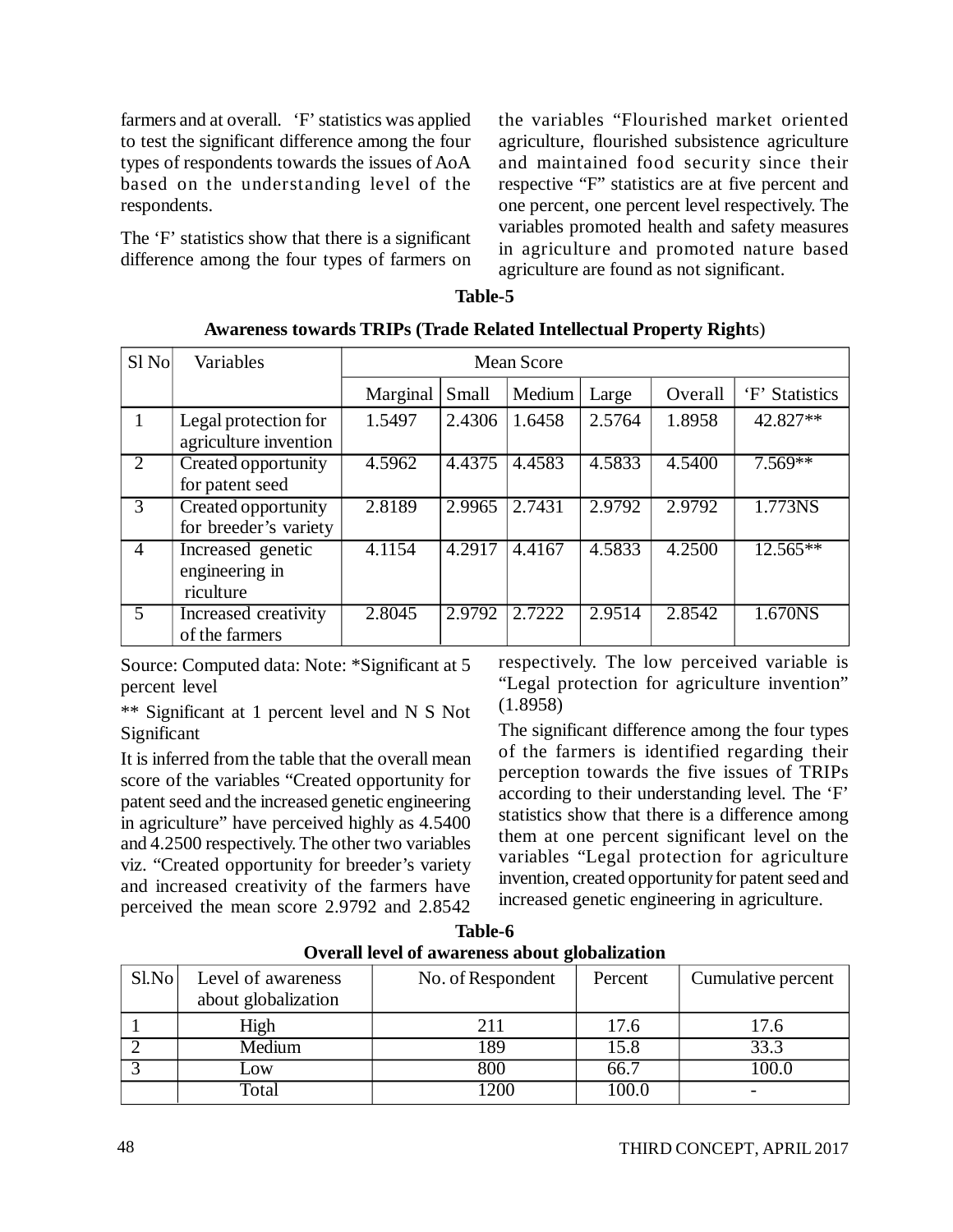# Source: Computed data

The overall percentage shows that only 17.6 percent of the total respondents have high level of awareness, followed by 15. 8 percent of the respondents have medium level of awareness and 66.7 percent of the total respondents have low level of awareness towards globalization. In numerically it is recorded as 211, 189 and 800 farmers respectively.



# **Conclusion**

The analysis reveals that 66. 7 per cent of the farmers had low level of awareness towards globalization and they are not aware of the implications of globalization. Since it is the primary industry and source of livelihood of the majority of the rural population, government, policy makers and NGO have to create awareness among the farmers about globalization and how to face the challenges ahead of them.

# **References**

- 1. Ruddar Datt, *Economic Reforms, Labour and Employment*, Deep and Deep Publications, New Delhi, 2003. pp. 66-68.
- 2. Sankaran.S, Indian Economy, Problems, Policies and development, Margham Publications, 2003, pp. 18, 51
- 3. Misra and Puri, *Indian Economy*, Himalaya Publishing House, New Delhi 2010, pp. 242- 243, 226, 340-341.
- 4. Sankaran.S. Agricultural Economy of India, Margham Publications, Madras, 2015, pp.13.17.
- 5. Prasad, Sixty years of Indian Agriculture, 1947-2007, New Century Publications, New Delhi.
- 6. Journals
- 7. Adam Cagliarini and Anthony Rush, "Economic Development and Agriculture in India", FAO Bulletin, June-Quarter 2011 p.15
- 8. Statistical Hand Book of Theni District 2007- 2008, 2011 2012 and 2012-2013 and census data 2011.



**THIRD CONCEPT** *welcomes your valuable comments on articles published in each issue. Suggestion to further improve quality and get-up of your favourite magazine, which has a record of uninterrupted publication since 1987, are also solicited's.*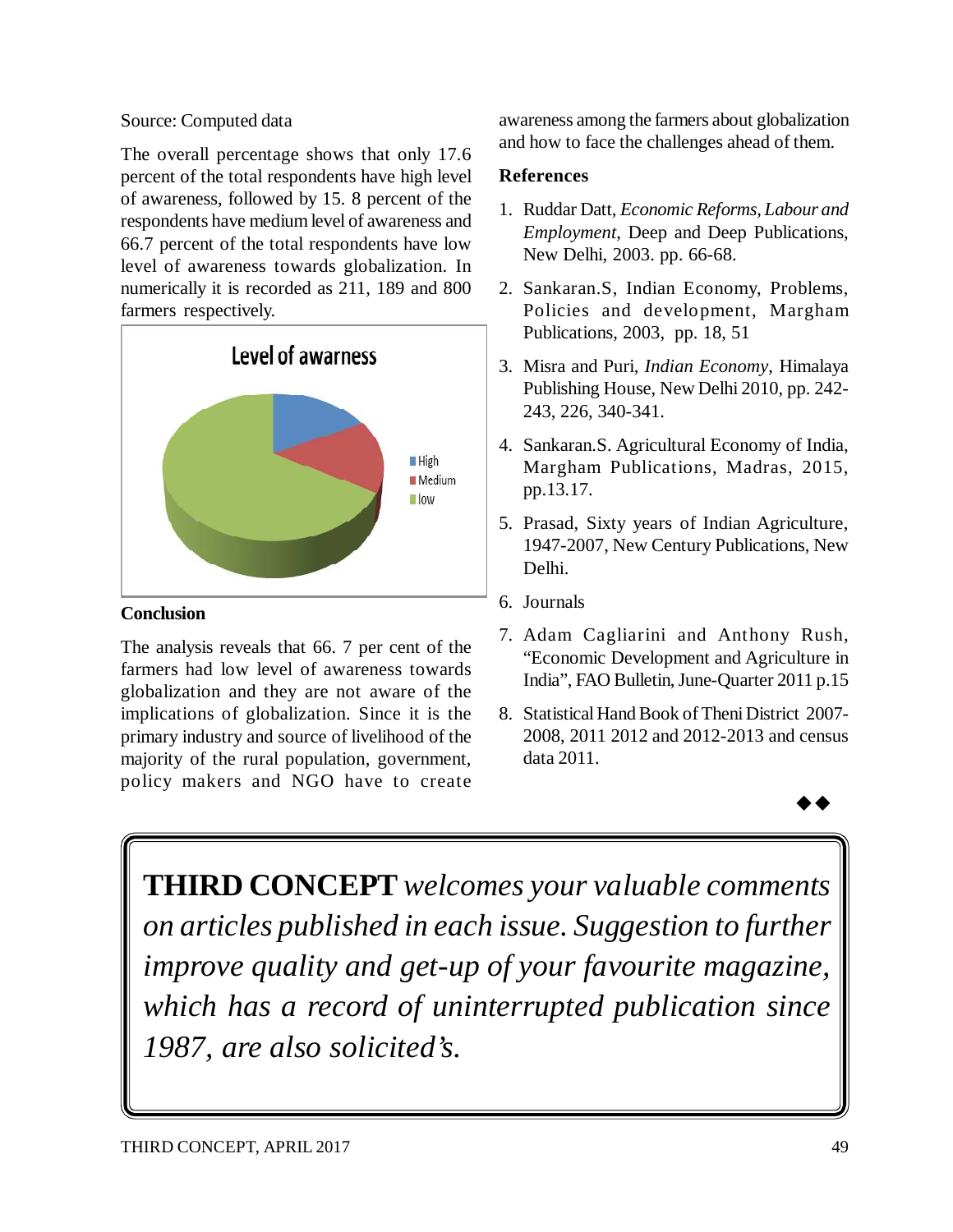# **ANNUAL AUTHOR INDEX THIRD CONCEPT Vol.28, 2014 To 2015, Vol.29, 2015 To 2016, Vol.30, 2016 To 2017**

| <b>Author</b>              | <b>Title</b>                                                      | <b>Issue No. Page</b> |    |
|----------------------------|-------------------------------------------------------------------|-----------------------|----|
|                            | A                                                                 |                       |    |
| Ajayan T.                  | Twenty Five Years of SAARC                                        | 327                   | 14 |
| Ahmad Md.Shakil            | Dilemma of Elder Abuse in India                                   | 328                   | 20 |
| Dr. Asif                   | Indira Gandhi Canal and Sustainable Development                   | 330                   | 42 |
|                            | Agricultural Efficiency and Productivity                          | 344                   | 24 |
| Aneesh K.A.                | Impact of FDI on Food Supply Chain in India                       | 331                   | 22 |
|                            | Perspectives on Agricultural Credit in India (Part-I)             | 334                   | 56 |
|                            | Perspectives on Agricultural Credit in India (Part-II)            | 338                   | 55 |
| Dr. Anwer Md. Tarique      | <b>IBSA</b> in Perspective                                        | 334                   | 29 |
| Dr. Anitha D.Jeba Selvi    | Ethical Perspective of Women towards Environment                  | 337                   | 35 |
|                            | Interface between Agriculture & Globalization in Theni (T.N)      | 350                   | 37 |
|                            | Agriculture Profile of the Farmers in Theni Dist                  | 360                   | 46 |
| Aviini Ashikho             | Myanmar and India's North-East Region                             | 341                   | 7  |
| Asma                       | Swachh Bharat Abhiyan and Development                             | 342                   | 43 |
| Dr. Astige S.B.            | Sociological Aspects of Modernization and Agriculture             | 343                   | 55 |
| Dr. Asif Mohd.             | Globalization and Human Rights                                    | 347                   | 10 |
| Akhter Zainab              | Changing Contours of Modi's Pakistan Policy                       | 348                   | 18 |
| Dr. Anand Vishwa           | Rural-Urban Disparities in India                                  | 348                   | 24 |
| Dr. Alam Md. Mushfique     | Intolerance - Tolerance Imbroglio                                 | 353                   | 7  |
| Dr. Anita G.               | Television and Agricultural Communication in Andhra Pradesh       | 357                   | 36 |
|                            | Corporate Social Responsibility and Mass Media                    | 359                   | 12 |
| Dr. Anjum Sharia           | Death Penalty and Human Rights                                    | 358                   | 32 |
| Dr. Arumugam K             | Climate Change and Development Targets in India                   | 358                   | 51 |
| <b>Biswal Subrat</b>       | American Energy Geo-Politics in Central Asia                      | 327                   | 10 |
|                            | Women and Political Participation                                 | 328                   | 11 |
|                            | Disaster Management in India                                      | 331                   | 43 |
|                            | State-building in Kyrgyzstan                                      | 334                   | 14 |
| Birje Ravindra Y.          | CAG's Role in India                                               | 327                   | 19 |
| Bhimpure S.M.              | Caste and Gender Inequality in Professional Education             | 327                   | 32 |
| Bahubali S.V.              | Attitude and Self-Perceptions of Juveniles                        | 327                   | 35 |
| Bhoomanagoudar G.K.        | Attitude and Self-Perceptions of Juveniles                        | 327                   | 35 |
| Begum S.M. Nargees         | Labour Welfare Measures and Industrial Relations (Part-I)         | 330                   | 58 |
|                            | Labour Welfare Measures and Industrial Relations (Part-II)        | 331                   | 57 |
| Bhat Basharat B            | Impact of MGNREGA on Unskilled Labourers                          | 332                   | 37 |
| <b>Bhat Mohd Younes</b>    | India and the Asia-Pacific Region                                 | 335                   | 21 |
| <b>Bailung Purnima</b>     | The Sonowal Kacharis of Assam                                     | 335                   | 39 |
| Barik Jayasmita            | Water Scarcity and International Relation                         | 336                   | 22 |
| Bansal Puja                | Sino-Sri Lanka Relations and India's Security                     | 337                   | 17 |
| Mrs. Barveen M.A.          | Ethical Perspective of Women towards Environment                  | 337                   | 35 |
|                            | Interface between Agriculture $\&$ Globalization in Theni $(T.N)$ | 350                   | 37 |
|                            | Agriculture Profile of the Farmers in Theni Dist                  | 360                   | 46 |
| Dr. Bala Kiran             | Perspectives on Violence against Women                            | 339                   | 11 |
|                            | Religion and Communalism in India                                 | 353                   | 10 |
| Bhat Sheeraz S.            | Integrated Farming for Sustainability and Development             | 339                   | 54 |
| Dr. Bhattacharjee Tapashi  | Plight of Dalits in Bihar                                         | 341                   | 22 |
| Bakloo Farooq A.           | Swachh Bharat Abhiyan and Development                             | 342                   | 43 |
| Dr.Bansude Chadreshekhar   | Women and Human Rights                                            | 344                   | 34 |
| Dr. Bansal Sapna           | Tackling Insecurity via Entrepreneurial Education                 | 345                   | 42 |
| Dr. Bhumaiah               | Judiciary and Public Interest Litigation                          | 345                   | 49 |
| Basavaraj Biradar          | Community Participation in Water & Sanitation Management          | 346                   | 55 |
| Dr. Borah Gautomi Dutta    | Analyzing AFSPA in the light of Common Article 3                  | 351                   | 44 |
| Bajrektarevic Anis H.      | Gelopolitics of Quantum Buddhism & our Tao Future                 | 352                   | 53 |
|                            | Europe after the Brexit                                           | 358                   | 7  |
| Bist Anuj                  | Religion and Communalism in India                                 | 353                   | 10 |
| Dr. Bains Simranjeet Singh | Ethical Dilemmas in Police Services in India                      | 354                   | 31 |
| Bhaduli Paramita           | Portrayal of Dalit Women's Struggle in Bama's Karukku             | 354                   | 50 |
| <b>Bar Gurpreet Singh</b>  | Punjab Elections 2017: Some New Trends                            | 355                   | 12 |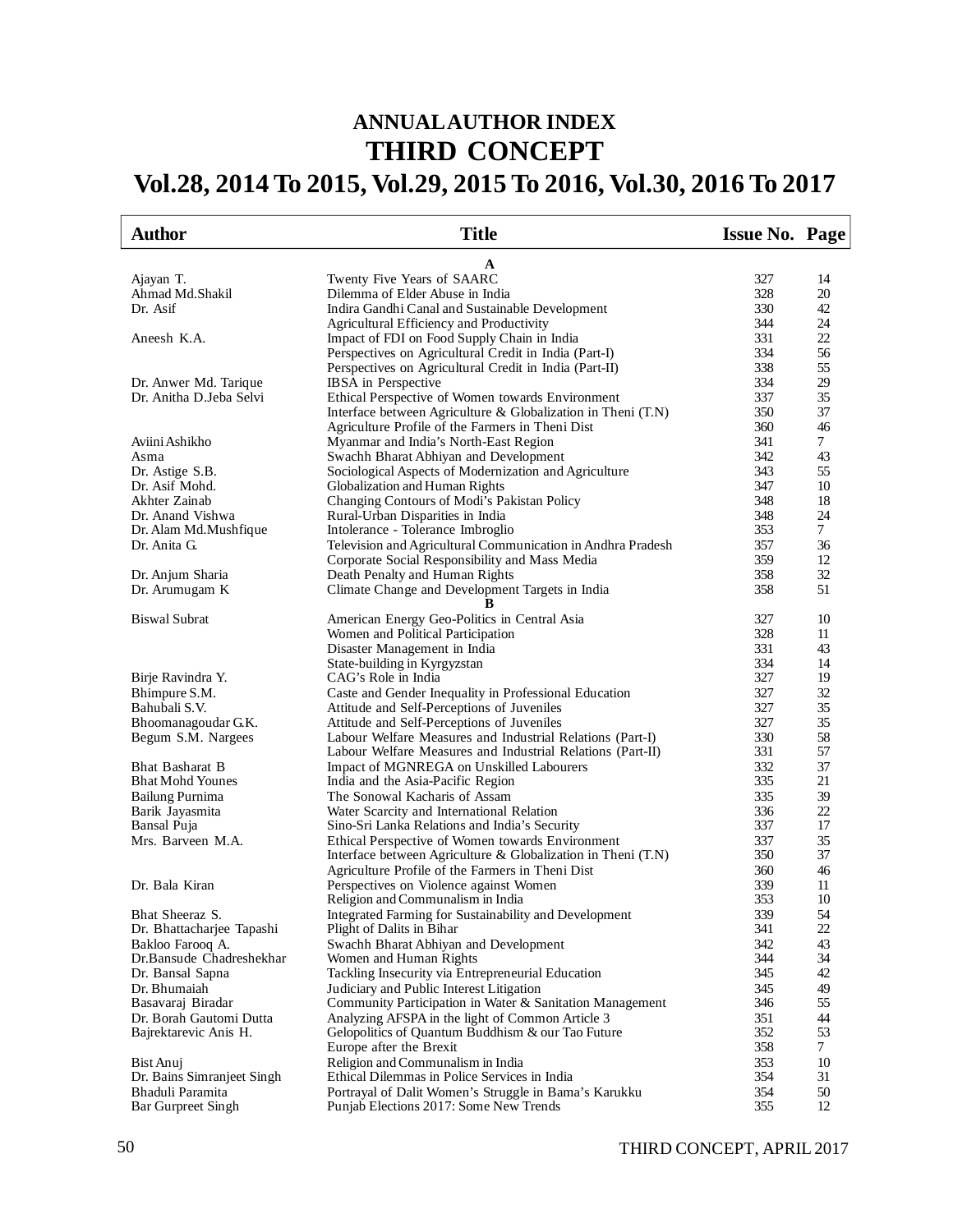| <b>Author</b>                         | <b>Title</b>                                                                                 | Issue No. Page |                 |
|---------------------------------------|----------------------------------------------------------------------------------------------|----------------|-----------------|
| Bashir Hurmat S.Binti                 | GST Bill: Name-Change or Game-Changer                                                        | 356            | 46              |
| Dr. Badruddin                         | Sir Syed Ahmed Khan: A Visionary Educationist                                                | 356            | 32              |
| <b>Banday Mohd Muzaffar</b>           | Economic Empowerment of Rural Muslim                                                         |                |                 |
|                                       | women in Kashmir Valley (Part-I)                                                             | 356            | 54              |
|                                       | Economic Empowerment of Rural Muslim Women in<br>Kashmir Valley (Part-II)                    | 357            | 55              |
| Dr. Babu K. Ganesh                    | Significance of Teacher education                                                            | 357            | 14              |
| <b>Bhatt Niti</b>                     | Influence of Music on Anxiety Level among College Students                                   | 357            | 52              |
| Bijaya K. Bharati                     | Positioning of liberal and Communitarian values                                              | 358            | 36              |
| Bose Atanu                            | Sustainable Urban Development in India                                                       | 358            | 41              |
| <b>Bilotta Nicola</b>                 | Brazil's Locomotive Breath                                                                   | 360            | 16              |
| <b>Bhat Paryaz Ahmad</b>              | Ancient Temples of Kashmir Under Karkota Dynasty<br>C                                        | 360            | 55              |
| Chaudhary Pranav G.                   | Changing Contours of MNCs in India                                                           | 326            | 15              |
| Chand Khyal                           | Perspectives on Urban Poverty in India                                                       | 329            | 28              |
|                                       | Scourge of Naxalism                                                                          | 341            | 36              |
| Dr. Chinnachamy P.                    | NABARD's Role in Agriculture and Rural Development                                           | 330            | 28              |
|                                       | Trends in Agriculture Growth in India                                                        | 340            | 44              |
| Chandrashekhar                        | Modern Buddhist Culture in Karnataka                                                         | 330            | 45              |
|                                       | Development of Buddhist Culture in Karnataka                                                 | 336            | 30              |
| Changmai Ramen<br>Chattopadhyay Swati | The Sonowal Kacharis of Assam<br>Political Participation of Women                            | 335<br>339     | 39<br>32        |
| Dr. Chutani Monica                    | Water as a Human Right                                                                       | 342            | 37              |
|                                       | Relevance of Mahatma Gandhi Today                                                            | 350            | 19              |
| Chowhan Sandeep                       | Judiciary and Public Interest Litigation                                                     | 345            | 49              |
|                                       | Section 66A & Freedom of Speech                                                              | 346            | 42              |
|                                       | Constitutional Law on Secularism                                                             | 347            | 24              |
| Chauhan Madhu                         | Consumerism and Globalizaiton                                                                | 346            | 26              |
| Chandrakant H                         | Utilization of Cooperative Banks                                                             | 348            | 54              |
| Channanarasimhappa                    | MNREGA and Empowernment of Women                                                             | 350            | 30              |
|                                       | Rural Development through MNAREGA in India                                                   | 351            | 17              |
| Chakraborty Debarati                  | <b>Book Review</b>                                                                           | 352            | 50              |
|                                       | ICTs and Disability with special reference to Autism                                         | 353            | 32              |
| Dar Bashir Ahmad                      | D<br>India-China Relations: Recent Trends                                                    | 325            | 22              |
| Dev P. Vishnu                         | Telangana Diaspora and Telangana Movement                                                    | 325            | 24              |
| Doddamani Shekharappa.H.              | Social Plight of Divorcees in Raichur Distict                                                | 326            | 47              |
| Dhamodharan M.                        | Plight of Scheduled Castes in India                                                          | 327            | 30              |
| Dar Sayar Ahmad                       | <b>Indo-Bhutan Relations</b>                                                                 | 329            | 16              |
| Dahiya Monica                         | Impact of Urbanization on Rural-Urban Fringe Areas                                           | 330            | 32              |
| Dahiya Himani                         | Impact of Urbanization on Rural-Urban Fringe Areas                                           | 330            | 32              |
| Divya BS                              | Infant and Maternal Mortality in India                                                       | 331            | 53              |
| Dr. Dalawai Ravi                      | Problems of Child Labour in India                                                            | 334            | 26              |
| Dr. Deb Jayanta Kumar                 | Impact of Corruption on Indian Economy                                                       | 334<br>350     | 34<br>48        |
| Dr. Dalua Pravati                     | Representation of Dalit Women in Local Rural Bodies<br>Transforming Rural Societies via SHGs | 334            | 41              |
| Dr. Dibakar Ch. Das                   | Failure of Regional Party in Assam-An Overview                                               | 334            | 47              |
|                                       | Bodo Movement vis-a-vis Telengana Movement                                                   | 347            | 43              |
| Duwarah Suravi Gohain                 | Human Right & Violence Against Women                                                         | 335            | 27              |
|                                       | Conceptualizing Women Empowerment                                                            | 336            | 56              |
| Das Deepan                            | Women's Studies as an Academic Discipline                                                    | 336            | 51              |
|                                       | Women and Media                                                                              | 337            | 31              |
|                                       | Cooperative Federalism in India                                                              | 349            | $\tau$          |
| Das Phulmoni                          | Tea Plantation in Assam: A Colonial Analysis                                                 | 339            | 21              |
| Desai K.B.                            | Career Aspirations of College Female Students                                                | 339            | 44              |
| Deepika<br>Dr. Das Bishal             | Reforming UN Security Council<br>India's bid for Permanent Membership at UNSC                | 340<br>345     | 14<br>7         |
|                                       | Indo-Russia ties in a Global Context                                                         | 355            | 10              |
| Dr. Dalawai Ravi S.                   | Changing Status of Women in India                                                            | 345            | 16              |
| Datta Aninda                          | India-China Mutual Cooperation                                                               | 346            | 15              |
| Dar Mohd Yousuf                       | The growing Relevance of Nehru's Secularism                                                  | 346            | 18              |
| Dahiya Priya                          | CSR and Inclusive Social Development                                                         | 347            | 46              |
| Dahiya Rinki                          | CSR and Inclusive Social Development                                                         | 347            | 46              |
| Debnath Jayanta                       | Can Disaster Influence Foreign Policy?                                                       | 348            | 35              |
| Das Sarmistha                         | Changing livelihood practices in central Assam                                               | 348            | 40              |
| Doley Raja                            | Cooperative Federalism in India                                                              | 349            | $7\overline{ }$ |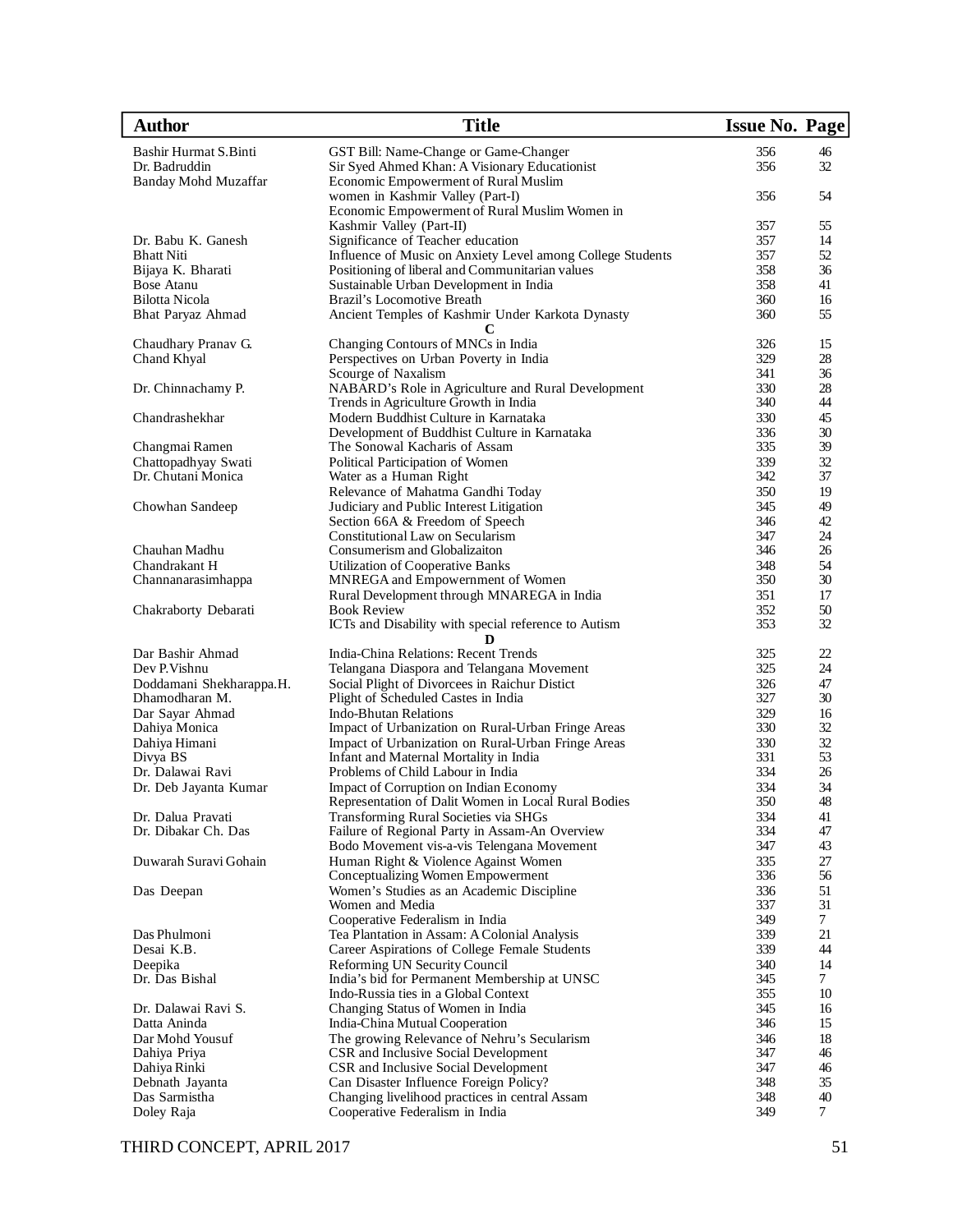| <b>Author</b>                         | <b>Title</b>                                                                                       | <b>Issue No. Page</b> |          |
|---------------------------------------|----------------------------------------------------------------------------------------------------|-----------------------|----------|
|                                       | Role of Assamese Women in India's Freedom Struggle                                                 | 350                   | 34       |
| Prof. Dandge Satish                   | Violence against Dalits in Maharashtra                                                             | 351                   | 21       |
| Dr. Das Krishnasri                    | Central Asia: Civil Society and State Relations                                                    | 352                   | $\tau$   |
| Dar Altaf Ahmad                       | Social Justice and Empowernment of Women in Jammu & Kashmir                                        | 354                   | 53       |
| Dixit Jaya                            | Current Political Turmoil in Nepal: India Factor                                                   | 356                   | 10       |
| Dirgantara Igor                       | Jakarta Gubernatorial Election 2017 in Perspective                                                 | 360                   | 7        |
| E.Elaiyasundarrajan                   | E<br>Indo-US Nuclear Agreement                                                                     | 342                   | 56       |
| Eswari M.                             | Perspectives on Bancassurance in India, Especially Madurai                                         | 355                   | 48       |
| Dr. Elangovan V.                      | Perspectives on Solid Waste Management                                                             | 357                   | 43       |
|                                       |                                                                                                    |                       |          |
| Dr. Fazili Asif Iqbal<br>Dr. Faizi S. | Globalization, Education and Unemployment<br>When shall we have our Asian Union?                   | 335<br>354            | 47<br>23 |
| Fatah Mudassir                        | US Intervention in Afghanistan and India                                                           | 357                   | 7        |
|                                       | G                                                                                                  |                       |          |
| Girdner Eddie J.                      | Aristotle's Contribution to Marxian Economics                                                      | 325                   | 43       |
|                                       | Old Time Religion                                                                                  | 328                   | 35       |
|                                       | My Childhood                                                                                       | 329                   | 33       |
|                                       | California Nirvana                                                                                 | 330                   | 17       |
|                                       | "Cow Shit Blues"                                                                                   | 331<br>334            | 39       |
|                                       | Sweet Home Mississippi<br>Thorstein Veblen and the Theory of Business Enterprise                   | 336                   | 53<br>38 |
|                                       | How Timothy Leary Changed America?                                                                 | 337                   | 38       |
|                                       | Treason                                                                                            | 338                   | 25       |
|                                       | The Vietnam Warat Fifty                                                                            | 340                   | 34       |
|                                       | The US Global Empire Today                                                                         | 342                   | 7        |
|                                       | American Baba                                                                                      | 343                   | $\tau$   |
|                                       | The Interview                                                                                      | 345                   | 53       |
|                                       | Star Wars                                                                                          | 346                   | 29       |
|                                       | Mergers and Acquisitions                                                                           | 347                   | 21       |
|                                       | Entropy                                                                                            | 349                   | 50       |
|                                       | The Hotel                                                                                          | 352                   | 45       |
| Gupta Alok Kumar                      | India and Crisis of Legitimacy in Bangladesh                                                       | 325                   | 17       |
|                                       | China's New Maritime Silk Road Strategy                                                            | 329                   | 11       |
|                                       | Constitution-writing in Nepal: The Recent Impasse                                                  | 338                   | 7        |
|                                       | Evaluating Sansad Adarsh Gram Yojna                                                                | 351                   | 30       |
| Goswami Deepanjali                    | Increasing Access to Higher Education                                                              | 325<br>326            | 54       |
| Prof. Gairola R.N.                    | Natural Disaster and Human Rights in Uttarakhnd                                                    | 333                   | 43<br>54 |
| Dr. Gururaj B.                        | Right to Information (RTI) and Political Parities<br>Social Plight of Divorcees in Raichur Distict | 326                   | 47       |
|                                       | Divorce: A Sociological Study                                                                      | 338                   | 15       |
| Ganamukhi J.D.                        | Women and Civil Disobedience Movement                                                              | 328                   | 14       |
| G.Gunaselvi                           | <b>Environment Protection and Human Rights</b>                                                     | 328                   | 23       |
| Mrs. Gupta Suman                      | Crimes against Women and Law                                                                       | 329                   | 44       |
|                                       | Dr. B.R. Ambedkar and Social Justice                                                               | 332                   | 47       |
| Mrs. Gogoi Hiranya                    | Problems of Female Education                                                                       | 335                   | 35       |
| Mrs. Gogoi Junalee                    | Truth in Gandhi's Philosphy                                                                        | 336                   | 33       |
| Dr. Ganesh S.K.G.                     | Nurturing Entrepreneurship among Students                                                          | 338                   | 40       |
| Gohain Marami                         | Women Empowerment through SHGs                                                                     | 339                   | 16       |
| Gul Shahnawaz                         | Global Challenges to Immigration Policy                                                            | 343                   | 33       |
| Ghowhan Sandeep                       | Human Rights of Migrant Rural Labour in India                                                      | 344                   | 37       |
| Dr. Gautam Jyoti                      | Gender Issues in Higher Education                                                                  | 345                   | 19       |
|                                       | Challenges of Tribal Education in Rajasthan                                                        | 349<br>347            | 44<br>56 |
| Gandhi Sanjay<br>Dr. Garg Kailash C   | Women Workers in India: A Case study of Bellary city<br>Dilemma of India's Burgeoning Population   | 351                   | 28       |
| Gupta Yogesh Kumar                    | Globalization, Democracy & Differently-Able Persons in India                                       | 352                   | 32       |
| Dr. Gogoi Deepak K.                   | AFSPA 1958 - For Peace or Escalating Violence?                                                     | 354                   | 25       |
| Dr. Ganesan S.                        | Perspectives on Bancassurance in India, Especially Madurai                                         | 355                   | 48       |
| Gupta Neha                            | Plight of Domestic Workers in Pre-Colonial and Colonial India                                      | 356                   | 26       |
| Gupta Shilpi                          | Legal and Social Implication of Female Foeticide                                                   | 356                   | 50       |
| Dr. Ganesan P.                        | Economic Empowerment of Rural Muslim                                                               |                       |          |
|                                       | women in Kashmir Valley (Part-I)                                                                   | 356                   | 54       |
|                                       | Economic Empowerment of Rural Muslim Women in                                                      |                       |          |
|                                       | Kashmir Valley (Part-II)                                                                           | 357                   | 55       |
| Dr. Gautam Anjana                     | Influence of Music on Anxiety Level among College Students                                         | 357                   | 52       |
| Gogoi Pranab Jyoti                    | Religious Life of the Mishings of Arunachal Pradesh                                                | 358                   | 23       |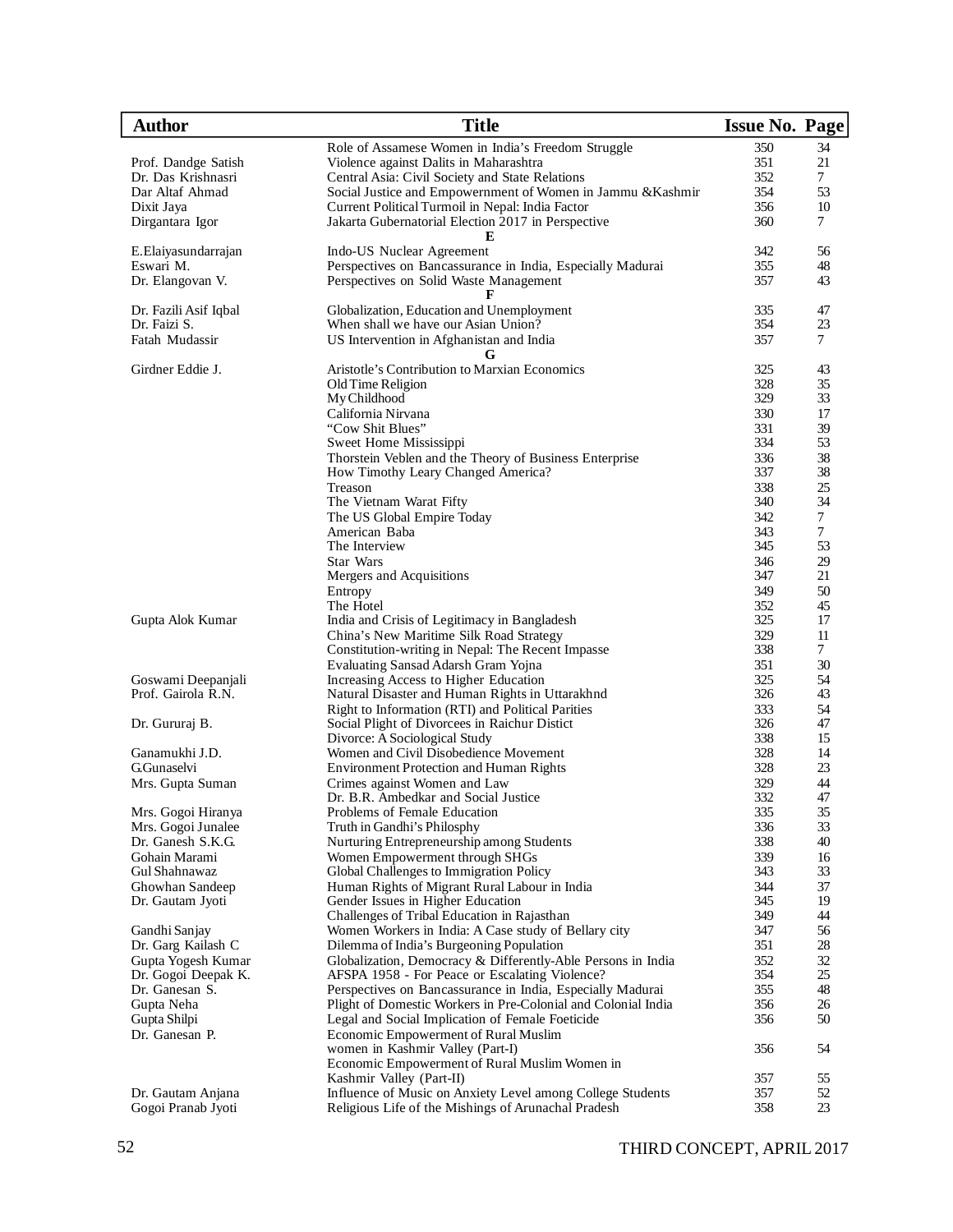| <b>Author</b>           | <b>Title</b>                                                                                                      | <b>Issue No. Page</b> |                                            |
|-------------------------|-------------------------------------------------------------------------------------------------------------------|-----------------------|--------------------------------------------|
| Ganai Towseef Ahmad     | UNESCO's World Heritage Sites in India                                                                            | 359                   | 20                                         |
| Dr. Geetamma.K          | Corruption in India: Causes and Remedies                                                                          | 360                   | 38                                         |
|                         | н                                                                                                                 |                       |                                            |
| Dr. Halu Anil Kumar B   | Germany-US Ties                                                                                                   | 325                   | 7                                          |
|                         | Indo-US Defence Cooperation                                                                                       | 326                   | $\overline{7}$                             |
|                         | India-Bangladesh Relations                                                                                        | 329                   | 7                                          |
|                         | Future of Nuclear Disarmament                                                                                     | 331                   | 7                                          |
|                         | <b>Indo-Australian Ties</b><br>India-Vietnam Economic Relations                                                   | 332<br>333            | 7<br>$\tau$                                |
|                         | Politics of Nuclear Power in India                                                                                | 334                   | 10                                         |
|                         | India-Russia Relations                                                                                            | 335                   | 15                                         |
|                         | Geopolitics of South China Sea                                                                                    | 354                   | 7                                          |
|                         | The India-China Political Relations                                                                               | 355                   | 7                                          |
|                         | China-Russia Energy Ties                                                                                          | 356                   | $\tau$                                     |
| Dr. Haseena V.A.        | School Dropouts among Scheduled Tribes in Attappady (Kerala)                                                      | 326                   | 57                                         |
|                         | School Dropouts among Scheduled Tribes in Attappady (Kerala)                                                      | 327                   | 57                                         |
|                         | Malnutrition among children in Kerala                                                                             | 350                   | 55                                         |
| Dr. Hussain Ajaz        | Indira Gandhi Canal and Sustainable Development                                                                   | 330                   | 42                                         |
|                         | Agricultural Efficiency and Productivity                                                                          | 344                   | 24                                         |
| Holkar Ashok G.         | MGNREGA in India: An Analysis                                                                                     | 336                   | 27                                         |
| Harineeswaran V.        | Issues and Strategies in Digital Preservation                                                                     | 337                   | 52                                         |
| Haq-Irfan-ul            | India and Climate Change                                                                                          | 340                   | 26                                         |
| Prof.Hiremath S.L.      | Sociology of Women Professionals and Work Life Balance                                                            | 343                   | 52                                         |
| Hohoi S.                | Development Administration in Hilly Region of Manipur                                                             | 346                   | 44                                         |
| Dr. Hadzialic Sabahudin | Perspectives on Social Media and Social Innovations                                                               | 353                   | 23                                         |
|                         | Media Ethics and Professional Journalism                                                                          | 354                   | 15                                         |
| Ilayaraja.S.            | Nurturing Entrepreneurship among Students                                                                         | 338                   | 40                                         |
| Jyoti Amarendu          | Plight of Rural Female Migrants in China                                                                          | 330                   | 25                                         |
| Dr. Jan Anisa           | Globalization, Education and Unemployment                                                                         | 335                   | 47                                         |
| Dr.Joseph P Stanly      | Tax Revenue vis-a-vis Public Revenue in India                                                                     | 337                   | 24                                         |
| Ms. Jeelani Fiona       | Global Financial Crisis: Options for India                                                                        | 344                   | 10                                         |
| Dr. John Maria          | Emergence of Mall Culture in India                                                                                | 345                   | 36                                         |
| Dr. Jha Sanjay K.       | Sustainable Agricultural Development in India                                                                     | 351                   | 56                                         |
| Dr. Jankowitsch Peter   | EU/Europe Quo Vadis                                                                                               | 358<br>359            | 9<br>45                                    |
| Miss. Jensirani M.      | Perspectives on Women Employees in Public Sector Banks<br>Socio-Cultural Change in Jaunsari Tribes of Uttarakhand | 359                   | 49                                         |
| Joshi Deepak C          | К                                                                                                                 |                       |                                            |
| Khan Babuddin           | Deliver or Perish!                                                                                                | 325                   | 5                                          |
|                         | Ukraine: History's Nightmare                                                                                      | 326                   | 5                                          |
|                         | <b>Existential Crisis Dilemma</b>                                                                                 | 327                   | 5                                          |
|                         | Recalibrating Economy                                                                                             | 328                   | 5                                          |
|                         | Drug Abuse                                                                                                        | 329                   | 5                                          |
|                         | India and Turbulent Gaza<br><b>Uneasy Calm</b>                                                                    | 330<br>331            | 5<br>5                                     |
|                         | Scourge of Ebola                                                                                                  | 332                   |                                            |
|                         | Politics of Black Money                                                                                           | 333                   |                                            |
|                         | Whither SAARC!                                                                                                    | 334                   |                                            |
|                         | Wrong Move                                                                                                        | 335                   |                                            |
|                         | Common Man's Plight                                                                                               | 336                   |                                            |
|                         | <b>BJP's Predicament</b>                                                                                          | 337                   |                                            |
|                         | Palestinian Conundrum                                                                                             | 338                   |                                            |
|                         | Nepal's Tragedy                                                                                                   | 339                   |                                            |
|                         | Government of U-Turns                                                                                             | 340                   | 55555555555                                |
|                         | <b>Impending Financial Crunch!</b>                                                                                | 341                   |                                            |
|                         | Independence Day                                                                                                  | 342                   |                                            |
|                         | <b>Electoral Slugfest</b>                                                                                         | 343                   |                                            |
|                         | Sustainable Development Goals                                                                                     | 344                   | $\begin{array}{c} 5 \\ 5 \\ 5 \end{array}$ |
|                         | From Ban to Worse                                                                                                 | 345                   |                                            |
|                         | Renascent Bihar                                                                                                   | 346                   |                                            |
|                         | Politics of Climate Change<br>Financing the SDGs?                                                                 | 347<br>348            | 5<br>5                                     |
|                         |                                                                                                                   |                       |                                            |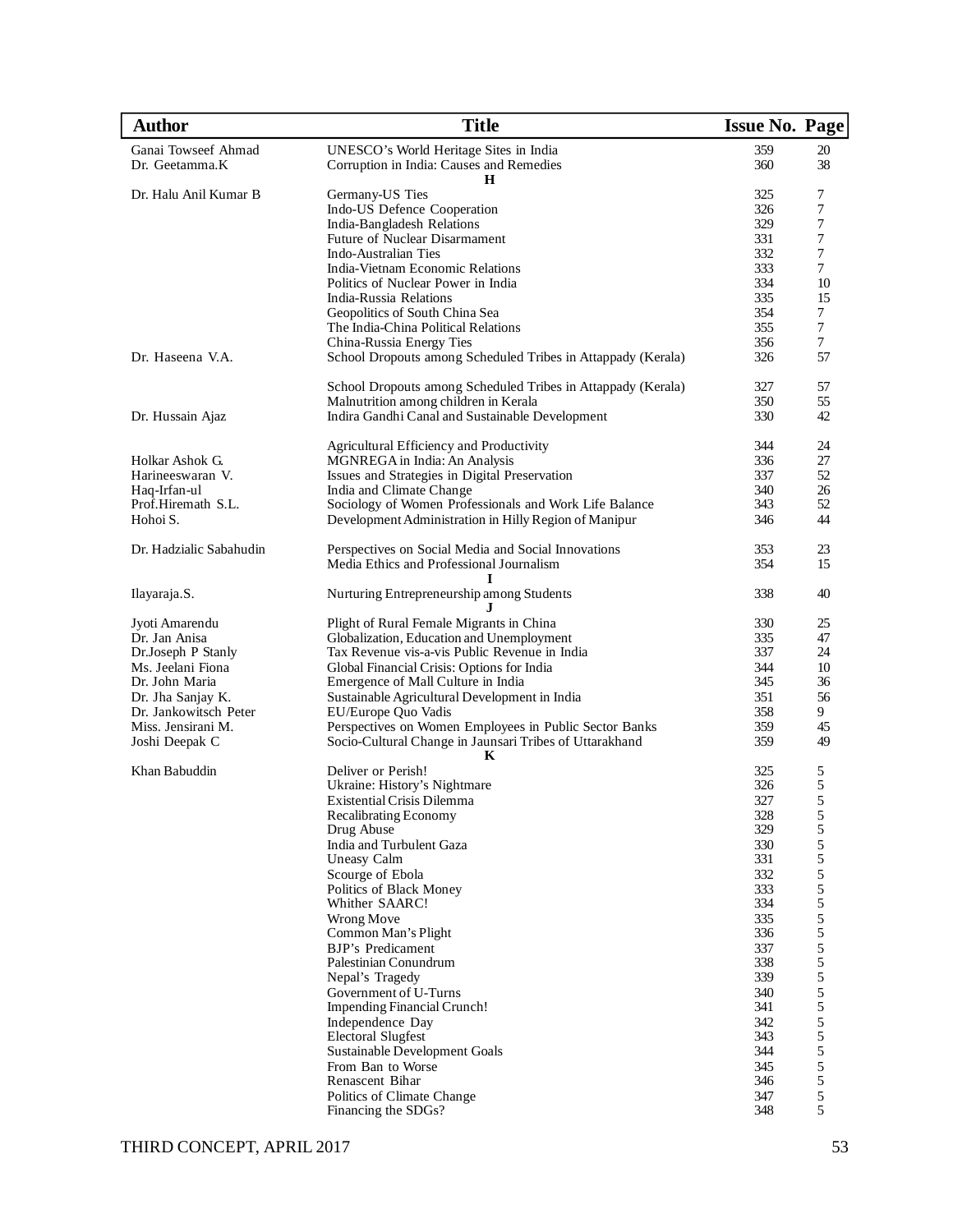| Author                       | <b>Title</b>                                             | <b>Issue No. Page</b> |    |
|------------------------------|----------------------------------------------------------|-----------------------|----|
|                              | Boom or Gloom!                                           | 349                   | 5  |
|                              | National Interest!                                       | 350                   | 5  |
|                              | Paris Agreement!                                         | 351                   | 5  |
|                              | Wither Opposition!                                       | 352                   | 5  |
|                              | <b>NSG Fiasco</b>                                        | 353                   | 5  |
|                              | Price Rise Conundrum                                     | 354                   | 5  |
|                              | Rio Olympics Fiasco                                      | 355                   | 5  |
|                              | SDGs-One Year After                                      | 356                   | 5  |
|                              | Menace of Air Pollution                                  | 357                   | 5  |
|                              | Withe Opposition!                                        | 358                   | 5  |
|                              | Wither Democracy!                                        | 359                   | 5  |
|                              | Imperiled World!                                         | 360                   | 5  |
| Khatter Divya                | Women Empowerment in India                               | 325                   | 37 |
| Kumar Ashutosh               | Transforming Sustainable Development into Reality        | 326                   | 31 |
| Mrs. Kannal Tulasadevi       | <b>Plight of Senior Citizens</b>                         | 327                   | 54 |
| Dr. Kazi S.A.                | Plight of Senior Citizens                                | 327                   | 54 |
| Dr. K.H.Kamble               | Rural Poverty Alleviation through SHGs                   | 328                   | 47 |
| Kumar Ajay                   | Community-based Organizations and Women Empowerment      | 329                   | 51 |
|                              | Women & 'Shram Utpad' in Uttarakhand                     | 338                   | 36 |
| Dr. Kumar Sheel B.           | Nelson Mandela-A Legendary Icon                          | 331                   | 20 |
|                              | Reenergizing India-China Relations                       | 333                   | 10 |
|                              | The Terminal Decline of the Congress                     | 343                   | 20 |
| Kumar Inder                  | PESA and Empowerment of Tribes                           | 331                   | 34 |
| Kattimani Anitha S           | PRIs and Education in Karnataka                          | 333                   | 48 |
| Kaur Harpreet                | Secularism and Communalism                               | 334                   | 22 |
|                              | Theoretical Concept of Leadership                        | 343                   | 24 |
| Dr. Kombinoor YM             | Human Right and Globalization                            | 338                   | 11 |
| Dr. Kaur Kanwaljit           | Sikander Hayat Khan and 1940 Lahore Resolution           | 338                   | 18 |
|                              | Mahatma Gandhi and 1940 Lahore Resolution                | 353                   | 14 |
| Kaur Maninderjit             | Women Prisoners and Justice in India                     | 341                   | 52 |
| Kumar Rohit                  | Nehru: Nationalist to Internationalist                   | 342                   | 34 |
| Khan Aman Mohd               | Gujarat Anti-Terror Bill and its Vulnerability           | 344                   | 7  |
| Dr. Ketaki Kalinga           | Women Empowernment - A Global Comparison                 | 345                   | 30 |
|                              | Gandhian Concept of Swaraj                               | 357                   | 20 |
| Kaur Navpreet                | Creation of Haryana                                      | 345                   | 32 |
| Kumar Arun                   | Tackling Insecurity via Entrepreneurial Education        | 345                   | 42 |
| Kumar Manoj                  | Tackling Insecurity via Entrepreneurial Education        | 345                   | 42 |
| Dr. Kattimani Sachinkumar M. | Social Networking Sites and Indian Politics              | 346                   | 20 |
|                              | Perspectives on India-China Relations                    | 347                   | 14 |
|                              | Indo-French Defence Relations                            | 348                   | 11 |
|                              | India-Russia Relations in Regional Context               | 350                   | 7  |
|                              | Bal Gangadhar Tilak and Indian Freedom Movement          | 351                   | 24 |
|                              | The Political Future of Gandhi's Indian State            | 352                   | 37 |
|                              | Globalization and Higher Education in India: An Overview | 353                   | 41 |
| Kumaiyan Ketki T.            | The Status of Right to Education in India                | 346                   | 33 |
|                              | Article 48A & Environmental Jurisprudence                | 350                   | 24 |
| Kattimani Prakash S.         | Community Participation in Water & Sanitation Management | 346                   | 55 |
|                              | Significance of Environmental Sustainable Development    | 349                   | 40 |
| Dr. Kattimani Prakash        | Empowering Rural Women via Microfinance                  | 347                   | 33 |
|                              | Apparaising 'Make in India' Programme                    | 355                   | 21 |
| Kumar A.                     | Evaluating Indian and International Accounting Standards | 347                   | 52 |
| Dr. Kumari Pravesh           | India-Nepal Relations: Issues and Prospects              | 349                   | 15 |
| Dr. Kala N.                  | Impact of Globalisation on Indian Agriculture            | 349                   | 33 |
| Kalaivani A.                 | Dairy and Livestock Growth in Theni (Tamil Nadu)         | 350                   | 42 |
| Ms. Konyak N. Nyejat         | Assam-Nagaland Bordar Dispute:                           |                       |    |
|                              | Need for a New Framework                                 | 350                   | 53 |
| Kamble Sushil S.             | Violence against Dalits in Maharashtra                   | 351                   | 21 |
| Keerthiraj                   | Clash of Civilizations Thesis: Some Reflections          | 354                   | 10 |
| Dr. Kajekar Duggappa         | Apathy in Planning for Tribal Development                | 354                   | 19 |
| Mrs. Kaur Gurdeep            | Dr. Bhim Rao Ambedkar: A Crusader of Social Justice      | 355                   | 29 |
| Khan Rais                    | The Paid-Journal Trend & Quality Higher Education        | 355                   | 39 |
| Kaur Navneet                 | Was Mahatma Gandhi a Democrat?                           | 356                   | 38 |
| Kumari K. Vijaya             | Health Schemes for Scheduled Castes                      | 356                   | 46 |
| Kumari Raj                   | Political Empowerment of Women                           | 357                   | 30 |
| Karthigarani R.              | Perspectives on Solid Waste Management                   | 357                   | 43 |
| Krstic Aleksandra            | Capitalizing on Human Misery in Occupied Territories     | 360                   | 57 |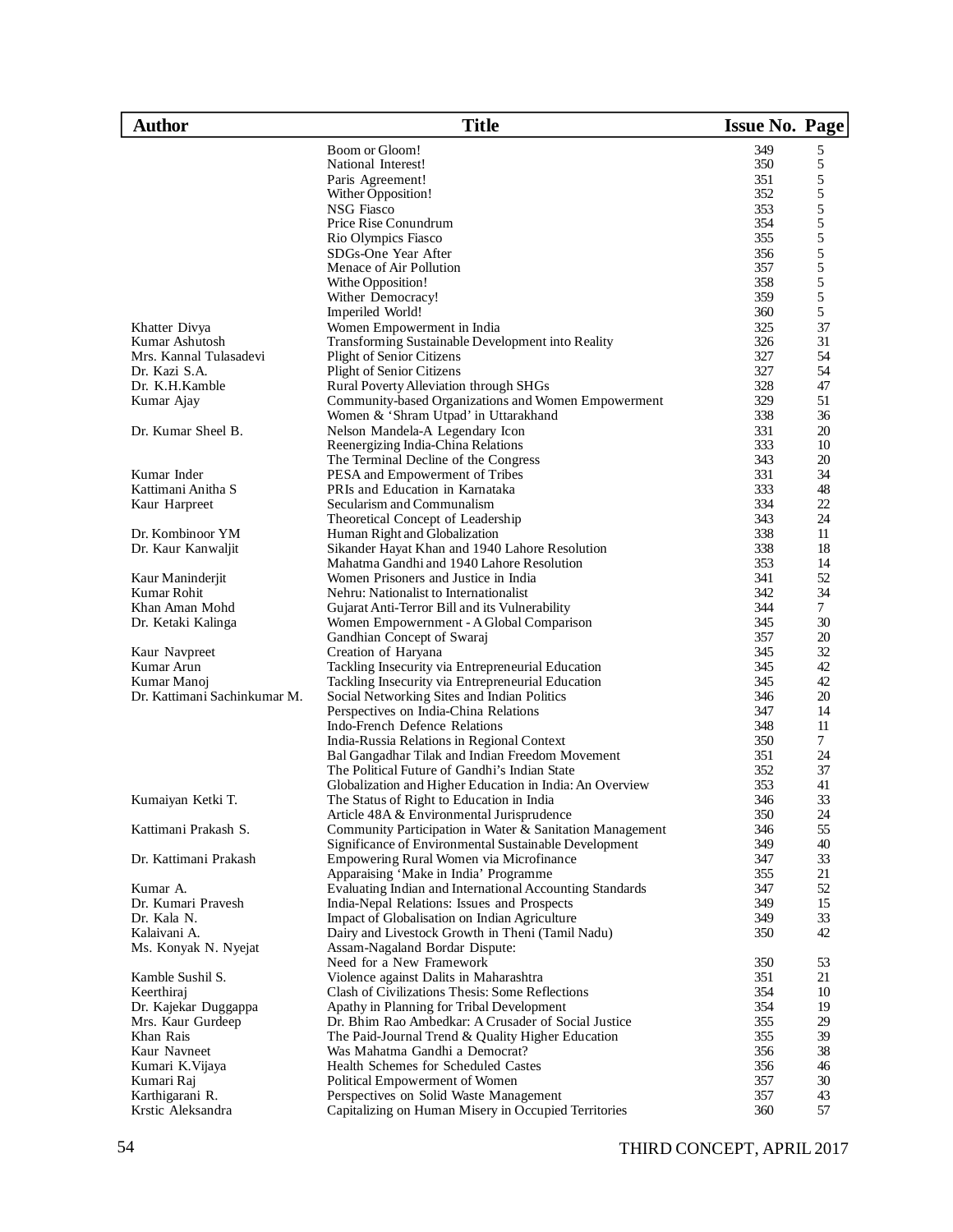| <b>Author</b>               | <b>Title</b>                                                                              | <b>Issue No. Page</b> |          |
|-----------------------------|-------------------------------------------------------------------------------------------|-----------------------|----------|
|                             | L                                                                                         |                       |          |
| Loganathan P.               | Canada-India Relations                                                                    | 343                   | 28       |
| Lone Naveed A.              | Saansad Adrash Gram Yojana: An Appraisal                                                  | 348                   | 57       |
|                             | GST Bill: Name-Change or Game-Changer                                                     | 356                   | 46       |
|                             | M                                                                                         |                       |          |
| Mir Khurshid Ahmad          | Banning Anti-personnel Landmines                                                          | 325                   | 34       |
| Murugesh. T.M.              | Role of SHGs in Women Empowerment                                                         | 325                   | 49       |
| Mishra Kushagra             | Changing Contours of MNCs in India                                                        | 326                   | 15       |
| Dr. Mohammed Ajims P.       | School Dropouts among Scheduled Tribes in Attappady (Kerala)                              | 326                   | 57       |
|                             | School Dropouts among Scheduled Tribes in Attappady (Kerala)                              | 327                   | 57       |
| Maharana Sanjukta           | Odisha: Prospects for Special Category State                                              | 327                   | 43       |
| Malik Amit                  | Globalisation and Child Trafficking in India                                              | 330                   | 52       |
| Dr. Mariyappan              | Impact of MGNREGA on Unskilled Labourers                                                  | 332                   | 37       |
| Malarvizhi S.               | Consumer Brand Preference among Women                                                     | 333                   | 27       |
| Margaret S. Yasotha         | Women's Participation in Workforce                                                        | 333                   | 37       |
| Dr. Murugesan P.<br>Mahadev | Recent Trends in Indian Dairy Industry                                                    | 334<br>335            | 50<br>44 |
| Dr. Menaka R.               | <b>Implementing Rural Development Schemes</b><br>Restrictions on Plastics for Green World | 338                   | 47       |
| Meena S.R.                  | Integrated Farming for Sustainability and Development                                     | 339                   | 54       |
|                             | Rural Financial Trends in India                                                           | 340                   | 51       |
| Margaret S.Y.               | CSR & Financial Inclusion in Rural Areas                                                  | 344                   | 49       |
|                             | Women Entrepreneurship in Rural Areas                                                     | 348                   | 29       |
| Mangai                      | Rural Financial Trends in India                                                           | 340                   | 51       |
| Mohd.Moshahid               | Teaching the Teacher!                                                                     | 341                   | 48       |
| Mallanna Raghavendra        | Jajmani System in Yadgir District                                                         | 342                   | 53       |
| Muzaffar Salfie             | New Era of India-China Relations                                                          | 347                   | 13       |
| Mundhe Rohidas              | India and Bangladesh: From conflict to cooperation                                        | 348                   | $\tau$   |
| Dr. Mukund M. Mundarg       | Work Participation of Weaker Sections in Karnataka                                        | 348                   | 50       |
| Mrs. Meetu                  | Religion, Politics and Indian Parliament                                                  | 350                   | 15       |
| Dr. Mahapatra D.M.          | Development of Foreign Banks in India                                                     | 351                   | 14       |
| Dr. Medhi Ramen             | Gaon Sabhas and Transformation of Rural India                                             | 351                   | 50       |
|                             | Witch Hunting in Assam: An Overview                                                       | 357                   | 23       |
| Dr. Mishra Satyabrata       | RTAs & Environmental Provisions for Sustainable Development                               | 352                   | 11       |
|                             | Medical Education and Health Service in India                                             | 360                   | 31       |
| Dr. Manickvasagam B.        | Women Police-Personnel in Tamil Nadu                                                      | 354                   | 36       |
| Manjunatha NK               | Status of Geographical Indications in India, Especially Karnataka                         | 355                   | 32       |
| Modongal Shameer            | Great Leap Forward Revisited                                                              | 358                   | 11       |
|                             | The Great Leap Forward: An Assessment                                                     | 359                   | 7        |
| Dr. Meher Manabhanjan       | Moldova's Geopolitical Dilemma                                                            | 360                   | 13       |
|                             |                                                                                           |                       |          |
| Nayak Jajati Keshari        | Ukraine: From Orange Revolution to Disintegration                                         | 327                   | 7        |
| Nisha P.G.                  | Social Exclusion and Transgenders                                                         | 328                   | 41       |
| Dr. Narang Uma              | Growth of RRBs in India                                                                   | 328                   | 52       |
|                             | Life Insurance Industry in India: An Overview                                             | 332                   | 51       |
|                             | Perspectives on Higher Education in India                                                 | 352                   | 20       |
| Neeru                       | Panchayati Raj in India                                                                   | 333                   | 18       |
| Noorbakhsh Hasan            | Religious Peace Discourse in International Relations                                      | 335                   | 51       |
| Ngoru Nixon                 | Examining Hannah Arendt's Concept of Power                                                | 341                   | 30       |
| Dr. Nasheer S.Kasim         | District Administration & District Police Administration                                  | 352                   | 24       |
| Nayaji Anayatullah          | Higher Education in India: A Critique                                                     | 353                   | 30       |
| Dr. Nair Jyothi S           | Roadmap for Interdisciplinary Curriculum Designing                                        | 354                   | 43       |
| Dr. Nrasimhulu K.           | Tribal Education in India                                                                 | 358                   | 20       |
| Omeo Filippo R              | Geopolitical Significance of Kazakhstan                                                   | 360                   | 11       |
|                             | P                                                                                         |                       |          |
| Patil Bapugouda M.          | Caring for the Old People                                                                 | 327                   | 40       |
| Patel Pawan K.              | Evaluating Nepal's Election 2013                                                          | 332                   | 18       |
| Prem Lata                   | Empowerment of Tribal Women in Himachal Pradesh                                           | 332                   | 57       |
| Dr. Pegu Nabo Kumar         | Focus on the Misings of Assam                                                             | 333                   | 31       |
|                             | ADIS of Arunachal Pradesh                                                                 | 334                   | 17       |
|                             | Democratic Aspects of Kebang System of the Misings                                        | 337                   | 45       |
| Parida Susanta Kumar        | SAARC, EU and Regional Integration                                                        | 335                   | 32       |
|                             | Problems of Female Education                                                              | 335                   | 35       |
| Mrs. Patowari Dharjya J.    |                                                                                           |                       |          |
| Prarthna P                  | Tax Revenue vis-a-vis Public Revenue in India                                             | 337                   | 24       |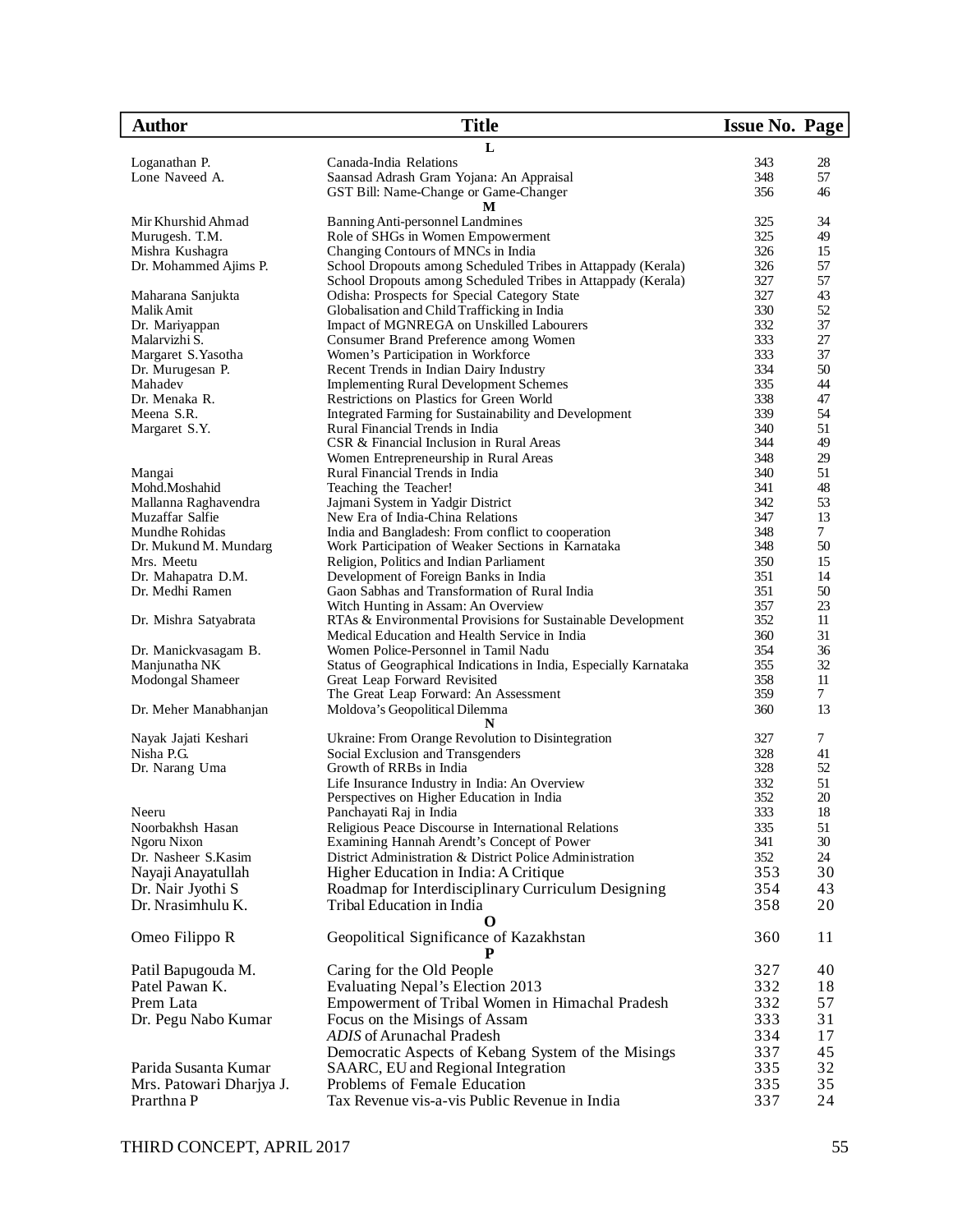| <b>Author</b>          | <b>Title</b>                                               | <b>Issue No. Page</b> |        |
|------------------------|------------------------------------------------------------|-----------------------|--------|
| Dr. Prabu C            | FDI and Exports in India: An Overview                      | 337                   | 28     |
| Prasanna N.            | Perspectives on Urban Poverty in India                     | 340                   | 39     |
| Panda Biranchi N.P.    | WTO Dispute Settlement Mechanism & Developing Countries    | 342                   | 25     |
| Panda Shesanjali       | Gandhi on Environment                                      | 342                   | 46     |
| Poujatlung R.P.        | Identity Politics and Social Change in Manipur             | 344                   | 45     |
| Priyanka A.            | CSR & Financial Inclusion in Rural Areas                   | 344                   | 49     |
| Purushothaman Uma      | China's OBOR Initiative: Implications for India            | 346                   | 7      |
| Pattammal V.           | Women Entrepreneurship in Rural Areas                      | 348                   | 29     |
| Prahalladappa M.H.     | Development of Health Sector in Karnataka                  | 348                   | 44     |
| Dr. Paramasivan C.     | Structure and Demography of Prisons in Tamil Nadu          | 353                   | 47     |
| Prasath J.             | Plight of Unorganized Labour                               | 353                   | 56     |
| Dr. Paramasivan V.     | Problems of Women Entrepreneurship in Rural India          | 355                   | 24     |
| P. Pandidurai          | India's Biggest Problem                                    | 355                   | 56     |
|                        | Performance of Mgnrega in Tmail Nadu                       | 359                   | 54     |
| Dr. Pal Satarupa       | Political Inclusion; A Conceptual Analysis                 | 356                   | 15     |
| P. Paulraj             | Challenges Facing Indian Higher Education                  | 357                   | 11     |
| Dr. Punnaiah A.        | Sustainable Agriculture Development in Telengana (Part-I)  | 357                   | 57     |
|                        | Sustainable Agriculture Development in Telengana (Part-II) | 358                   | 55     |
| Qureshi Arshad H.      | Perspectives on Global Civil Society<br>R                  | 331                   | 10     |
| Dr. Raj Yog            | NAM in the Emerging World Order                            | 325                   | 11     |
|                        | Sixteenth NAM Summit: Tehran Declaration                   | 351                   | 7      |
| Raza Ahmed             | Public Policy Making and Citizen Participation in India    | 326                   | 36     |
| Rajeev P.V.            | A Third Alternative for India                              | 327                   | 18     |
| Reena Devi             | Perspectives on Capital Flows                              | 327                   | 24     |
| Rahman Md.Khaliqur     | Democracy and Federalism in India                          | 329                   | 21     |
| Reddy P.K. Mohan       | Future of Aam Aadmi Party                                  | 329                   | 26     |
| Dr. Raja C.            | Financing Food Security Bill                               | 329                   | 40     |
| Renu                   | Women's Health and ICDS in Rural Punjab                    | 331                   | 47     |
| Dr. Raj P.S.J. Michael | Women's Participation in Workforce                         | 333                   | 37     |
| Dr. Rabhiyakhanam      | PRIs and Education in Karnataka                            | 333                   | 48     |
| Dr. Ritu               | Kaizen or Cycle of 'Continual' Improvement                 | 333                   | 51     |
|                        | Shaping Attitude for Achieving Higher Altitude             | 336                   | 44     |
|                        | Office Automation                                          | 339                   | 47     |
| Dr. Ranka Archana      | Law and Foeticide Ethics in India                          | 339                   | 38     |
| Rangi Yogender S.      | Sino-Bangladesh Relations: Implication for India           | 340                   | $\tau$ |
|                        | India-Bangladesh Relations in 21st Century                 | 342                   | 16     |
| Radhika K.             | Perspectives on Urban Poverty in India                     | 340                   | 39     |
| Dr.Raj, P.S.J.Michael  | Rural Financial Trends in India                            | 340                   | 51     |
| Dr. Rani Sunita        | Legislators' Perceptions about Democracy in India          | 341                   | 57     |
|                        | Legislators' Perceptions about Democracy in India          | 344                   | 55     |
| Dr. Ranjithkumr A.     | Social Development via People's Participation              | 343                   | 48     |
| Dr. Rao K. Raja Mohan  | Identity Politics and Social Change in Manipur             | 344                   | 45     |
| Rani Pushpa            | Women who Made History                                     | 345                   | 10     |
| Dr. Rahmat Afifa Aisha | Judiciary and Policy Process in India                      | 347                   | 28     |
| Rathi Nibha            | Women's Political Participation in Uttarkhand              | 347                   | 37     |
| Dr. Riamei Gaikhamsin  | Voting Behaviour of Tamenglong District in Manipur         | 351                   | 37     |
| Dr. Roy Subir Kumar    | Right to Information under Indian Legal System             | 352                   | 16     |
| Raj M.Daniel E.        | Violation of Dalit Rights and Welfare Schemes              | 353                   | 51     |
| Dr. Renganathan R.     | Environmental Awareness among College Students             | 354                   | 56     |
| Dr. Raja A. Jebamalai  | Challenges Facing Indian Higher Education                  | 357                   | 11     |
| Rana Hemaadri Singh    | Climate Change - Politicisation of Ethics                  | 359                   | 33     |
| Reddy Ranjay K.        | Popular Culture vs. Cinema in India                        | 360                   | 27     |
| Suhasini B             | Germany-US Ties                                            | 325                   | 7      |
|                        | Indo-US Defence Cooperation                                | 326                   | 7      |
|                        | India-Bangladesh Relations                                 | 329                   | $\tau$ |
|                        | <b>Future of Nuclear Disarmament</b>                       | 331                   | 7      |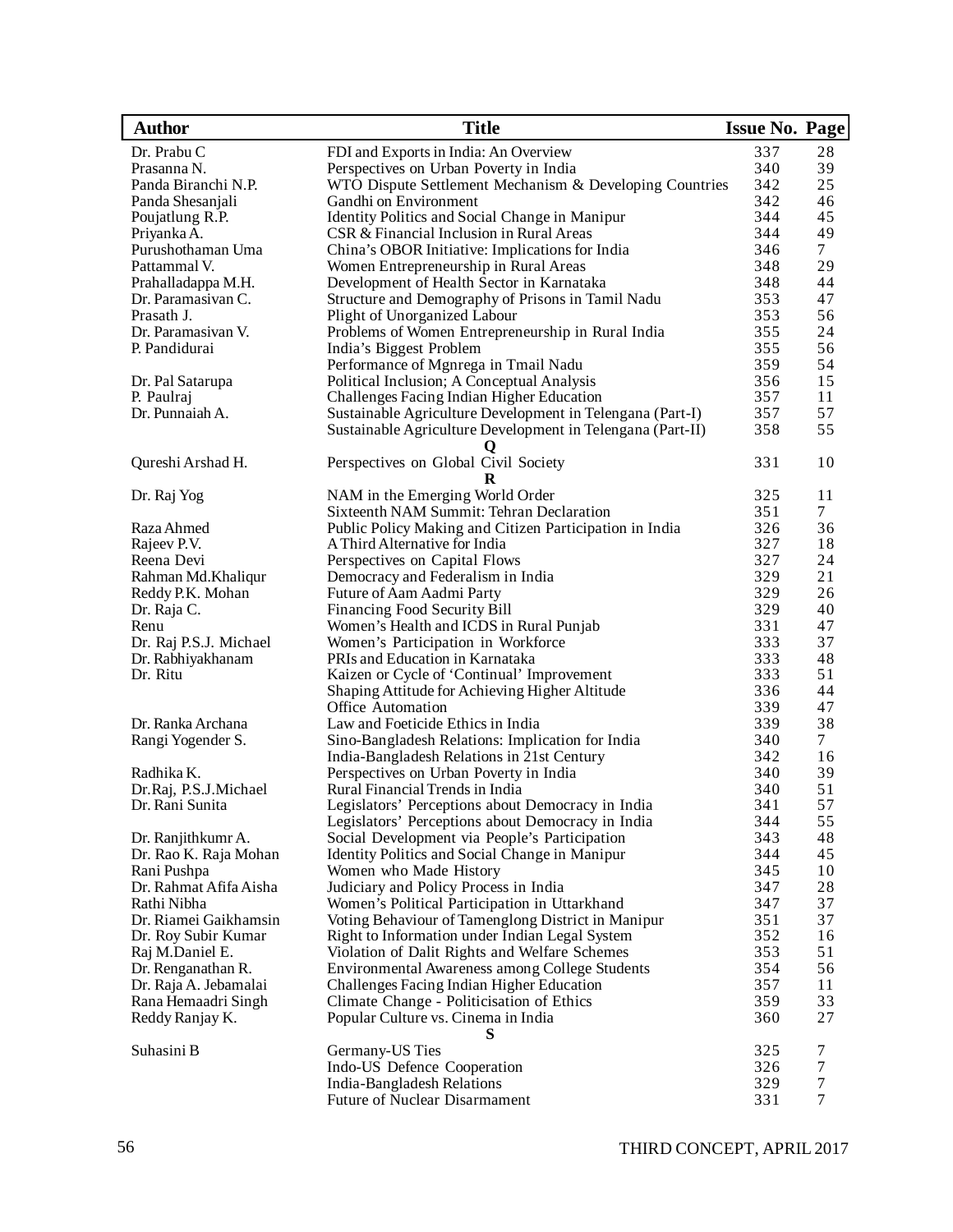| <b>Author</b>                         | <b>Title</b>                                                                               | <b>Issue No. Page</b> |                |
|---------------------------------------|--------------------------------------------------------------------------------------------|-----------------------|----------------|
| Dr. Suresh Kumar Soni                 | NAM in the Emerging World Order                                                            | 325                   | 11             |
| Singh Harjinder                       | AAP and Changing Contours of India Politics                                                | 325                   | 29             |
| Dr. Sapra Ritu                        | Women Empowerment in India                                                                 | 325                   | 37             |
| Dr. Sharma Aribam Devidas             | Public Debt and the Burden Controversy                                                     | 325                   | 57             |
| Singh Vivek Kumar                     | Ramifications of Ukraine Crisis                                                            | 326                   | 12             |
| Sobha P.                              | Domestic Violence in India An Empirical Analysis                                           | 326                   | 22             |
|                                       | Youth Participation in India Elections                                                     | 330                   | 38             |
| Dr. Saravanan V.                      | Mgnrega under the Scanner                                                                  | 326                   | 26             |
| Sharma Gaurav                         | European Union and Gender Equlaity                                                         | 326                   | 50             |
|                                       | Regionalism in World Politics                                                              | 331                   | 15             |
|                                       | Gandhi's Feminist Ideas                                                                    | 338                   | 29             |
| Dr. S. Saraswathy                     | Plight of Scheduled Castes in India                                                        | 327                   | 30             |
| Singh Pooja                           | Representation of Women in India Politics                                                  | 327                   | 48             |
| Dr. Sonkamble Ramesh M                | <b>Plight of Senior Citizens</b>                                                           | 327                   | 54             |
|                                       | Rural Poverty Alleviation through SHGs                                                     | 328                   | 47             |
|                                       | Human Right and Globalization                                                              | 338<br>341            | 11<br>45       |
| Dr. Singh Surander                    | Women Leaders in Panchayat Raj                                                             | 328                   | $\tau$         |
| Dr. Seher Naveeda                     | India and UN Security Council<br>Parameters of Conflict and Socio-Economic Development     | 328                   | 28             |
| Dr. Sial Ahalya                       | Thriving Indo-Lithuanian Relations                                                         | 330                   | $\tau$         |
|                                       | The Indo-Latvian Bilateral Ties                                                            | 349                   | 11             |
| Singh Virender                        | Bal Gangadhar Tilak's Concept of Swaraj                                                    | 330                   | 13             |
| Dr. Sneha                             | Islam and United Malay National Organization in Malaysia                                   | 330                   | 22             |
| Dr. Sarvodaya S.S.                    | Modern Buddhist Culture in Karnataka                                                       | 330                   | 45             |
|                                       | Development of Buddhist Culture in Karnataka                                               | 336                   | 30             |
| Dr. Sharma Gopal                      | Out-migration as Survival Strategy of Rural Poor                                           | 330                   | 48             |
|                                       | Indian Parliament and Declining Celebrities!                                               | 334                   | 46             |
| Dr. Srinivasan R.                     | Women Empowerment and Parliament in India                                                  | 331                   | 30             |
| Singh Sarbjit                         | Women's Health and ICDS in Rural Punjab                                                    | 331                   | 47             |
| Prof. Sivakkolundu C.                 | Prospects for BRICS                                                                        | 332                   | 14             |
|                                       | <b>India-Brazil Relations</b>                                                              | 333                   | 13             |
|                                       | Canada-India Relations                                                                     | 343                   | 28             |
|                                       | India-Singapore Relations                                                                  | 347                   | $\tau$         |
| Dr. Saikia Dipen                      | Appraising Rural Development Programmes in Assam                                           | 332                   | 28             |
|                                       | People's Participation in RDPs in Assam                                                    | 333                   | 40             |
|                                       | India-Australia Relations: Recent Trends                                                   | 334                   | $\overline{7}$ |
|                                       | <b>US-Cuba Detente</b>                                                                     | 335                   | 18             |
|                                       | Trends in Indo-US-deal                                                                     | 336                   | 7              |
|                                       | <b>India-France Relations</b>                                                              | 339                   | $\overline{7}$ |
|                                       | India-South Korea Economic Relations                                                       | 341                   | 15             |
| Sraddhanandam M.                      | Farmers' Suicides: Causes and Impact on Households                                         | 332                   | 41             |
| Singh Balbir<br>Dr. Sunita Rani       | Empowerment of Tribal Women in Himachal Pradesh                                            | 332<br>333            | 57<br>22       |
|                                       | Legislators' Perception of Election System in India                                        |                       |                |
| Dr. Selvaraj K.<br>Singh Vikram       | Consumer Brand Preference among Women<br>Right to Information (RTI) and Political Parities | 333<br>333            | 27<br>54       |
| Sharma Raj Kumar                      | Geopolitics of Russia Wooing Pakistan                                                      | 335                   | 11             |
| Dr. Shashikala D.J.                   | <b>Implementing Rural Development Schemes</b>                                              | 335                   | 44             |
| Dr. Sengar Nisha                      | Perspectives on UN Peacekeeping                                                            | 336                   | 11             |
| Singh Paramjeet                       | Selling Hope                                                                               | 336                   | 16             |
| Singh Anil                            | What ails India's Global Educational Ranking?                                              | 337                   | 7              |
| Shekharappa, H.D.                     | Divorce: A Sociological Study                                                              | 338                   | 15             |
| Dr. Samal Sunita                      | Psycho-Analyzing Human Rights in Literature                                                | 339                   | 25             |
|                                       | Gandhi and Human Resources Development                                                     | 342                   | 50             |
|                                       | Objectification of 'Oedipus Compex' in Capitalism and Marxism                              | 352                   | 41             |
| Sharma K.K.                           | Integrated Farming for Sustainability and Development                                      | 339                   | 54             |
| Swamy K.                              | Dr. Ambedkar's Critique of Caste                                                           | 340                   | 18             |
| Singh Gurjeet                         | Child Labour and Constitutional Provisions in India                                        | 340                   | 55             |
| Shukla Animesh                        | Politics of Sabka Saath, Sabka Vikas                                                       | 341                   | 17             |
| Dr. Sharma Neeru                      | The Rohingya Crisis                                                                        | 341                   | 28             |
|                                       | Recognising Nehru's Contribution                                                           | 350                   | 12             |
| Dr. Saeed Arif                        | Working of Panchayati Raj in India                                                         | 341                   | 41             |
| Singh Harpreet<br>Ms. Saharia Bhabani | Women Prisoners and Justice in India<br>Tagore's approach to Environment                   | 341<br>342            | 52<br>40       |
|                                       |                                                                                            |                       |                |